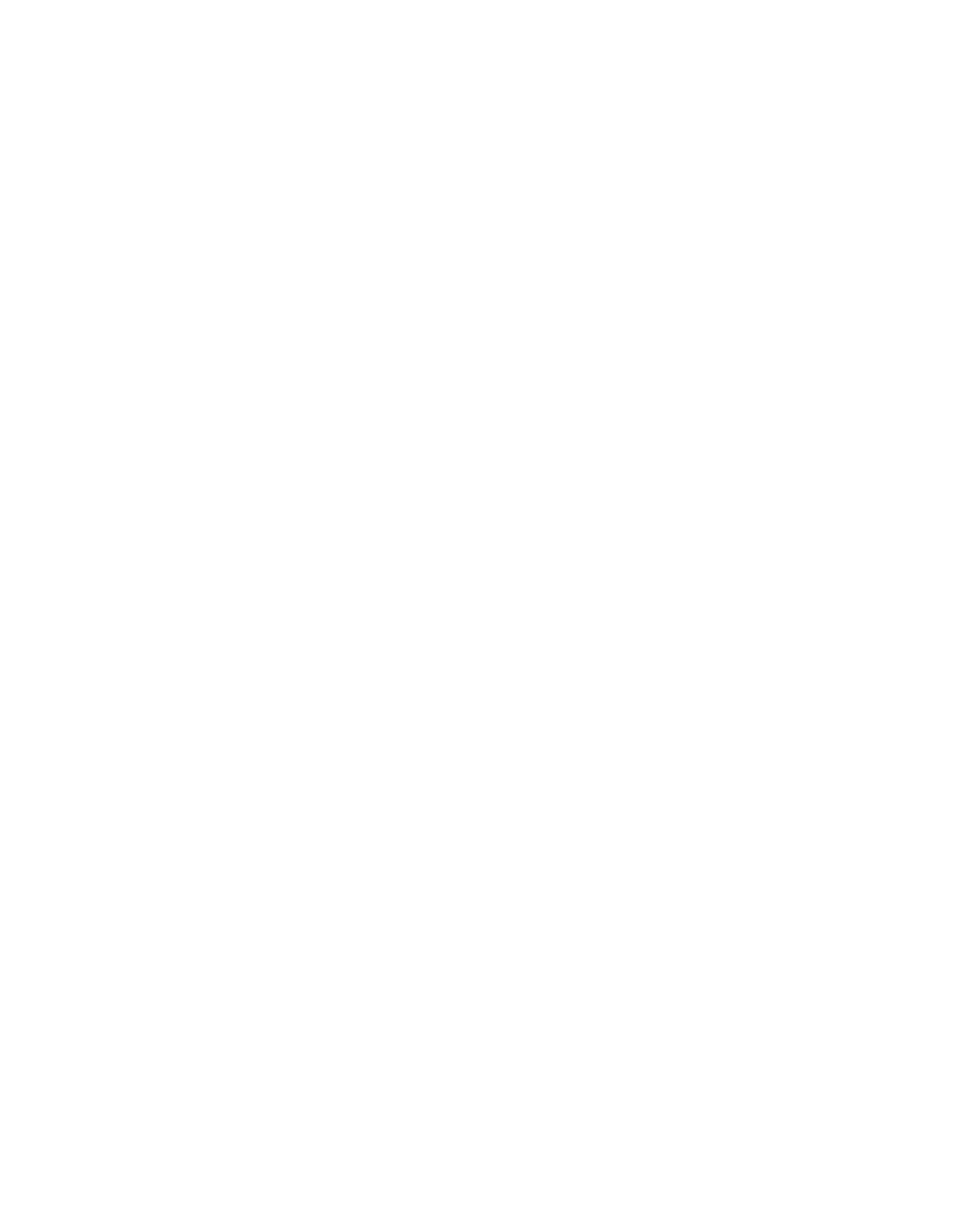# **Challenges to the Dual Banking System: The Funding of Bank Supervision**

*by Christine E. Blair and Rose M. Kushmeider\** 

This article examines the funding of bank supervision in the context of the dual banking system. Since 1863, commercial banks in the United States have been able to choose to organize as national banks with a charter issued by the Office of the Comptroller of the Currency (OCC) or as state banks with a charter issued by a state government. The choice of charter determines which agency will supervise the bank: the primary supervisor of nationally chartered banks is the OCC, whereas state-chartered banks are supervised jointly by their state chartering authority and either the Federal Deposit Insurance Corporation (FDIC) or the Federal Reserve System (Federal Reserve).<sup>1</sup> In their supervisory capacity, the FDIC and the Federal Reserve generally alternate examinations with the states.

The choice of charter also determines a bank's powers, capital requirements, and lending limits. Over time, however, the powers of state-chartered and national banks have generally converged, and the other differences between a state bank charter and a national bank charter have diminished as well. Two of the differences that remain are the lower supervisory costs enjoyed by state banks and the preemption of certain state laws enjoyed by national banks. The interplay between these two

differences is the subject of this article. Specifically, we examine how suggestions for altering the way banks pay for supervision may have (unintended) consequences for the dual banking system.

 Federal Reserve. A substantial portion of the cost For banks of comparable asset size, operating with a national charter generally entails a greater supervisory cost than operating with a state charter. National banks pay a supervisory assessment to the OCC for their supervision. Although state-chartered banks pay an assessment for supervision to their chartering state, they are not charged for supervision by either the FDIC or the of supervising state-chartered banks is thus borne by the FDIC and the Federal Reserve. The FDIC derives its funding from the deposit insurance funds, and the Federal Reserve is funded through

<sup>\*</sup> The authors are senior financial economists in the Division of Insurance and Research at the Federal Deposit Insurance Corporation. This article reflects the views of the authors and not necessarily those of the Federal Deposit Insurance Corporation. The authors thank Sarah Kroeger and Allison Mulcahy for research assistance; Grace Kim for comments on an earlier draft; and Jack Reidhill, James Marino, and Robert DeYoung for comments and guidance in developing the paper. Any errors are those of the authors. Comments from readers are welcome.

<sup>&</sup>lt;sup>1</sup> In addition, the Federal Reserve supervises the holding companies of commercial banks, and the FDIC has backup supervisory authority over all insured depository institutions.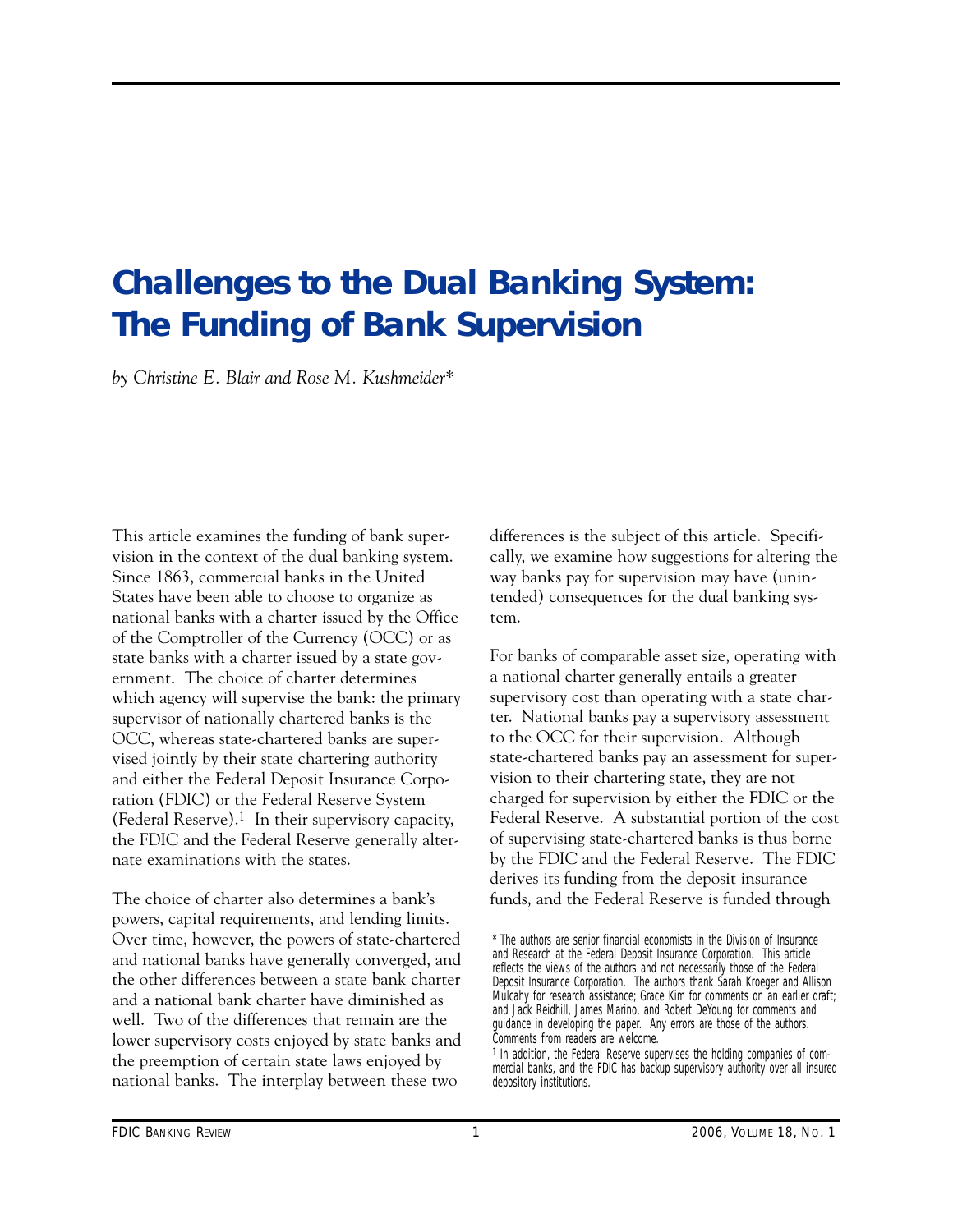the interest earned on the Treasury securities that it purchases with the reserves commercial banks are required to deposit with it. By contrast, the OCC relies almost entirely on supervisory assessments for its funding.

The current funding system is a matter of concern because—with fewer characteristics distinguishing the national bank charter from a state bank charter—chartering authorities increasingly compete for member banks on the basis of supervisory costs and the ways in which those costs can be contained. Furthermore, two recent trends in the banking industry have been fueling the cost competition: increased consolidation and increased complexity. Consolidation has greatly reduced the number of banks, thereby reducing the funding available to the supervisory agencies, while the increased complexity of a small number of very large banking organizations has put burdens on examination staffs that may not be covered by assessments. Together, these three factors—the importance of cost in the decision about which charter to choose, the smaller number of banks, and the special burdens of examining large, complex organizations—have put regulators under financial pressures that may ultimately undermine the effectiveness of prudential supervision. Cost competition between chartering authorities could affect the ability to supervise insured institutions adequately and effectively and may ultimately affect the viability of the dual banking system.

The concern about the long-term viability of the dual banking system derives from changes to the balance between banking powers and the costs of supervision. If the balance should too strongly favor one charter over the other, one of the charters might effectively disappear. Such a disappearance has already been prefigured by events in the thrift industry.

The next section contains a brief history of the dual banking system and charter choice, explaining why the cost of supervision has become so important. Then we examine the mechanisms currently in place for funding bank supervision, and discuss the two structural changes in the banking industry that have fueled the regulatory

competition. Next we draw on the experiences of the thrift industry to examine how changes in the balance between powers and the cost of supervision can influence the choice of charter type. Alternative means for funding bank supervision, and a concluding section, complete the article.

# **A Brief History of the Dual Banking System and Charter Choice**

Aside from the short-lived exceptions of the First Bank of the United States and the Second Bank of the United States, bank chartering was solely a function of the states until 1863. Only in that year, with the passage of the National Currency Act, was a federal role in the banking system permanently established. The intent of the legislation was to assert federal control over the monetary system by creating a uniform national currency and a system of nationally chartered banks through which the federal government could conduct its business.2 To charter and supervise the national banks, the act created the Office of the Comptroller of the Currency (OCC). The act was refined in 1864 with passage of the National Bank Act.

Once the OCC was created, anyone who was interested in establishing a commercial bank could choose either a federal or a state charter. The decision to choose one or the other was relatively clear-cut: the charter type dictated the laws under which the bank would operate and the agency that would act as the bank's supervisor. National banks were regulated under a system of federal laws that set their capital, lending limits, and powers. Similarly, state-chartered banks operated under state laws.

<sup>2</sup> The new currency—U.S. bank notes, which had to be backed by Treasury securities—would trade at par in all U.S. markets. The new currency thus created demand for U.S. Treasuries and helped to fund the Civil War. At the time, it was widely believed that a system of national banks based on a national currency would supplant the system of state-chartered banks. Indeed, many state-chartered banks converted to a national charter after Congress placed a tax on their circulating notes in 1865. However, innovation on the part of state banks—the development of demand deposits to replace bank notes—halted their demise. See Hammond (1957), 718–34.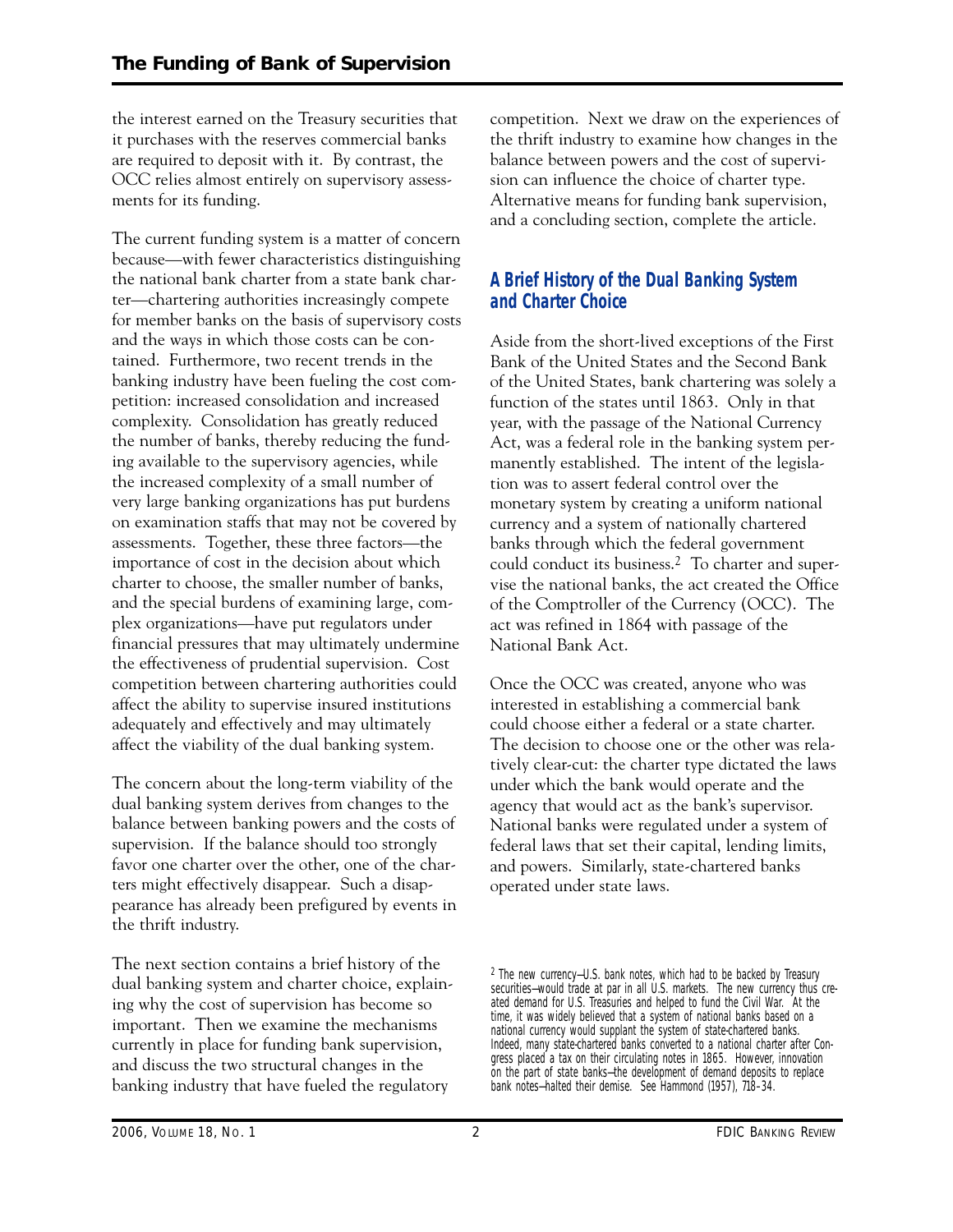When the Federal Reserve Act was passed in 1913, national banks were compelled to become members of the Federal Reserve System; by contrast, state-chartered banks could choose whether to join. Becoming a member bank, however, meant becoming subject to both state and federal supervision. Accordingly, relatively few state banks chose to join. The two systems remained largely separate until passage of the Banking Act of 1933, which created the Federal Deposit Insurance Corporation. Under the act national banks were required to obtain deposit insurance; state banks could also obtain deposit insurance, and those that did became subject to regulation by the FDIC.<sup>3</sup> The vast majority of banks obtained federal deposit insurance; thus, although banks continued to have their choice of charter, neither of the charters would relieve a bank of federal oversight.

As noted above, over the years, the distinctions between the two systems greatly diminished. During the 1980s, differences in reserve requirements, lending limits, and capital requirements disappeared or narrowed. In 1980, the Depository Institutions Deregulation and Monetary Control Act gave the benefits of Federal Reserve membership to all commercial banks and made all subject to the Federal Reserve's reserve requirements. In 1982, the Garn–St Germain Act raised national bank lending limits, allowing these banks to compete better with state-chartered banks. Differences continued to erode in the remaining years of the decade, as federal supervisors instituted uniform capital requirements for banks.

As these differences in their charters were diminishing, both the states and the OCC attempted to find new ways to enhance the attractiveness of their respective charters. The states have often permitted their banks to introduce new ideas and innovations, with the result these institutions have been able to experiment with relative ease. Many of the ideas thus introduced have been subsequently adopted by national banks. In the early years of the dual banking system, for example, state banks developed checkable deposits as an alternative to bank notes. Starting in the late

1970s, a spate of innovations took root in statechartered banks: interest-bearing checking accounts, adjustable-rate mortgages, home equity loans, and automatic teller machines were introduced by state-chartered banks. During the 1980s the states took the lead in deregulating the activities of the banking industry. Many states permitted banks to engage in direct equity investment, securities underwriting and brokerage, real estate development, and insurance underwriting and agency.4 Further, interstate banking began with the development of regional compacts at the state level.5 At the federal level, the OCC expanded the powers in which national banks could engage that were considered "incidental to banking." As a result, national banks expanded their insurance, securities and mutual fund activities.

Then in 1991, the Federal Deposit Insurance Corporation Improvement Act (FDICIA) limited the investments and other activities of state banks to those permissible for national banks and the differences between the two bank charters again narrowed.6 In response, most states enacted wildcard statutes that allowed their banks to engage in all activities permitted national banks.7

<sup>3</sup> While most states subsequently required their banks to become federally insured, some states continued to charter banks without this requirement. Banks without federal deposit insurance continued to be supervised exclusively at the state level. After the savings and loan crises in Maryland and Ohio in the mid-1980s, when state-sponsored deposit insurance systems collapsed, federal deposit insurance became a requirement for all state-chartered banks. 4 For a comparison of state banking powers beyond those considered traditional, see Saulsbury (1987).

<sup>5</sup> Beginning in the late 1970s and early 1980s, the states began permitting bank holding companies to own banks in two or more states. State laws governing multistate bank holding companies varied: some states acted individually, others required reciprocity with another state, and still others participated in reciprocal agreements or compacts that limited permissible out-of-state entrants to those from neighboring states. In 1994, Congress passed the Riegle-Neal Interstate Banking and Branching Efficiency Act, which removed most of the remaining state barriers to bank holding company expansion and authorized interstate branching. See Holland et al. (1996). 6 As amended by FDICIA, Section 24 of the Federal Deposit Insurance Act (12 U.S.C. 1831a) makes it unlawful, subject to certain exceptions, for an insured

state bank to engage directly or indirectly through a subsidiary as principal in any activity not permissible for a national bank unless the FDIC determines that the activity will not pose a significant risk to the funds and the bank is in compliance with applicable capital standards. For example, the FDIC has approved the establishment of limited-liability bank subsidiaries to engage in real estate or insurance activities.

<sup>7</sup> For a discussion of the legislative and regulatory changes affecting banks during the 1980s and early 1990s, see FDIC (1997), 88–135.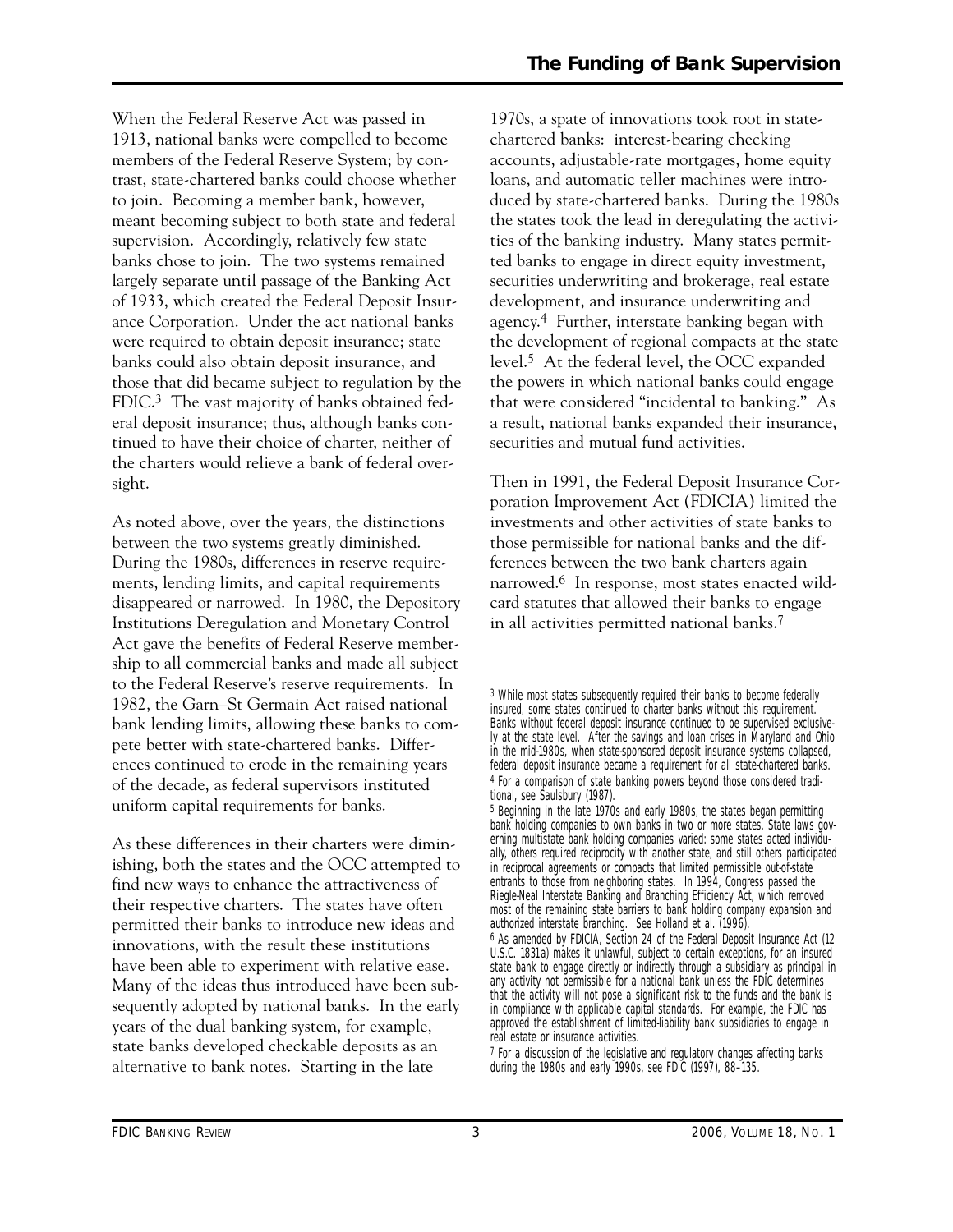authority. (In theory, however, nothing prevents Most recently, competition between the two charters for member institutions has led the OCC to assert its authority to preempt certain state laws that obstruct, limit, or condition the powers and activities of national banks. As a result, national banks have opportunities to engage in certain activities or business practices not allowable to state banks.8 The OCC is using this authority to ensure that national banks operating on an interstate basis are able to do so under one set of laws and regulations—those of the home state. In this regard, for banks operating on an interstate basis, the national bank charter offers an advantage since states do not have comparable preemption two or more states from harmonizing their banking regulations and laws so that state banks operating throughout these states would face only one set of rules.) Thus, the OCC's preemption regulations reinforce the distinction between the national and state-bank charters that characterizes the dual banking system.

# **Funding Bank Supervision**

The gradual lessening of the differences between the two charters has brought the disparities in the fees banks pay for supervision into the spotlight as bank regulators have come under increased fiscal pressure to fund their operations and remain attractive choices. How bank supervision is ultimately funded will have implications for the viability of the dual banking system. It has always been the case that most state bank regulators and the OCC are funded primarily by the institutions they supervise,  $9$  but it used to be that differences in the fees paid by banks for regulatory supervision were secondary to the attributes of their charters. Now, however, the growing similarity of attributes has made the cost of supervision more important in the regulatory competition between states and the OCC to attract and retain member institutions. This competition has tempered regulators' willingness to increase assessments and has left them searching for alternative sources of funding that will not induce banks to switch charters. The question for state bank regulators

and the OCC, then, is how to fund their operations while remaining attractive charter choices in an era of fewer but larger banks. Here we summarize the funding mechanisms currently in place, and in a later section we discuss alternative means for funding bank supervision.

# *The OCC's Funding Mechanism*

In the mid-1990s, after charter changes by a number of national banks,<sup>10</sup> the OCC began a concerted effort to reduce the cost of supervision, especially for the largest banks. The agency instituted a series of reductions in assessment fees and suspended an adjustment in its assessment schedule for inflation.11 When the inflation adjustment was reinstated in 2001, it was applied only to the first \$20 billion of a bank's assets. In 2002, the OCC revised its general assessment schedule and set a minimum assessment for the smallest banks. These changes reduced the cost of supervision for many larger banks, while increasing the cost for smaller banks—thus, making the assessment schedule even more regressive than previously. For example, national banks with assets of \$2 million or less faced an assessment increase of at least 64 percent, while larger banks experienced smaller percentage increases or actual reductions in assessments.

<sup>8</sup> On January 7, 2004, the OCC issued two final regulations to clarify aspects of the national bank charter. The purpose cited was to enhance the ability of national banks to plan their activities with predictability and operate efficiently in today's financial marketplace. The regulations address federal preemption of state law and the exclusive right of the OCC to supervise national banks. The first regulation concerns preemption, or the extent to which the federally granted powers of national banks are exempt from state laws. State laws that concern aspects of lending and deposit taking, including laws affecting licensing, terms of credit, permissible rates of interest, disclosure, abandoned and dormant accounts, checking accounts, and funds availability, are preempted under the regulation. The regulation also identifies types of state laws from which national banks are not exempt. A second regulation concerns the exclusive powers of the OCC under the National Bank Act to supervise the banking activities of national banks. It clarifies that state officials do not have any authority to examine or regulate national banks except when another federal law has authorized them to do so. See OCC (2004b, 2004c).

<sup>9</sup> Although the OCC is a bureau of the U.S. Treasury Department, it does not receive any appropriated funds from Congress.

<sup>10</sup> For example, in 1994, 28 national banks chose to convert to a state bank charter; another 15 did so in 1995. See Whalen (2002).

<sup>11</sup> The OCC's assessment regulation (12 C.F.R., Part 8) authorizes rate adjustments up to the amount of the increase in the Gross Domestic Product Implicit Price Deflator for the 12 months ending in June.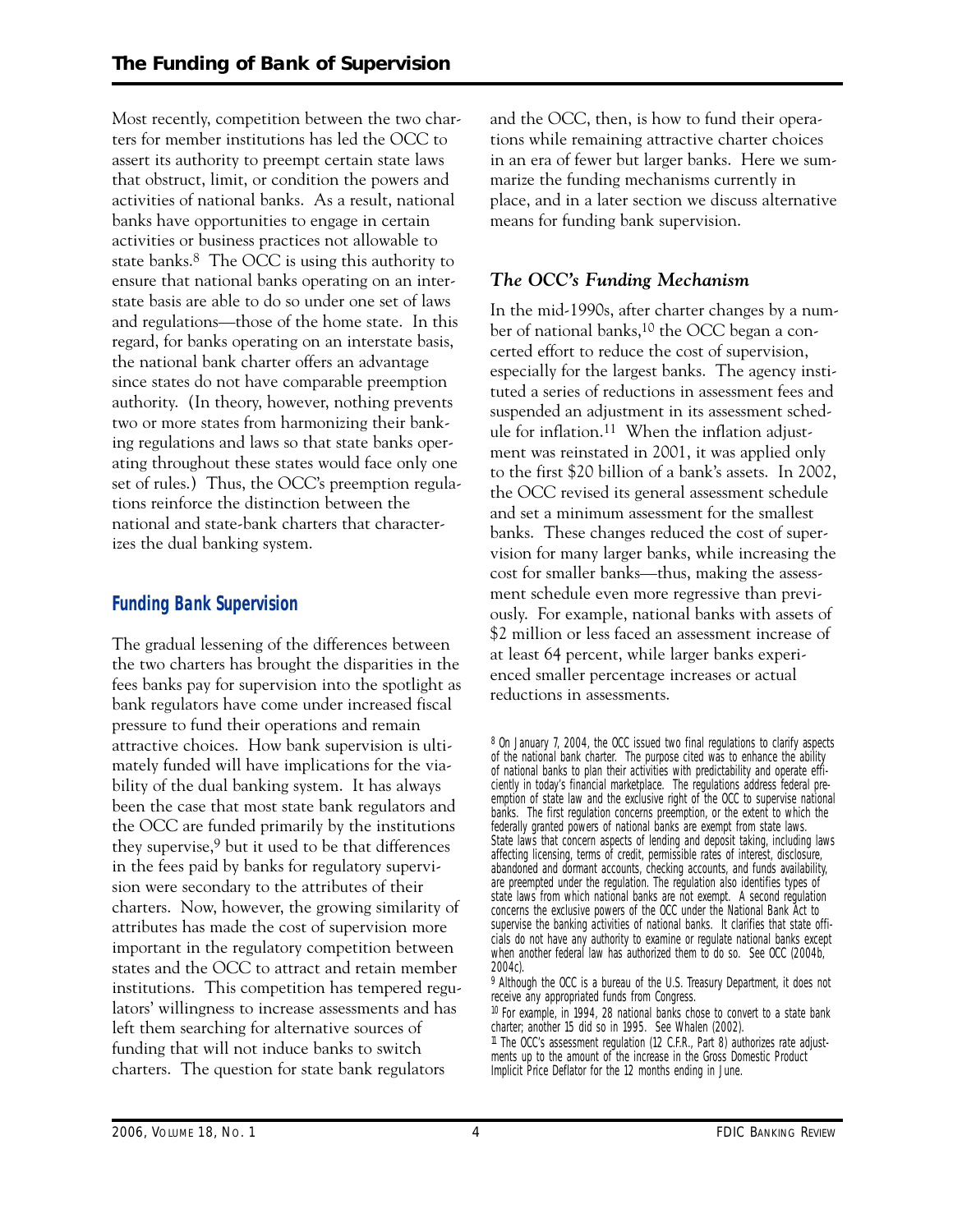The OCC charges national banks a semiannual fee on the basis of asset size, with some variation for other factors (see below). The semiannual fee is determined by the OCC's general assessment schedule. As table 1 and figure 1 show, the marginal or effective assessment rate declines as the asset size of the bank increases.

The marginal rates of the general assessment schedule are indexed for recent inflation, and a surcharge—designed to be revenue neutral—is placed on banks that require increased supervisory resources, ensuring that well-managed banks do not subsidize the higher costs of supervising lesshealthy institutions. The surcharge applies to national banks and federal branches and agencies of foreign banks that are rated 3, 4, or 5 under either the CAMELS or the ROCA rating system.12 For banking organizations with multiple national bank charters, the assessments charged to their non-lead national banks are reduced.13 In 2004, these general assessments provided approximately 99 percent of the agency's funding.14 The remaining 1 percent was provided by interest earned on the agency's investments and by licensing and other fees. As indicated in note 9, the OCC does not receive any appropriated funds from Congress.

 $12$  As part of the examination process, the supervisory agencies assign a confidential rating, called a CAMELS (Capital, Assets, Management, Earnings, Liquidity, and Sensitivity to market risk) rating, to each depository institution they regulate. The rating ranges from 1 to 5, with 1 being the best rating and 5 the worst. ROCA (Risk management, Operational controls, Compliance, and Asset quality) ratings are assigned to the U.S. branches, agencies, and commercial lending companies of foreign banking organizations and also range from 1 to 5. See Board et al. (2005). 13 Non-lead banks receive a 12 percent reduction in fees in the OCC's assessment schedule. See OCC (2003b).

14 See OCC (2004a), 7.





| January 2004                                                 | <b>OCC General Assessment Fee Schedule</b>                                                          |                     |             |                                |  |  |  |
|--------------------------------------------------------------|-----------------------------------------------------------------------------------------------------|---------------------|-------------|--------------------------------|--|--|--|
| The semiannual assessment is<br>If total reported assets are |                                                                                                     |                     |             |                                |  |  |  |
| <b>Over</b><br>(\$ million)                                  | But not over<br>(\$ million)                                                                        | This amount<br>(\$) | <b>Plus</b> | Of excess over<br>(\$ million) |  |  |  |
| 0                                                            | 2                                                                                                   | 5.075               | .000000000  | 0                              |  |  |  |
| $\mathfrak{D}$                                               | 20                                                                                                  | 5.075               | .000210603  | $\mathfrak{D}$                 |  |  |  |
| 20                                                           | 100                                                                                                 | 8,866               | .000168481  | 20                             |  |  |  |
| 100 <sup>°</sup>                                             | 200                                                                                                 | 22,344              | .000109512  | 100                            |  |  |  |
| 200                                                          | 1.000                                                                                               | 33,295              | .000092663  | 200                            |  |  |  |
| 1.000                                                        | 2,000                                                                                               | 107.425             | .000075816  | 1.000                          |  |  |  |
| 2,000                                                        | 6,000                                                                                               | 183,241             | .000067393  | 2,000                          |  |  |  |
| 6,000                                                        | 20,000                                                                                              | 452,813             | .000057343  | 6,000                          |  |  |  |
| 20,000                                                       | 40,000                                                                                              | 1,255,615           | .000050403  | 20,000                         |  |  |  |
| 40,000                                                       |                                                                                                     | 2,263,675           | .000033005  | 40,000                         |  |  |  |
| Source: OCC (2003b).                                         | Note: These rates apply to lead national banks that are CAMELS/ROCA-rated 1 or 2 (see footnote 12). |                     |             |                                |  |  |  |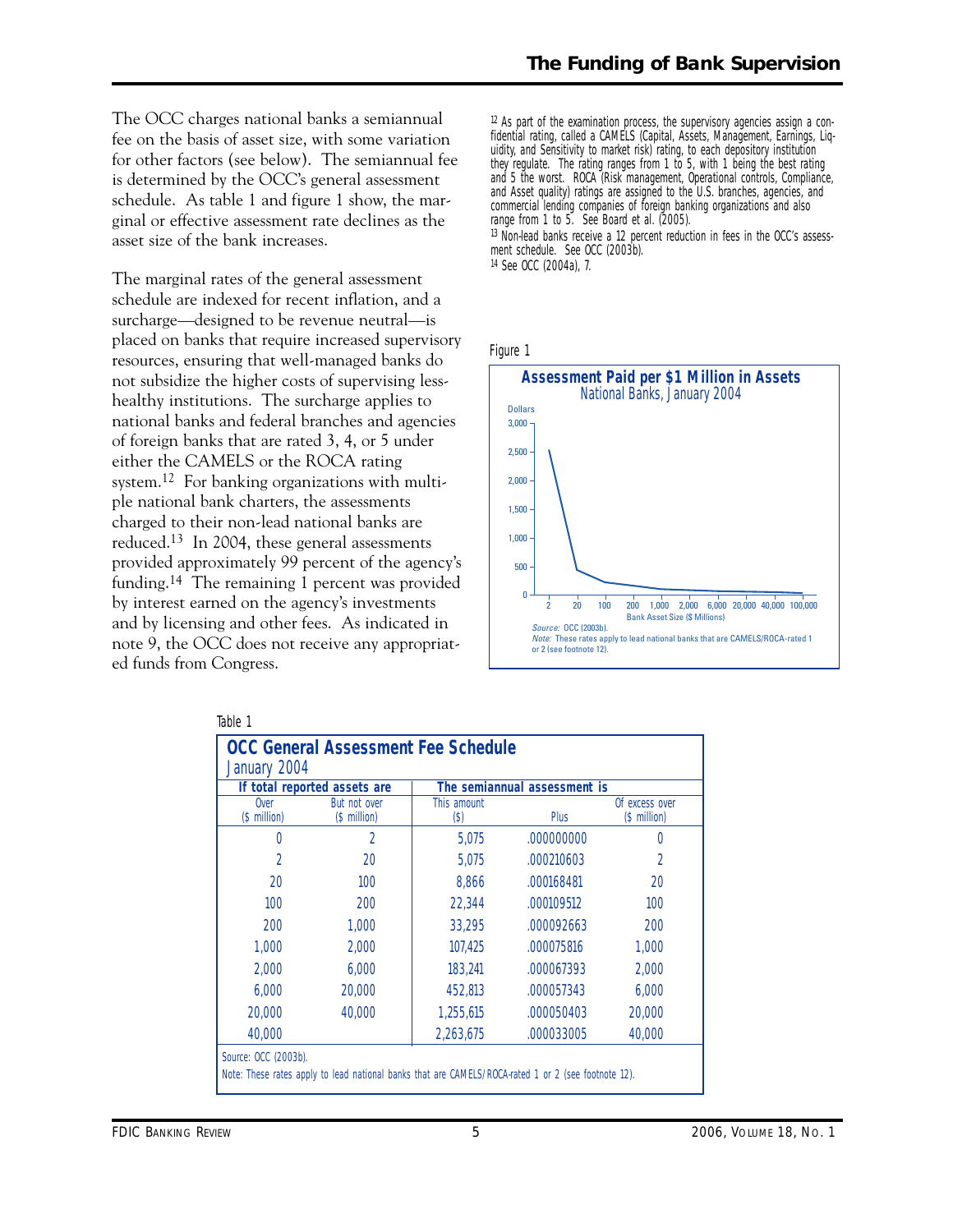# *The States' Funding Mechanisms*

The assessment structures used by the states to fund bank supervision vary considerably, although some features are common to most of them. Most states charge assessments against some measure of bank assets, and in many the assessment schedule is regressive, using a declining marginal rate. (See the appendix for several representative examples of state assessment schedules.) More than half of all states also impose an additional hourly examination fee. Only a few states link their assessments to bank risk—for example, by factoring CAMELS ratings into the assessment schedule.15

To illustrate the differences in the supervisory assessment fees charged by the OCC and the states, we calculated approximate supervisory assessments for two hypothetical banks, one with \$700 million in assets and one with \$3.5 billion. We used assessment schedules for the OCC and four states—Arizona, Massachusetts, North Carolina, and South Dakota—whose assessment structures are representative of the different types of assessment schedules used by the states. Like the OCC, Arizona and North Carolina use a regressive assessment schedule and charge assessments against total bank assets; however, neither makes any adjustment based on bank risk. Arizona's assessment schedule makes finer gradations at lower levels of asset size than does North Carolina's schedule. Massachusetts uses a risk-based assessment schedule in which assessments are based on asset size and CAMELS rating. Banks are grouped as CAMELS 1 and 2, CAMELS 3, and CAMELS 4 and 5. Within each CAMELS group there is a regressive assessment schedule so that banks are charged an assessment based on total bank assets. South Dakota charges a flatrate assessment against total bank assets.

The results are shown in table 2. As expected, the assessments for supervision paid by state-chartered banks are significantly less than those paid by comparably sized OCC-supervised banks. As noted above, a likely cause of this disparity is that the states share their supervisory responsibilities with federal regulatory agencies (that is, with the FDIC and the Federal Reserve) that do not charge for their supervisory examinations of statechartered banks.

<sup>15</sup> Among the states that rely primarily on hourly examination fees to cover their costs are Delaware and Hawaii. States relying on a flat-rate assessment include Maine, Nebraska, and South Dakota. Those using a risk-based assessment scheme include Iowa, Massachusetts, and Michigan. Those assessing on the basis of their expected costs include Colorado, Louisiana, and Minnesota. One state, Tennessee, explicitly limits its assessments to no more than the amount charged by the OCC for a comparable national bank. For a listing of assessment schedules and fees by state, see CSBS (2002), 45–63.

| <b>Comparison of Annual Supervisory Assessment Fees</b><br>OCC and Selected States, 2002                                                                                                                                                            |                   |                                                                     |                    |                                                                    |                                                            |                                                                           |  |
|-----------------------------------------------------------------------------------------------------------------------------------------------------------------------------------------------------------------------------------------------------|-------------------|---------------------------------------------------------------------|--------------------|--------------------------------------------------------------------|------------------------------------------------------------|---------------------------------------------------------------------------|--|
|                                                                                                                                                                                                                                                     |                   | \$700 million bank                                                  | \$3.5 billion bank |                                                                    |                                                            |                                                                           |  |
|                                                                                                                                                                                                                                                     | <b>Assessment</b> | <b>Effective</b><br><b>Asssessment</b><br>per<br><b>Thousand \$</b> | <b>Assessment</b>  | <b>Effective</b><br><b>Assessment</b><br>per<br><b>Thousand \$</b> | <b>Difference</b><br>in<br><b>Assessments</b><br>(percent) | <b>Incidence</b><br><sub>of</sub><br><b>Assessment</b><br><b>Schedule</b> |  |
| Arizona                                                                                                                                                                                                                                             | \$54,000          | \$.077                                                              | \$205,000          | \$.058                                                             | $+279%$                                                    | Regressive                                                                |  |
| <b>Massachusetts</b>                                                                                                                                                                                                                                | 52,000            | .074                                                                | 227,000            | .064                                                               | $+336$                                                     | Regressive                                                                |  |
| North Carolina                                                                                                                                                                                                                                      | 62.500            | .089                                                                | 177,500            | .051                                                               | $+184$                                                     | Regressive                                                                |  |
| South Dakota                                                                                                                                                                                                                                        | 35,000            | .050                                                                | 175,000            | .050                                                               | $+400$                                                     | Flat                                                                      |  |
| OCC                                                                                                                                                                                                                                                 | 159,000           | .227                                                                | 569,000            | .163                                                               | $+257$                                                     | Regressive                                                                |  |
| Source: CSBS (2002) and OCC (2002).<br>Note: The calculation of assessments for state-chartered banks is based on rate schedules provided by the states to CSBS. Where applicable, the<br>assessment is calculated for a CAMELS 1- or 2-rated bank. |                   |                                                                     |                    |                                                                    |                                                            |                                                                           |  |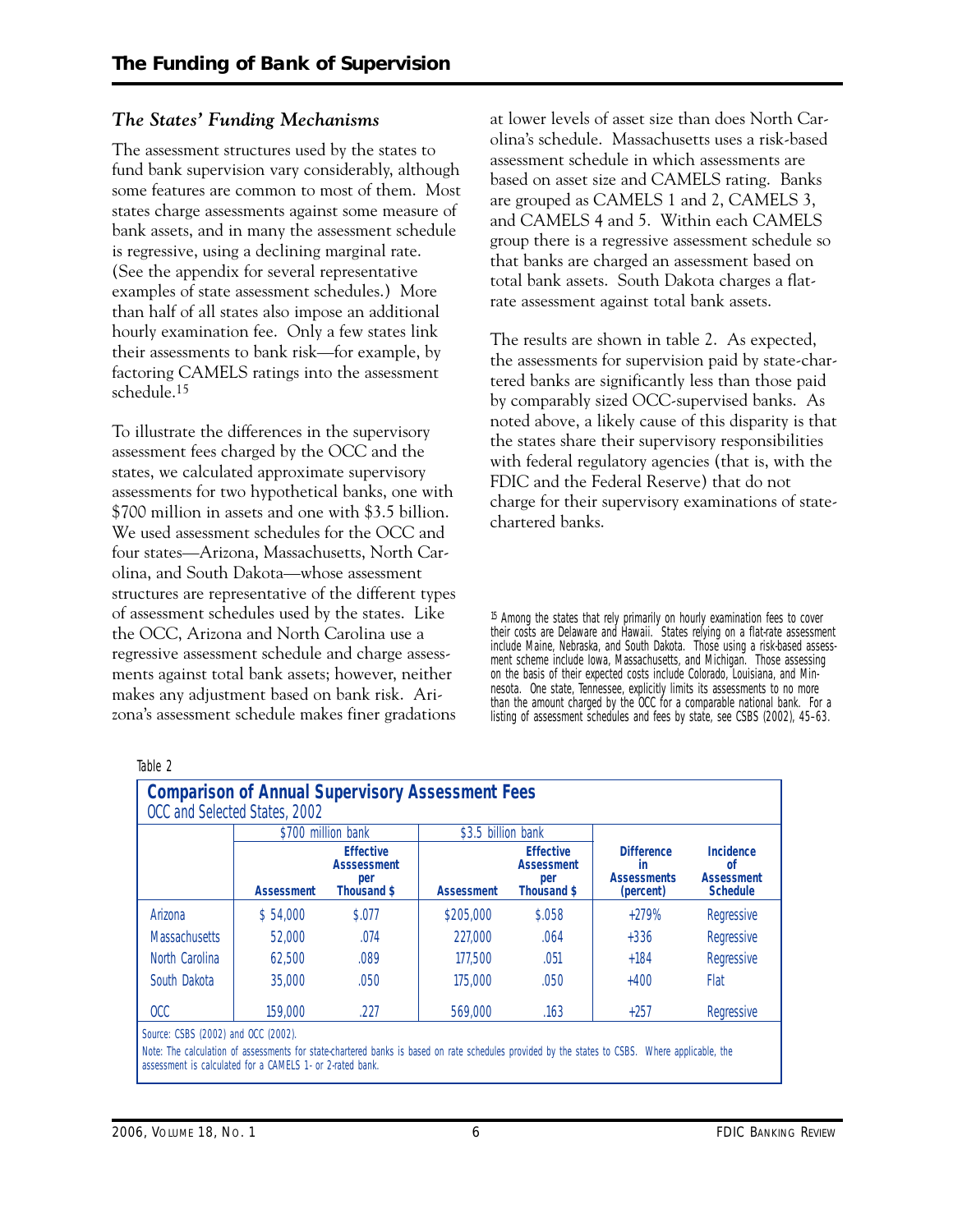# **The Effect on Regulatory Competition of Changes in the Banking Industry**

Cost competition between state regulators and the OCC, and among state regulators themselves, has been fueled by two important structural changes that have occurred in the banking industry over the past two decades. The number of bank charters has declined, largely because of increased bank merger and consolidation activity, and the size and complexity of banking organizations has increased.

The first change—a decline in the number of charters—means that the OCC and state regulators are competing for a declining member base. As we have seen, the cost of supervision remains one of the few distinguishing features of charter type. In ways that we explain below, the declining member base puts an additional constraint on the regulators' ability to raise assessment rates, even in the face of rising costs to themselves.

The second important structural change of the past two decades—the increasing complexity of institutions—also complicates the funding issue, for it may impose added supervisory costs that are not reflected in the current assessment schedules. As explained in the previous section, the OCC and most states currently charge examination fees on the basis of an institution's assets, but for a growing number of institutions, that assessment base does not reflect the operations of the bank.

# *The Net Decline in the Number of Bank Charters*

The net decline in the number of banking charters since 1984 has resulted from two main factors. One is the lifting of legal restrictions on the geographic expansion of banking organizations—a lifting that provided incentive and opportunity for increased mergers and consolidation in the banking industry—and the other is the wave of bank failures that occurred during the banking crisis of the late 1980s and early 1990s.16

Until the early 1980s, banking was largely a local business, reflecting the limits placed by the states on intra- and interstate branching. At year-end 1977, 20 states allowed statewide branching, and the remaining 30 states placed limits on intrastate branching.17 However, as the benefits of geographic diversification became better understood, many states began to lift the legal constraints on branching. By mid-1986, 26 states allowed statewide branch banking, while only 9 restricted banks to a unit banking business. By 2002, only 4 states placed any limits on branching.18 Interstate banking, which was just beginning in the early 1980s, generally required separately capitalized banks to be established within a holding company structure. Interstate branching was virtually nonexistent.19

The passage of the Riegle-Neal Interstate Banking and Branching Efficiency Act of 1994 imposed a consistent set of standards for interstate banking and branching on a nationwide basis.20 With the widespread lifting of the legal constraints on geographic expansion that followed, bank holding companies began to consolidate their operations into fewer banks. Bank acquisition activity also accelerated.

Bank failures took a toll on the banking industry as well, reaching a peak that had not been seen since the Great Depression: from 1984 through 1993, 1,380 banks failed.21 Mergers and acquisitions, however, remained the single largest contributor to the net decline in banking charters. Overall, the number of banks declined dramatically from 1984 through 2004, falling from 14,482 to 7,630. At the same time, the average asset size of banks increased. (See table 3.)

<sup>16</sup> See FDIC (1997).

 $17$  Twelve of the 30 states permitted only unit banking, and the other 18 permitted only limited intrastate branching. See CSBS (1977), 95.

<sup>18</sup> See CSBS (2002), 154. The four states were Iowa, Minnesota, Nebraska, and New York.

<sup>19</sup> By the early 1980s, 35 states had enacted legislation providing for regional or national full-service interstate banking. Most regional laws were reciprocal, restricting the right of entry to banking organizations from specified states. See Saulsbury (1986), 1-17.

<sup>&</sup>lt;sup>20</sup> The act authorized interstate banking and branching for U.S. and foreign banks to be effective by 1997. See FDIC (1997), 126. 21 See FDIC (2002a), 111.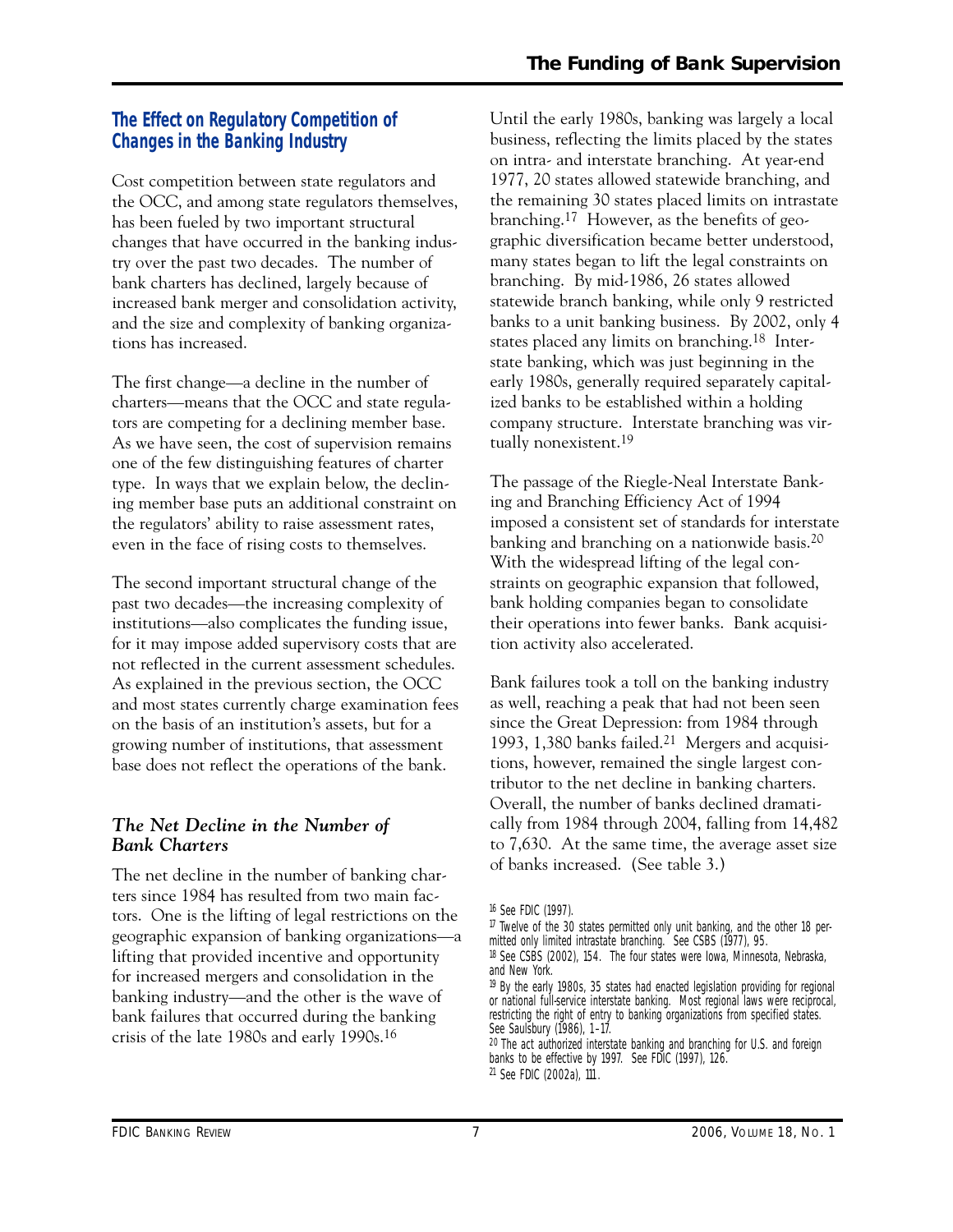The rise in interstate banking, in particular, fueled competition both among state regulators and between state regulators and the OCC. Mergers of banks with different state charters caused the amount of bank assets supervised by some state regulators to decline, and the amount supervised by other state regulators to increase commensurately.22 Similarly, mergers between state-chartered and national banks caused assessment revenues and supervisory burden to shift between state regulators and the OCC. While the number of banks was thus declining, the average asset size of the banks was increasing. Because of the regressive nature of most assessment schedules, this resulted in a decline of assessment revenues per dollar of assets supervised. For bank holding companies, this provided an incentive to merge their disparate banking charters. For supervisors, mergers have proved more problematic. In general, the regressive nature of most assessment schedules suggests that regulators enjoy economies of scale in supervision. However, given the increased complexity of many large banks (discussed below), the existence of such economies is questionable.<sup>23</sup>

A hypothetical example (taken from table 2) further highlights the effects of consolidation and merger activity on the regulatory agencies. All else equal (that is, holding constant the assessment schedules shown in table 2), changes in the structure of the industry over time have reduced the funding available to the supervisory agencies. Consider a bank holding company with five national banks, each with an average asset size of \$700 million. The lead bank would pay an annual assessment to the OCC of \$159,000, and each of the remaining banks would be assessed \$139,920.<sup>24</sup> The total for the five banks would be \$718,680. But if these banks were to merge into one national bank with \$3.5 billion in assets, the assessment owed the OCC would decline to \$569,000—a saving to the bank of \$149,680 in assessment fees for 2002. Similar results can be derived for each of the states in the table except South Dakota, which has a flat-rate assessment schedule.

# *The Growth of Complex Banks*

During the 1990s, we have seen the emergence of what are termed large, complex banking organizations (LCBOs) and the growth of megabanks

22 When banks merge, management must choose which bank charter to retain. That decision will determine the combined bank's primary regulator. 23 The nature and amount of such scale economies in bank examination are beyond the scope of this article to investigate. 24 This calculation reflects the 12 percent reduction in fees that non-lead banks receive. See OCC (2003b).

|                                        |         |         |         |           |           | Change    | Percent<br>change |
|----------------------------------------|---------|---------|---------|-----------|-----------|-----------|-------------------|
|                                        | 1984    | 1989    | 1994    | 1999      | 2004      | 1984-2004 |                   |
| <b>Number of Banks</b>                 |         |         |         |           |           |           |                   |
| National Charter                       | 4.902   | 4.175   | 3.076   | 2.365     | 1.906     | (2,996)   | (61)%             |
| State Charter                          | 9.580   | 8.534   | 7.376   | 6.215     | 5.724     | (3,856)   | (40)              |
| Total                                  | 14.482  | 12.709  | 10.452  | 8.580     | 7.630     | (6, 852)  | (47)              |
| <b>Average Asset Size (\$Millions)</b> |         |         |         |           |           |           |                   |
| National Charter                       | \$305.6 | \$473.8 | \$733.9 | \$1,383.2 | \$2,938.9 | \$2,633.3 | 862%              |
| State Charter                          | 105.5   | 154.8   | 237.9   | 396.4     | 491.2     | 385.7     | 366               |
| All Banks                              | 173.2   | 259.6   | 383.9   | 668.4     | 1,102.6   | 929.4     | 537               |

Table 3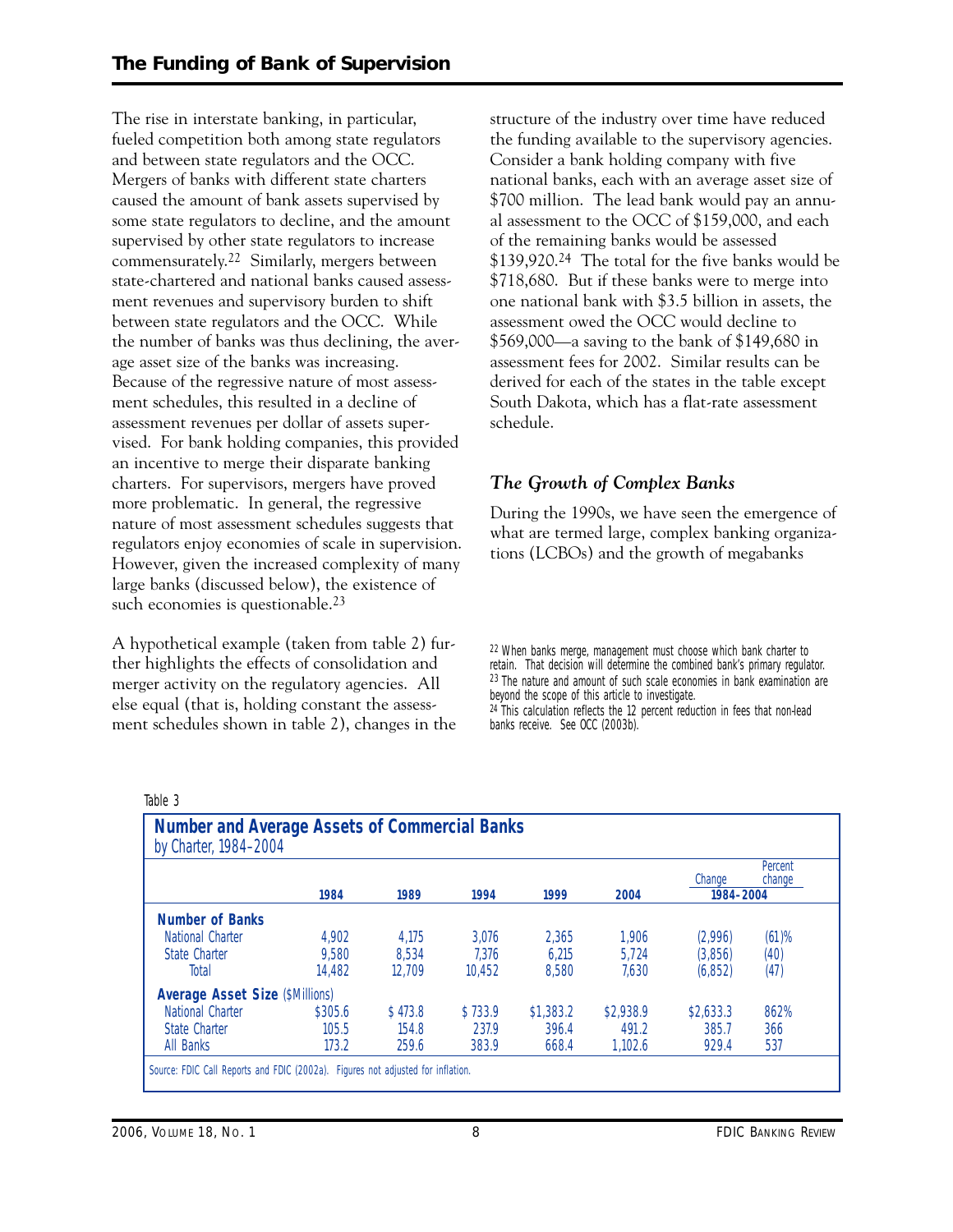owned by these organizations.25 In 1992, 90 banks controlled one-half of industry assets; by the end of the decade, the number of banks that controlled one-half of industry assets had shrunk to 26, and at year-end 2004 to 13.26 These large banks engage in substantial off-balance-sheet activities and hold substantial off-balance-sheet assets. As a result, existing assessment schedules based solely on asset size have become less-accurate gauges of the amount of supervisory resources needed to examine and monitor them effectively.

Because of their size, geographic span, business mix (including nontraditional activities), and ability to rapidly change their risk profile, megabanks require substantial supervisory oversight and therefore impose extensive new demands on bank regulators' resources. In response, supervisors have created a continuous-time approach to LCBO supervision with dedicated on-site examiners—an approach that is substantially more resource-intensive than the traditional discrete approach of annual examinations used for most banks.

For example, the OCC—through its dedicated examiner program—assigns a full-time team of examiners to each of the largest national banks (at year-end 2004, the 25 largest). In size, these teams of examiners range from just a few to 50, depending on the bank's asset size and complexity. The teams are supplemented with specialists—such as derivatives experts and economists—who assist in targeted examinations of these institutions.27

Like the trend toward greater consolidation of the industry, the trend toward greater complexity leads us to question the adequacy of the funding mechanism for bank supervision. The need for additional resources to supervise increasingly large and complex institutions, combined with the regulators' limited ability to raise assessment rates given their concerns with cost competition, creates a potentially unstable environment for banking supervision. If regulatory competition on the basis of cost should yield insufficient funding, the

quality of the examination process might suffer. To ensure the adequacy of the supervisory process, the potential for a funding problem must be addressed. In addressing this issue, however, the possibility for other unintended consequences must not be overlooked. In particular, solutions to the funding problem could bring into question the long-term survivability of the dual banking system. In the next section we look at a lesson from the thrift industry to illustrate this problem.

# **Funding Supervision: Lessons from the Thrift Industry**

The history of the thrift industry shows how the choice of charter type can be influenced by changes in the tradeoff between the powers conferred by particular charters and the cost of bank supervision, and what that implies for the viability of the dual banking system. Like the commercial banking industry, the thrift industry also operates under a dual chartering system. States offer a savings and loan association (S&L) charter; some states also offer a savings bank charter. At the federal level, the Office of Thrift Supervision (OTS) offers both a federal S&L charter and

<sup>25</sup> LCBOs are domestic and foreign banking organizations with particularly complex operations, dynamic risk profiles and a large volume of assets. They typically have significant on- and off-balance-sheet risk exposures, offer a broad range of products and services at the domestic and international levels, are subject to multiple supervisors in the United States and abroad, and participate extensively in large-value payment and settlement systems. See Board (1999). The lead banks within such organizations form a class of banks termed megabanks. Like their holding companies, they are complex institutions with a large volume of assets—typically \$100 billion or more. See, for example, Jones and Nguyen (2005).

<sup>26</sup> The 13 banks that held one-half of banking industry assets as of December 2004 (according to the FDIC Call Reports) were JPMorgan Chase Bank, NA; Bank of America, NA; Citibank, NA; Wachovia Bank, NA; Wells Fargo Bank, NA; Fleet National Bank; U.S. Bank, NA; HSBC USA, NA; SunTrust Bank; The Bank of New York; State Street Bank and Trust Company; Chase Manhattan Bank USA, NA; and Keybank, NA. Of these, only three were state-chartered.  $27$  After JPMorgan Chase converted from a state charter (New York) to a national charter (in November 2004), the OCC indicated it would increase its supervisory staff. The OCC is also emphasizing "horizontal" examinations, which use specialists to focus supervisory attention on specific business lines. See *American Banker* (2005).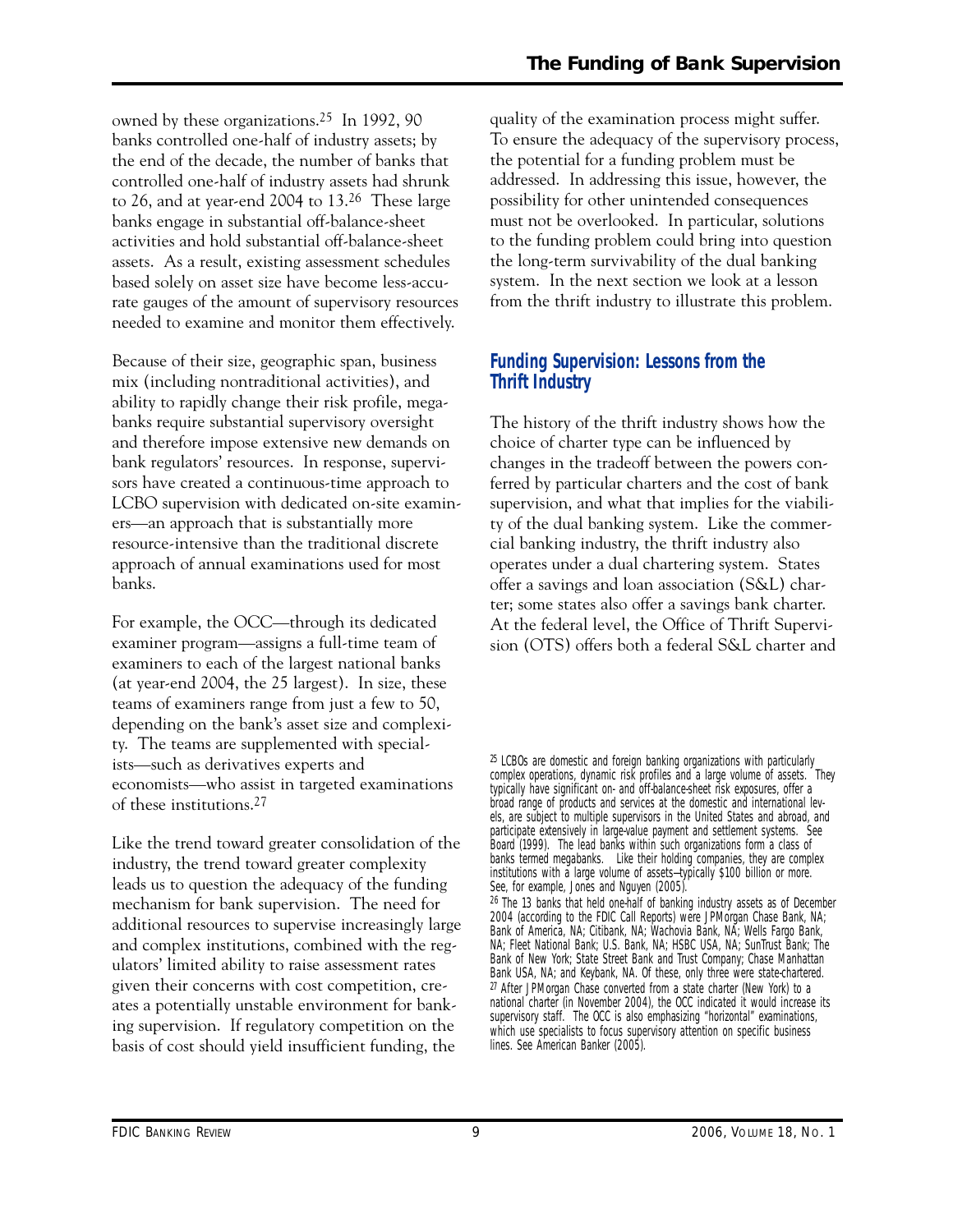a federal savings bank (FSB) charter.28 All statechartered thrifts are regulated and supervised by their state chartering authority and also by a federal agency—the OTS in the case of statechartered S&Ls, and the FDIC in the case of state-chartered savings banks.29

# *The Thrift Industry to 1989*

Before the 1980s, S&Ls and savings banks operated under limited powers, largely because they served particular functions: facilitating home ownership and promoting savings, respectively.30 In 1979, changes in monetary policy resulted in steep increases in interest rates, which in turn caused many S&Ls to face insolvency. The books of a typical S&L reflected a maturity mismatch long-term assets (fixed-rate mortgage loans) funded by short-term liabilities (time and savings deposits). When interest rates spiked, these institutions faced the prospect of disintermediation: depositors moving their short-term savings deposits out of S&Ls and into higher-earning assets. In response, many S&Ls raised the rates on their short-term deposits above the rates they received on their long-term liabilities. The resultant drain on their capital, coupled with rising defaults on their loans, caused some institutions to become insolvent.

In 1980 and again in 1982, Congress enacted legislation intended to resolve the unfolding S&L crisis, turning its attention to interest-rate deregulation and other regulatory changes designed to aid the suffering industry.31 For federally chartered thrifts, the requirements for net worth were lowered, ownership restrictions were liberalized, and powers were expanded. The Federal Home Loan Bank Board (FHLBB) subsequently extended many of these relaxed requirements to statechartered S&Ls by regulatory action.32 Congress also raised the coverage limit for federal deposit insurance from \$40,000 to \$100,000 per depositor per institution, and lifted interest-rate ceilings. In turn, many states passed legislation that provided similar deregulation for their thrifts.33

Despite efforts to contain the thrift crisis throughout the 1980s, the failure rate for S&Ls reached unprecedented levels. Between 1984 and 1990, 721 S&Ls failed—about one-fifth of the industry. At the end of the decade, with passage of the Financial Institutions Reform, Recovery, and Enforcement Act of 1989 (FIRREA), Congress and the administration finally found a resolution to the crisis. FIRREA authorized the use of taxpayer funds to resolve failed thrift institutions, and it significantly restructured the regulation of thrifts.34 Federal regulation and supervision of all S&Ls (both state- and federally chartered) and of federally chartered savings banks were removed from the FHLBS and placed under the newly created OTS.35 Federal regulation and supervision of state-chartered savings banks remained with the FDIC.

 authorized the FHLBS to offer a federal savings bank charter. In 1989, the the FHLBS to the OTS. Additionally, the act abolished the thrift insurer, the 28 Originally S&Ls were chartered to facilitate the home ownership of members by pooling members' savings and providing housing loans. Savings banks, by contrast, were founded to promote the savings of their members; the institutions' assets were restricted to high-quality bonds and, later, to blue-chip stocks, mortgages, and other collateralized lending. Over time, distinctions between S&Ls and savings banks largely disappeared. Additionally, an institution's name may no longer be indicative of its charter type. 29 Before 1990, federal savings institutions were regulated and supervised by the Federal Home Loan Bank System (FHLBS), which was comprised of 12 regional Federal Home Loan Banks and the Federal Home Loan Bank Board (FHLBB). The FHLBS was created by the Federal Home Loan Act of 1932 to be a source of liquidity and low-cost financing for S&Ls. In 1933, the Home Owners' Loan Act empowered the FHLBS to charter and to regulate federal S&Ls. Savings banks, by contrast, were solely chartered by the states until 1978, when the Financial Institutions Regulatory and Interest Rate Control Act Financial Institutions Reform, Recovery, and Enforcement Act abolished the FHLBB and transferred the chartering and regulation of the thrift industry from Federal Savings and Loan Insurance Corporation, and gave the FDIC permanent authority to operate and manage the newly formed Savings Association Insurance Fund. Although the FHLBB was abolished, the Federal Home Loan Banks remained—their duties directed to providing funding (termed advances) to the thrift industry.

30 For example, thrifts were prohibited from offering demand deposits or making commercial loans—the domain of the commercial banking industry. <sup>31</sup> These pieces of legislation were respectively, the Depository Institutions Deregulation and Monetary Control Act of 1980 and the Garn–St Germain Act of 1982.

32 See FHLBB (1983), 13, and Kane (1989), 38–47.

33 FDIC (1997), 176. More generally, see FDIC (1997), 167–88 (chap. 4, "The Savings and Loan Crisis and Its Relationship to Banking").

34 For a discussion of FIRREA and the resolution of the S&L crisis, see ibid., 100–110 and 186–88.

35 Ibid., 170–72.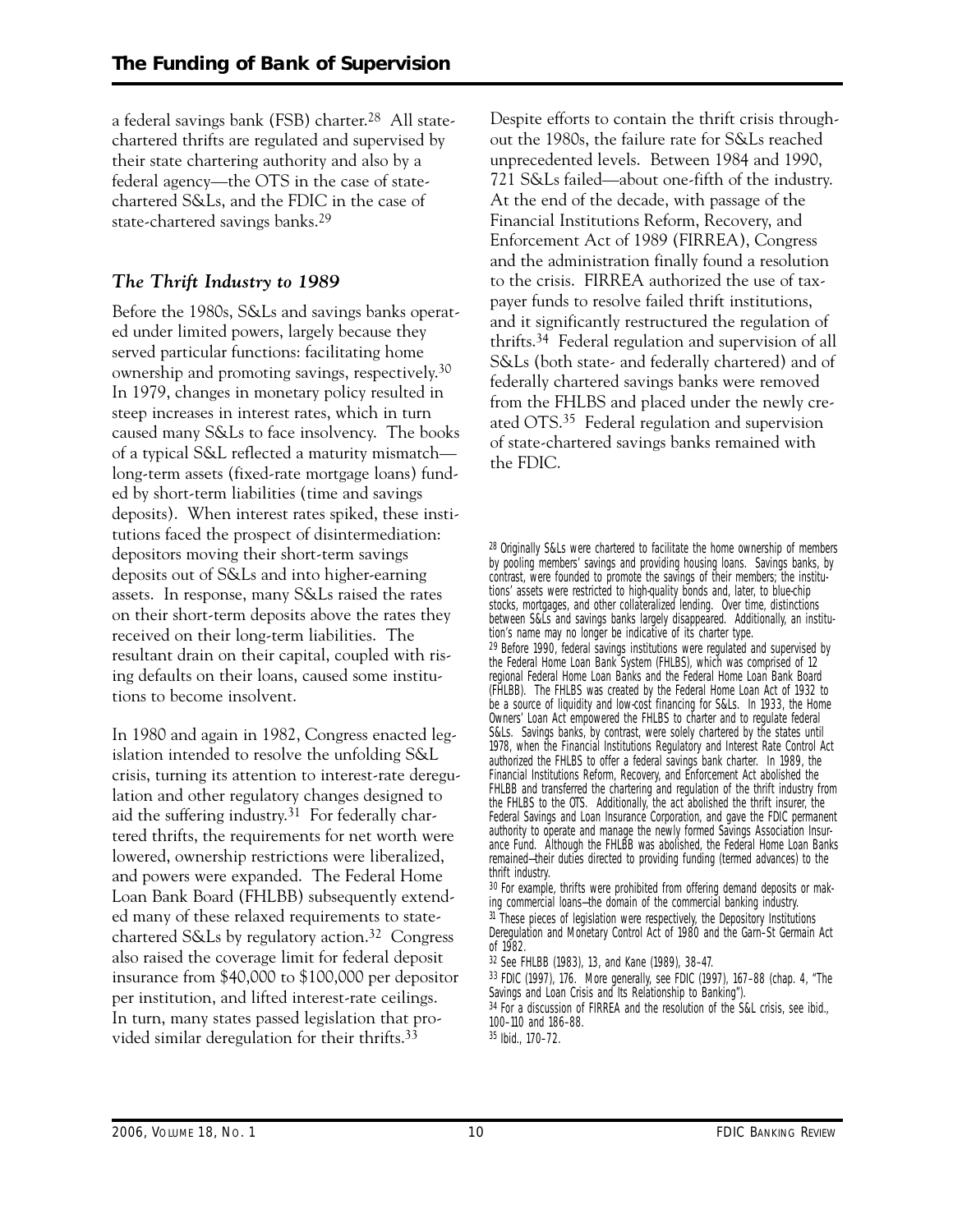FIRREA also imposed standards on thrifts that were at least as stringent as those for national banks. Such standards covered capital requirements, limits on loans to one borrower, and transactions with affiliates. Moreover, FIRREA placed limits on the activities of state-chartered thrifts, with the result that differences in the powers of state- and federally chartered thrift institutions largely disappeared.

# *The Demise of the State-Chartered S&L*

FIRREA's replacement of the FHLBS with the OTS as the regulator of state-chartered S&Ls at the federal level and the restrictions placed on those institutions' powers were especially important in terms of the subject of this article. Like the OCC—but unlike the FHLBS—the OTS does not have an internally generated source of funding for its supervisory activities.36 The OTS funds itself by charging the institutions it supervises for their examinations.37 As a result, since 1990 state-chartered S&Ls have faced a double supervisory assessment: they have been assessed both by their state chartering authority and, at the federal level, by the OTS. In contrast, a second set of thrifts—state-chartered savings banks (regulated by the FDIC at the federal level) continue to pay supervisory assessments only to their state chartering authority. (As noted above, the FDIC does not charge for supervisory exams.) And a third set of thrifts—federally chartered thrifts (both S&Ls and FSBs)—are assessed only by the OTS.

Figure 2 demonstrates that between 1984 and 2004, the number of state-chartered savings institutions declined relative to the number of federally chartered institutions. In 1984, the industry was almost evenly split between the two chartering authorities, but by 2004, only 42 percent of the industry was state chartered. Further, the percentage of all savings institutions whose regulator at the federal level was the OTS or its predecessor (the FHLBS) also declined significantly—dropping from 92 percent in 1984 to 66 percent in 2004.

The trends in the composition of the savings industry are further depicted in figures 3 and 4. Figure 3 illustrates trends in charter type and federal regulator for all savings institutions for selected years from 1984 and 2004, and figure 4 depicts trends in the federal regulation specifically of state-chartered savings institutions.38

36 Because the FHLBS had an internal source of funding (the Federal Savings and Loan Share Insurance Fund), it did not impose supervisory fees on either federally or state-chartered thrifts.

 condition, and complexity. Two schedules implemented the size component—a 37 The OTS, like the OCC, bases its fees on an institution's asset size, and uses a regressive assessment schedule. Until January 1999, the OTS general assessment schedule based assessments on consolidated total assets. The assessments for troubled institutions were determined by a separate "premium" schedule. Both schedules were regressive: as asset size grew, the marginal assessment rate declined. In January 1999, the assessment system was revised and assessments were based on three components: asset size, general schedule for all thrifts, and an alternative schedule for qualifying small savings associations. The condition component replaced the premium schedule; and the complexity component set rates for three types of activities—trust assets, loans serviced for others, and assets covered in full or in part by recourse obligations or direct credit substitutes. Rates were adjusted periodically for inflation, and other revisions were introduced. Effective July 2004, the OTS implemented a new assessment regulation that revised how thrift organizations are assessed for their supervision. Examination fees for savings and loan holding companies were replaced with a semiannual assessment schedule, and the alternative schedule for small savings institutions was eliminated. The stated goal was to better align OTS fees with the costs of supervision. See OTS (1990, 1998, and 2004). 38 In the following discussion and in the notation to figures 3, 4 and 6, we

use "OTS-regulated" as a proxy for federal regulation that was conducted by the FHLBS for the years before 1990 and has been conducted by the OTS starting in1990.

#### Figure 2

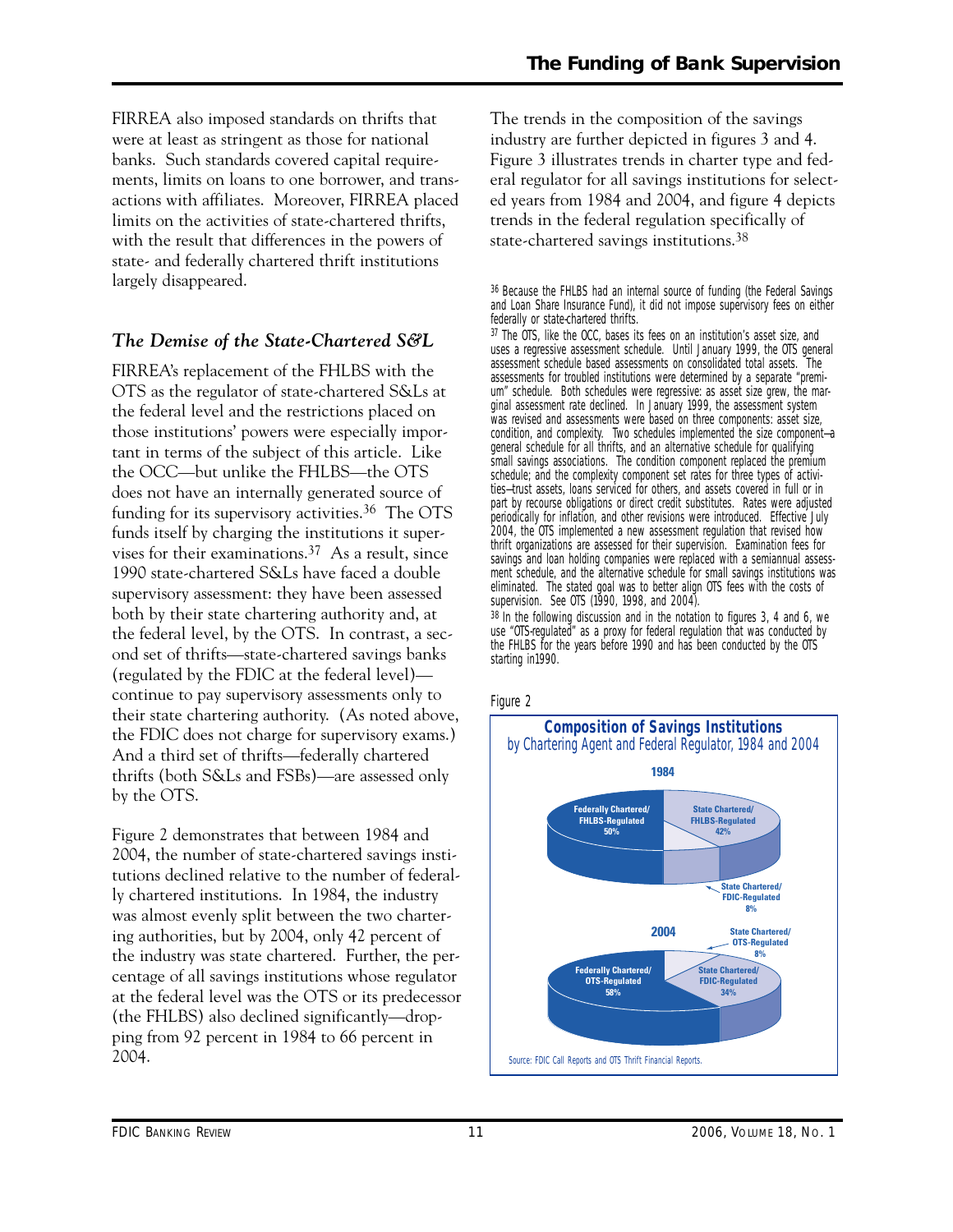The shift in the composition of federally regulated state-chartered institutions is most noticeable between 1989 and 1994—the period since the inception of the OTS. During this period, the number of state-chartered/OTS-regulated S&Ls declined by approximately two-thirds, whereas the number of federally chartered/OTS-regulated savings institutions declined by only one quarter. At the same time, the number of state-chartered/ FDIC-regulated savings banks grew by almost 30 percent. Since 1994, the number of state-chartered/OTS-regulated S&Ls has declined at almost double the rate of federally chartered/OTS-regulated savings institutions. In fact, state-chartered/OTS-regulated S&Ls have almost disappeared. At year-end 2004, only 104 such institutions remained—a decrease of 93 percent since 1984.

Figure 4, focusing on the trends for state-chartered savings institutions alone, juxtaposes the growth in the number of state-chartered savings institutions regulated by the FDIC against the declining numbers of state-chartered savings institutions regulated by the OTS.

# *Analysis of the Demise*

The demise of the state-chartered/OTS-regulated S&L was probably inevitable after the special



Figure 3

powers enjoyed by these institutions were eliminated, as their cost of supervision was higher than that of federally chartered S&Ls. In fact, the federal charter might have displaced the state charter to an even greater extent than that noted above if not for two important changes. First, numerous states began to offer a savings bank charter in the early 1990s. Second, FIRREA allowed all S&Ls to change their charter to either a savings bank or a commercial bank charter. (Institutions that changed their charter were required to remain insured by the Savings Association Insurance Fund [SAIF] and were designated as Sasser banks.)39 For S&Ls chartered in states that offered a savings bank charter, converting to that charter became a way to eliminate OTS supervision and the accompanying fees. In contrast to the demise of the state-chartered S&L, the population of state-chartered/FDIC-regulated savings banks increased substantially during the same period. Although their powers were also constrained by FIRREA, these institutions avoided supervisory costs at the federal level.

Between 1989 and year-end 2004, 350 savings institutions took advantage of the Sasser option to become state-chartered savings banks, regulated by the FDIC but insured by the SAIF. Figure 5

39 See FDIC (1997), 133, footnote 181.





*2006, VOLUME 18, NO. 1* 12 *FDIC BANKING REVIEW*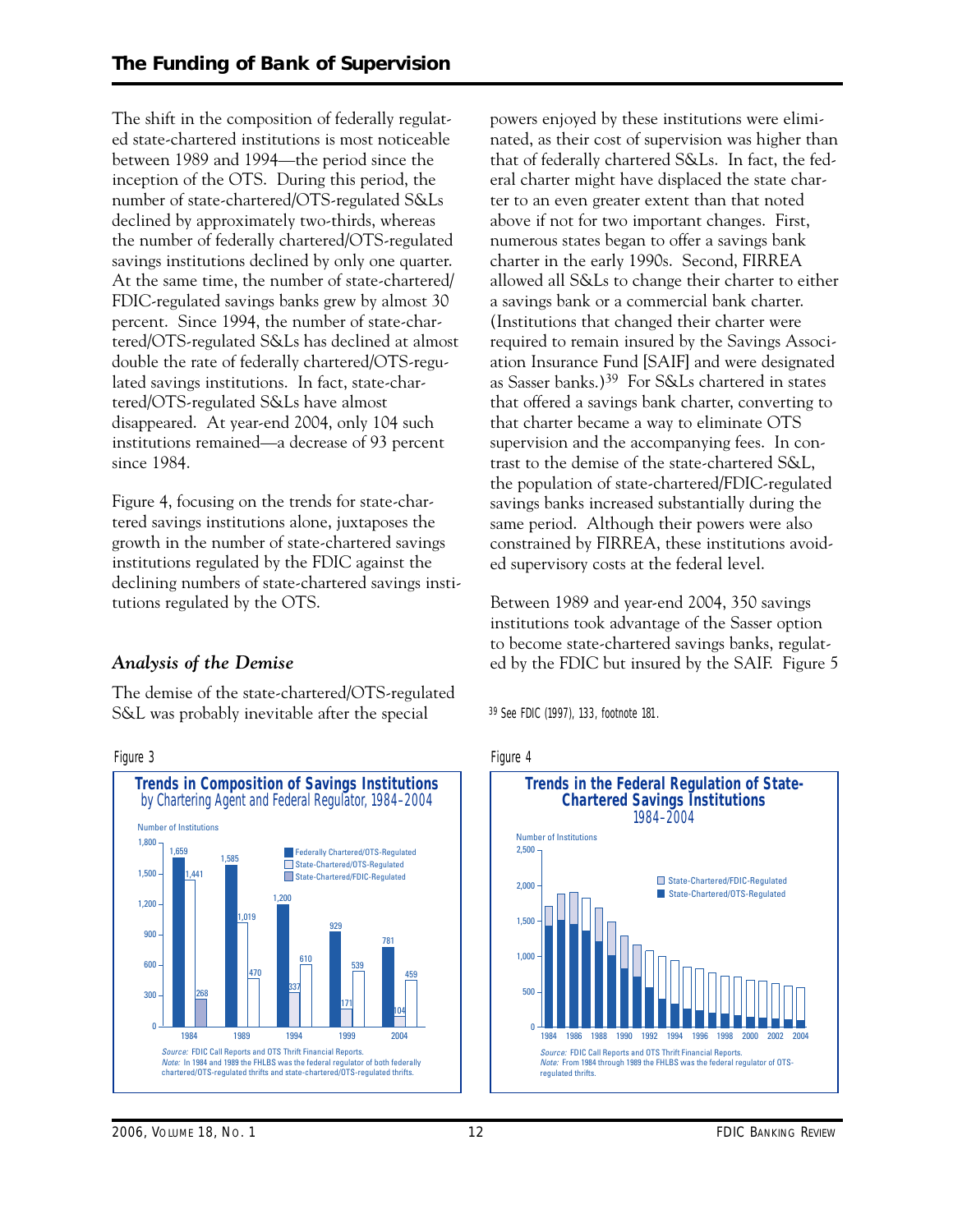charter. A more likely cause of the growth in depicts this increase. One reason for these charter changes could have been a desire to escape the reputational effects of being known as an S&L after the bankruptcy of the Federal Savings and Loan Insurance Corporation. However, in the years following that bankruptcy, many S&Ls were able to change their name—and leave behind the reputational problems associated with the term S&L—without having to change their Sasser banks was the elimination of special powers enjoyed by state-chartered institutions coupled with the extra assessment cost that they could no longer justify.

Evidence on de novo thrifts also supports the belief that the double assessment coupled with the elimination of special powers played a role in the demise of state-chartered S&Ls. An analysis of the thrifts chartered after the passage of FIR-REA shows that the majority were OTS charters (see figure 6). From 1989 through 2004, 34 institutions were chartered at the state level, and 33 of them chose to become FDIC-regulated savings banks; only one chose to become an OTS-regulated S&L.40 By contrast, 147 institutions received OTS charters. Thus, 99.4 percent of thrifts chartered from 1989 to 2004 chose a charter that allowed them to avoid paying a double assessment.



These aggregate data have showed the importance of maintaining balance in the trade-off between powers and the cost of supervision in charter choice. The experiences of individual states show something more: the consequences for a dual chartering system when that balance disappears so that one charter becomes clearly favored over the other and there is no alternative. In California, for example, the imposition of a double assessment on state-chartered institutions and the absence of a state-chartered savings bank alternative have contributed to the demise of the state charter for thrifts. In 1984, 73 percent of California thrifts were state chartered; in 2004, there were no state-chartered thrifts. Conversely, the experience in Illinois illustrates that when there is an alternative, the state charter can remain a viable choice. In 1984, 44 percent of Illinois thrifts were state chartered, although no state savings bank charter was available. Following the enactment of FIRREA, Illinois created a state savings bank charter and institutions began to convert to Sasser banks. By 2004, the percentage of state-chartered thrifts had increased to 52 percent, with state-chartered savings banks dominating the mix—accounting for 88 percent of state-chartered thrifts.

40 This institution voluntarily liquidated and closed in June 2003.

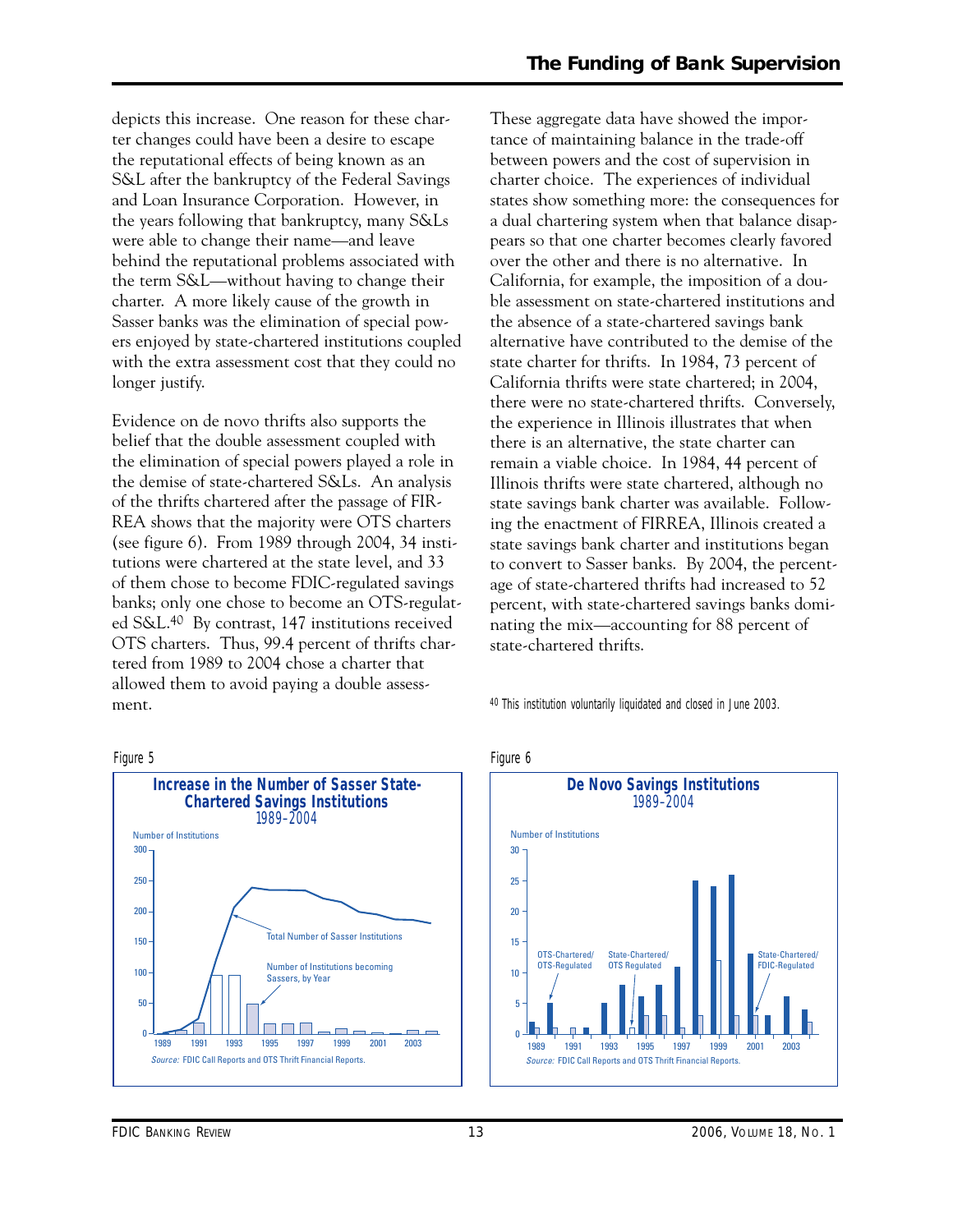# **Charter Choice—Maintaining an Attractive Charter**

The narrowing of differences in state and national bank charters has both simplified the process of choosing a bank charter and focused greater attention on how to remain a viable charter choice. For bankers, charter choice is now generally a question of whether the higher assessment cost associated with a national charter is offset by the benefits of operating under a single set of laws and regulations—the OCC's preemption authority. For bank regulators, charter choice entails working to contain the cost of supervision and finding alternative ways to make charters attractive.

For the public, the competition between federal and state bank regulators to offer an attractive charter and the choices that banks ultimately make will affect them in a number of ways. Concerns will be raised about the dual banking system's ability to generate adequate funding (and therefore whether there is an effective level of prudential supervision, especially in an era of larger and more complex banks). Concerns will also be raised about how consumer protection and other laws affected by preemption are applied and enforced. Ultimately, concerns will be raised about the long-term viability of the dual banking structure and whether such a system is still relevant.41

# *Switching Charters—A State Responds*

The recent experience of New York shows the effects of the decision to switch charters on the chartering authorities. In July 2004, J. P. Morgan Chase & Co. and Bank One Corporation merged. The result was a combined company that had over one trillion dollars in assets, five banking charters (four national and one state), and operations in all 50 states. In November 2004, the charter of the lead bank, J. P. Morgan Chase Bank (\$967 billion in assets), was converted to a national bank charter. As a result, the State of New York Banking Department (NYBD) lost significant revenue from supervisory assessments. In

addition, HSBC Holding PLC had converted the New York charter of its lead bank, HSBC Bank USA (\$99 billion in assets), to a national charter in July 2004. Together, the assessment revenue from J. P. Morgan Chase Bank and HSBC Bank USA had accounted for approximately 30 percent of the NYBD's operating budget.42

Before the loss of these two banks, the NYBD had already been working to change its funding mechanism. An NYBD study had found that statechartered banks, which represented 10 percent of their state-licensed institutions, were carrying the department's entire budget.43 The NYBD found it necessary to revise its assessment schedule and expand its assessment base. Effective with the 2005 fiscal year, the assessment base was revised to include all licensed and regulated financial institutions. For the first time, financial institutions other than banks paid annual fees for supervision in addition to any exam and licensing fees. The NYBD is also considering revising its charter to make it more attractive to banks and thrifts. In an attempt to modernize, the NYBD proposed the adoption of a wild-card statute that would convey federal bank powers to banks chartered in New York.44

# *Switching Charters—The OCC Responds*

Although J. P. Morgan Chase Bank and HSBC Bank USA indicated their preference for a national charter, the OCC did not fare as well in the mid-1990s. For example, when The Chase Manhattan Bank N. A. completed its merger with Chemical Bank in 1995, it chose to retain Chemical's New York state charter. The loss of this large bank followed the loss of 28 banks under its

<sup>41</sup> In addition, concerns have been raised about the fairness of the current funding mechanism (especially to the extent that national banks may be said to subsidize state-chartered banks) and about the fairness of allowing national banks to disregard state laws that affect their operations.

<sup>42</sup> See State of New York Banking Department (NYBD) (2005), hereinafter, NYBD (2005).

<sup>43</sup> *American Banker* (2004). The New York Banking Department licenses and regulates over 3,500 financial institutions, including foreign and domestic banks, thrifts, mortgage brokers and bankers, check cashers, money transmitters, credit unions, and licensed lenders. 44 NYBD (2005).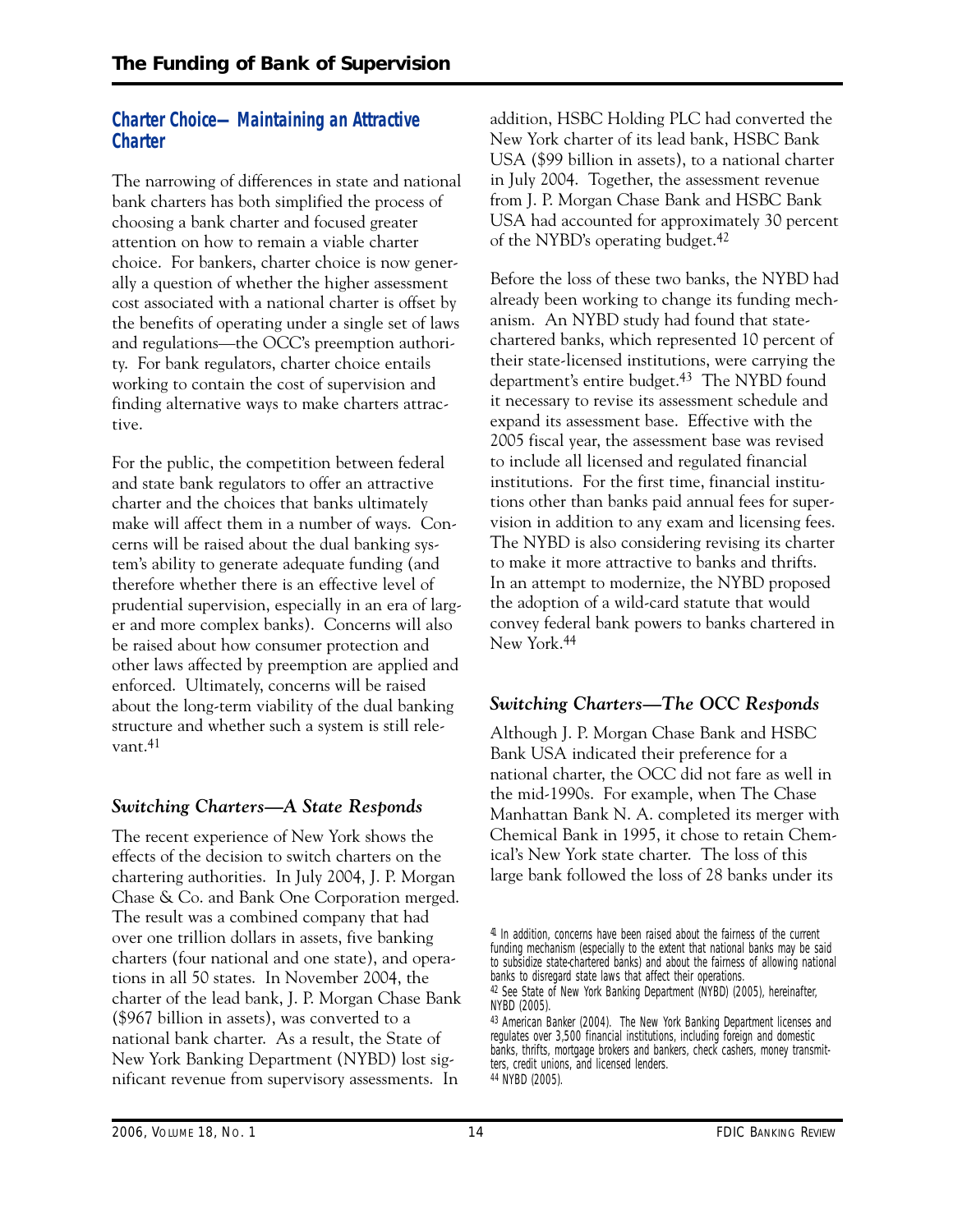charter in 1994. Beginning in 1995, the OCC instituted a series of reductions in assessment fees and suspended the inflation adjustment factor in its 1995 assessment schedule. It continued to lower total assessments in 1996, and then in 1997, the OCC implemented a restructured assessment schedule to more accurately differentiate among banks and the resources they were likely to require in an examination. The number of national banks that switched charters declined after 1994, remaining at about 10 per year, until 2001 when the number again jumped.45

The conversion of J. P. Morgan Chase Bank to a national charter cited above also poses issues for the OCC. The charter switch brought additional assets under the OCC's supervision, and subsequently increased the agency's supervisory burden. The OCC indicated that additional supervisory resources would be focused on the risks posed by and across business lines. It planned to hire additional examiners and to increase its specialized supervisory skills in areas such as derivatives and mortgage banking—areas in which J. P. Morgan Chase Bank is highly active.46 Revenues from the assessments paid by the bank will offset these increases in supervisory costs. However, whether the revenues will be enough is problematic as a one-to-one relationship does not necessarily exist between costs and revenues in the assessment schedule.

# **Approaches to Funding Bank Supervision**

Following the increase in the number of banks switching charters in 2001, then Comptroller of the Currency, John D. Hawke Jr., began a series of speeches calling for reform of the bank supervisory funding system. Arguing that the viability of the dual banking system should not rest on the maintenance of a federal subsidy for state-chartered banks, he proposed that a new approach to the funding of bank supervision be found.47 That new approach should "strengthen both the federal and state supervisory processes, protect them from the impact of random structural changes, and

ensure that all supervisors, state and national, have adequate, predictable resources available to carry out effective supervisory programs."48

# *Passing the Cost through the Deposit Insurance Funds*

Specifically, Hawke argued that if the costs of bank supervision were passed through the deposit insurance funds (for example, if the interest earned on the deposit insurance funds were used to pay for all bank supervision), the subsidy provided to state-chartered banks at the expense of national banks could be eliminated and at the same time an adequate source of funding for bank supervision could be ensured.49 For this result to be achieved, all costs for bank supervision (costs of the states and the OCC) or some or all of the OCC's supervisory costs would have to be covered. In either case, the federal subsidy (that is, the national-bank subsidy) to state-chartered banks for the cost of bank supervision would be eliminated. The effect on the dual banking system is less clear. Once the states and the OCC were no longer competing for member banks on the basis of cost, the state charter might become relatively less attractive.

To discover the effects of funding total supervisory costs for the states and the OCC through the

<sup>45</sup> For a discussion of reasons behind charter switches see Whalen (2002) and Rosen (2005).

<sup>46</sup> *American Banker* (2005).

<sup>47</sup> Because state-chartered banks do not pay for federal supervision whereas nationally chartered banks do, it is argued that state-chartered banks are effectively subsidized by nationally chartered banks through the assessments that the latter pay to the deposit insurance funds. See Hawke (2000, 2001) and Rhem (2004).

<sup>48</sup> See Hawke (2001).

<sup>&</sup>lt;sup>49</sup> Work on this article was completed prior to passage of the Federal Deposit Insurance Reform Act of 2005, which will merge the two deposit insurance funds. A variation on the above proposal would have the FDIC rebate to national banks—or through the OCC for pass-through to national banks—an amount equal to its contribution to the cost of state-bank supervision. Although the case can be made that nationally chartered banks have subsidized the FDIC's supervision of state-chartered nonmember banks, it would be difficult to calculate the precise size of that subsidy. An accurate accounting of the share of the deposit insurance fund(s) attributable to national banks would necessarily have to account for both premiums paid into the funds and the relative expense to the funds of national bank failures.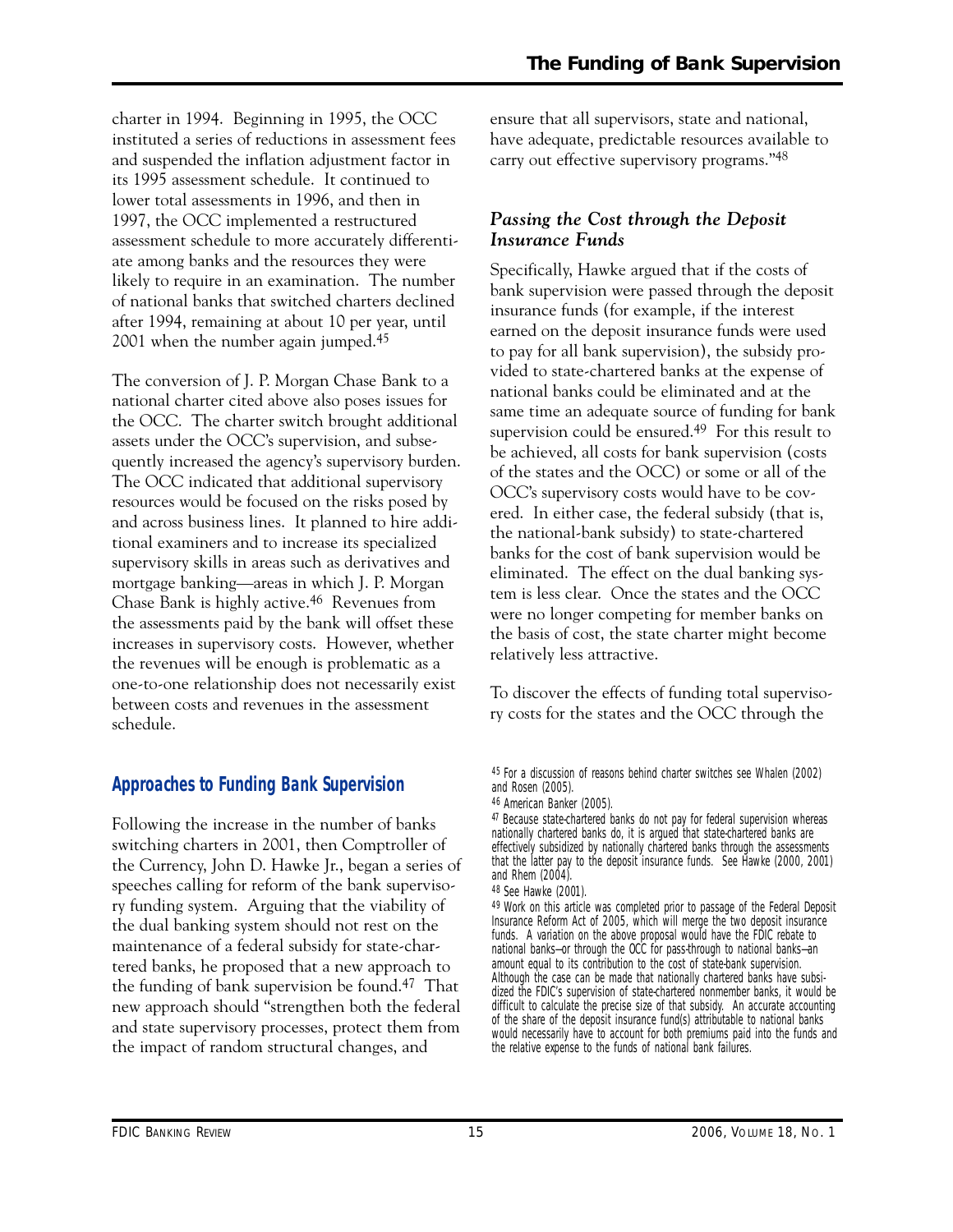deposit insurance funds, we performed a sensitivity analysis of four large banks—two regulated by the OCC and two by the states—and an average community bank. The immediate effects would be twofold. First, the operating expenses of the FDIC would increase, which in turn would cause the reserve ratio—the ratio of the deposit insurance fund balance to estimated insured deposits to be lower than it otherwise would be. Second, the assessment base for supervisory costs would be changed from assets to domestic deposits because deposit insurance premiums are assessed against domestic deposits. The incidence of the supervisory assessment would shift, falling more heavily on institutions funded primarily by domestic deposits. In other words, relying on the deposit insurance funds to cover the cost of bank supervision would change the basis on which supervision is paid and would therefore alter the allocation of cost among banks.

First we calculated the asset-based fee paid by these banks for supervision in 2002 (the latest date for which state assessment data were available). For the average community bank, we calculated this cost for three chartering authorities—the OCC, Georgia, and North Carolina. For 2002, the supervisory costs of the states and the OCC totaled approximately \$698 million.50

If the FDIC had paid the cost of supervision for the OCC and the states through the deposit insurance funds, the five banks would have borne the cost on the basis of their domestic deposits rather than assets. To understand the effect that changing the assessment base could have on individual banks, we assumed that the total cost of supervision (\$698 million) would be passed on to the banks. Under this scenario, a flat-rate premium assessment of 1.9 basis points (bp)—or about 2/100ths of a percent—of domestic deposits would be required.<sup>51</sup>

As table 4 shows, the incidence of the supervisory assessment shifts toward banks that have relatively high domestic deposit-to-asset ratios. Bank of America would have owed approximately \$23 million more in assessments. By contrast,

Citibank would have owed approximately \$14 million less. For the average community bank, the difference would depend on its charter. If the bank were chartered in Georgia, its assessment would have declined by approximately \$3,000, but in North Carolina, its assessment would have risen by approximately \$5,000.

Although this approach would eliminate one inequity—the subsidization of state-chartered banks by nationally chartered banks—it would likely create others. First, assessment fees (and supervisory costs) vary considerably from state to state, and as a result, states with relatively high supervisory costs would benefit at the expense of states with lower supervisory costs. Second, funding supervision through the insurance funds would remove the incentives for the states and the OCC to keep their supervisory costs low. Third, the deposit insurance funds were designed for other purposes and therefore passing all supervisory costs through the funds would obscure the purpose of the funds.

# *Other Approaches to Funding Bank Supervision*

Although Hawke's approach focuses on funding bank supervision through the use of the deposit insurance funds, other approaches exist. One suggestion would be to fund bank supervision through the Federal Reserve, another would be to alternate examinations between the OCC and the other federal regulators, and a third approach would be to develop an assessment schedule for bank examination at the federal level. These approaches are briefly discussed below.

<sup>50</sup> The costs for the OCC represent supervisory and regulatory costs as reported for 2002. To obtain approximate supervisory and regulatory costs for the states, we computed from the OCC data an average cost per \$1 million of assets and then applied that to the assets represented by state banks. See OCC (2003a).

<sup>51</sup> In this scenario, it is assumed that supervisory costs would be funded in the same manner as shortages in the deposit insurance funds are currently handled. That is, the costs of supervision would be funded through a flatrate assessment or surcharge that is levied against the assessable depositstotal (adjusted) domestic deposits—of each insured institution. The effect would be to replace the current regressive assessment system with a flat-rate assessment levied against domestic deposits. Modifications to this system could be made, if desired; however, in the interest of simplicity, we did not attempt to make any adjustments for bank risk or size.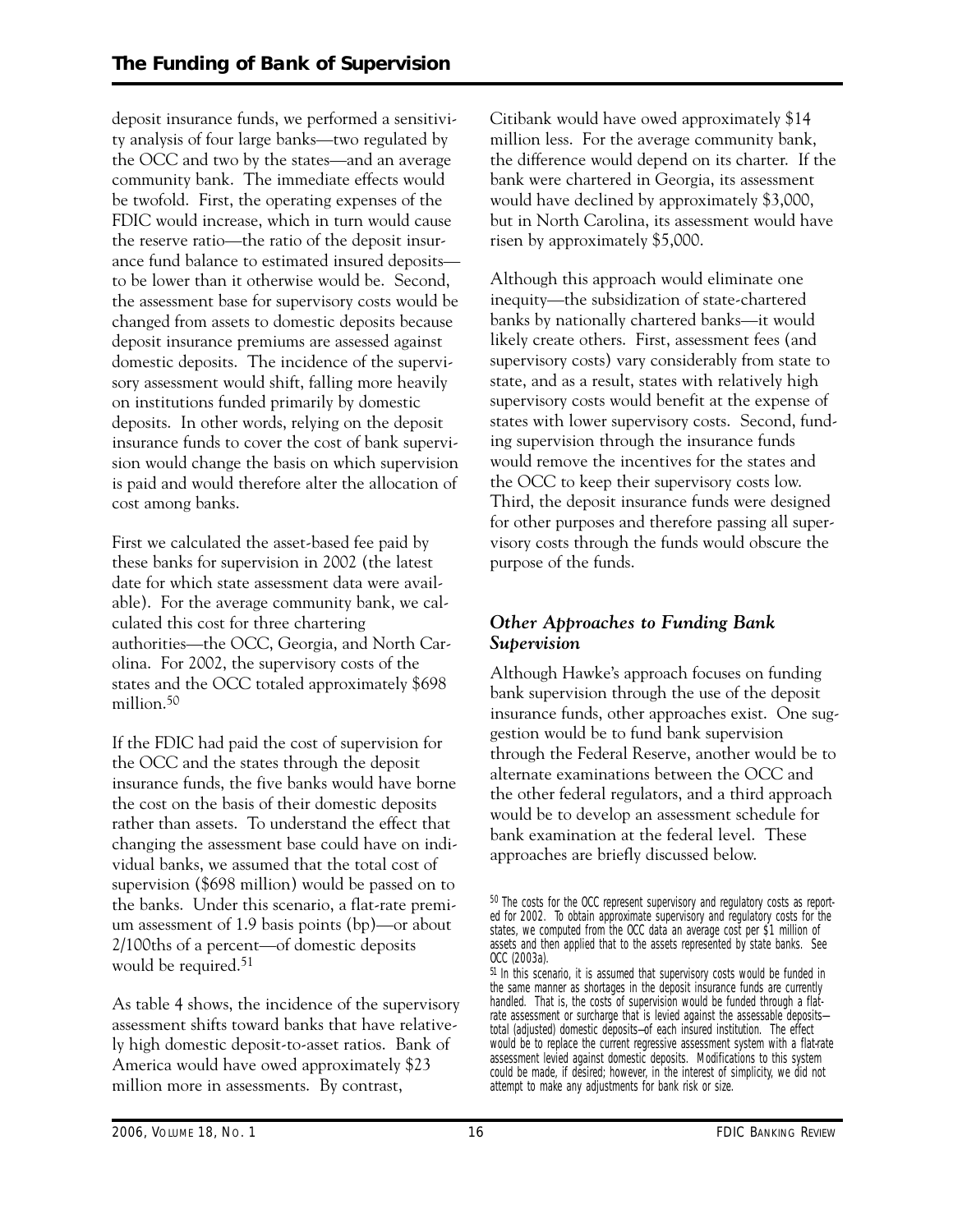One alternative approach is to fund bank supervision through the Federal Reserve. Banks do not earn any interest on funds they hold in reserve accounts at the Federal Reserve, and policy makers (including the Federal Reserve itself) have long advocated that interest be paid on required reserve balances—sterile reserves. In this suggestion, in lieu of paying interest on sterile reserve balances, the Federal Reserve could dedicate that implicit interest to cover supervisory costs for all banks. All banks are required to hold the same percentage of reserves on their deposits, so the incidence of this proposal would be neither progressive nor regressive, although banks that were especially reliant on deposits would be hit the hardest. In effect, a portion of the surplus that the Federal Reserve currently transfers to the U.S. Treasury would be diverted to cover the costs of bank supervision. For the same reasons as enumerated above, this proposal would likely eliminate one inequity but create others.

Another alternative is for the OCC and other federal bank regulators to rotate examination of nationally chartered banks, as is done with state-

 to national banks. A disadvantage, however, is might be problematic. A second disadvantage is chartered banks. If this were done, state and national banks would be treated comparably, and the shared examination function would give the FDIC a better understanding of its risk exposure that requiring multiple federal regulators to maintain the resources necessary to examine the same set of national banks would introduce inefficiencies to the supervisory process. And where the OCC uses a resident examination staff (as it currently does in 25 national banks), alternating exams with the FDIC (or the Federal Reserve) that the proposal does not resolve the cost competition between the OCC and the state bank chartering authorities.

The last approach we discuss is for the FDIC and the Federal Reserve to assess state-chartered banks directly for the cost of their supervision. To do this, the FDIC and the Federal Reserve would have to unbundle the cost of supervision from the cost of their other activities. In the case of the FDIC, the assessment it imposes on financial institutions could be broken into a deposit

Table 4

|                                                                        | <b>Bank of</b><br><b>America</b><br>(OCC) | <b>Citibank</b><br>(0CC) | <b>SunTrust</b><br><b>Bank</b><br>(GA) | <b>BB&amp;T</b><br>(NC) | Average<br><b>Community</b><br><b>Bank</b> <sup>a</sup> |
|------------------------------------------------------------------------|-------------------------------------------|--------------------------|----------------------------------------|-------------------------|---------------------------------------------------------|
| Assets (\$Millions)<br>Domestic Deposits (DD)                          | \$562,116                                 | \$487.074                | \$105,158                              | \$58,156                | \$139                                                   |
| (\$Millions)                                                           | \$326,230                                 | \$103,347                | \$69,028                               | \$33,082                | \$114                                                   |
| DD/Assets                                                              | 58%                                       | 21%                      | 66%                                    | 57%                     | 82%                                                     |
| Annual Assessment Cost:<br>Assets-rates set by<br>chartering authority | \$38,928,315                              | \$33,974,793             | \$4,205,479                            | \$1,982,180             | OCC:<br>\$51,982<br>GA:<br>\$24,819<br>NC:<br>\$16,680  |
|                                                                        |                                           |                          |                                        |                         |                                                         |
| DD(1.9 bp)                                                             | \$61,983,700                              | \$19,635,930             | \$13,115,320                           | \$6,285,580             | \$21,660                                                |
| Incidence of Change in<br><b>Funding Base</b>                          | \$23,055,385                              | (\$14,338,863)           | \$8,909.841                            | \$4,303,400             | OCC: (\$30,322)<br>(\$3,159)<br>GA:<br>NC:<br>\$4,980   |
| Percent change                                                         | 59%                                       | (42%)                    | 212%                                   | 217%                    | $OCC$ :<br>(58%)<br>GA:<br>(13%)<br>NC:<br>30%          |

a "Average community bank" represents the weighted average of all banks with \$1 billion or less in assets.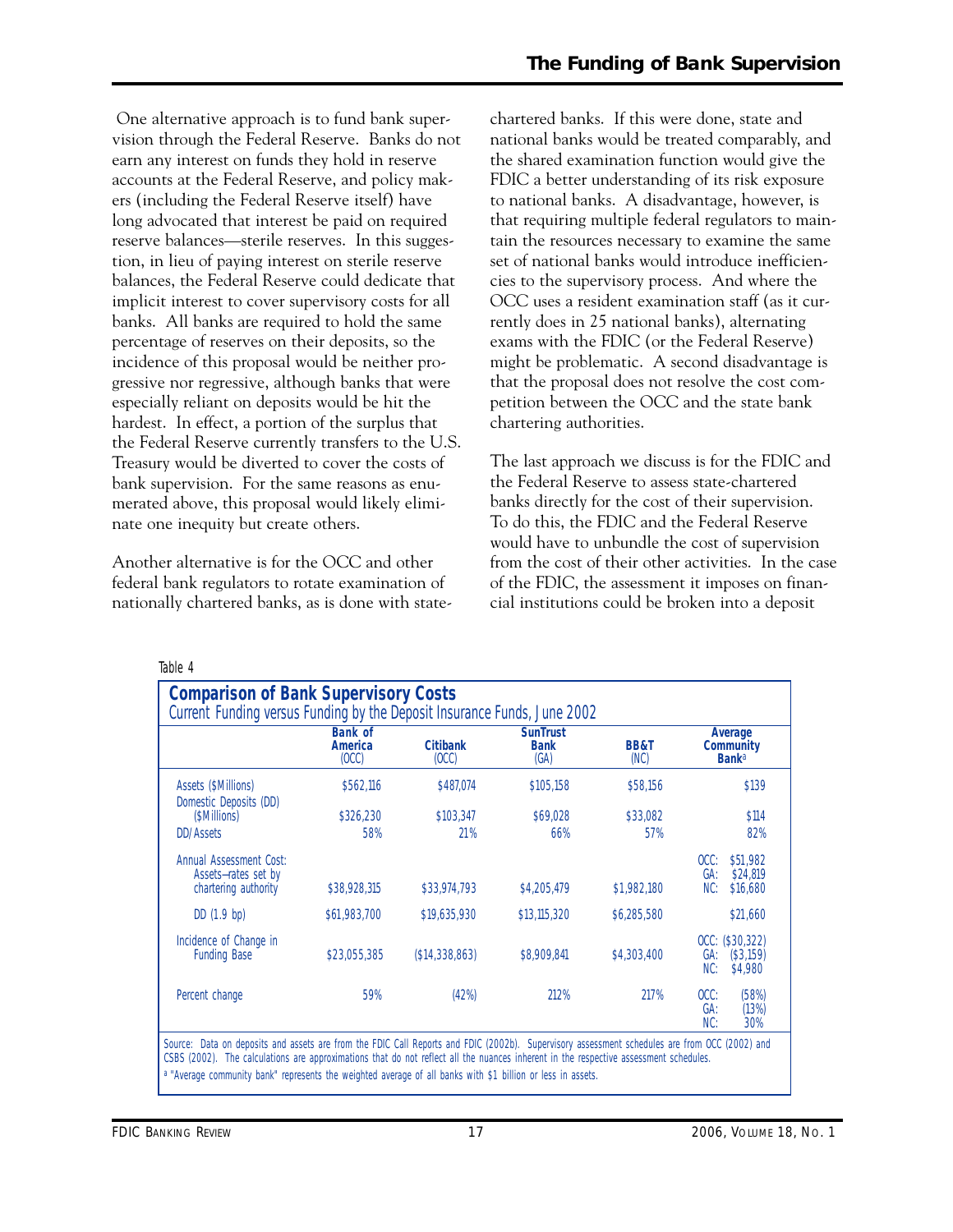insurance component and a supervisory component. The deposit insurance component would be charged to all FDIC-insured institutions, and the supervisory component would be charged to institutions for which the FDIC is the primary federal regulator.52 Similarly, the Federal Reserve could charge state-chartered member banks for their cost of supervision. To implement this proposal, the federal regulators could develop separate assessment schedules for each of their agencies, or they could work together to establish a single, uniform assessment schedule.

Proponents argue that the imposition of federal fees would end the federal subsidy of state-chartered banks. Opponents argue that the proposal would damage the dual banking system by eliminating one of its few remaining differences. Proposals to impose federal fees on state-chartered banks for their federal supervision have often been included in the annual federal budget process but Congress has routinely rejected them.

# **Conclusion**

As the powers of state-chartered and national banks have converged, the number of reasons for a bank to choose either a state or a federal charter has declined. One of the few remaining differences between the charters is cost. In the competition between regulators for institutions, therefore, the cost of supervision has assumed greater importance, and in this area, state-chartered banks have the advantage. State-chartered banks generally pay lower exam fees, at least partly, because the federal agencies—FDIC or Federal Reserve—alternate examinations with the states and these federal agencies do not charge for exams. The OCC, and national banks, in contrast, must cover the full costs of bank examinations.

The thrift experience demonstrates how the choice of charter type can be influenced by changes in the balance between powers and the cost of supervision. When differences in the powers of state- and federally chartered savings and

loans disappeared, the proportion of S&Ls with state charters changed dramatically. Many converted from an S&L charter to a savings bank charter. In states where this was not an option, the number of state-chartered S&Ls declined dramatically, almost disappearing.

Currently the higher supervisory assessments for national banks are offset by the preemption benefits that they enjoy. Conversely, state-chartered banks do not receive the benefits of preemption, but their supervisory costs are lower. As the situation is developing, the OCC is becoming the regulator of large, complex banks—banks that are likely to have an interstate presence and benefit from preemption. Smaller, more traditional banks continue to find the state charter attractive. Although both charters remain viable, a bifurcation within the dual banking system appears to be developing.53 If either of these components is materially changed, then banks—like state-chartered S&Ls —may be induced to switch charters. The result may be to undermine the dual banking system.

Before any modification is made to the structure for funding bank supervision, a public-policy debate should be undertaken. Supervisors need a funding mechanism that reflects not only the costs they incur to supervise banks but also proves to be a stable source of funding in the long term. To this end, a number of proposals have addressed this issue. Each may provide a solution to the funding problem. However, given the few differences that remain between the bank charters, any change in the funding mechanism will affect the viability of the dual banking system. If the dual structure of the banking system still serves a purpose, then its disappearance should not be an unintended consequence.

<sup>52</sup> The FDIC engages in many activities currently included in its supervisory budget that are required for both its role as deposit insurer and its role as primary federal supervisor. The complete separation of these functions might be neither possible nor practical. 53 See Jones and Nguyen (2005).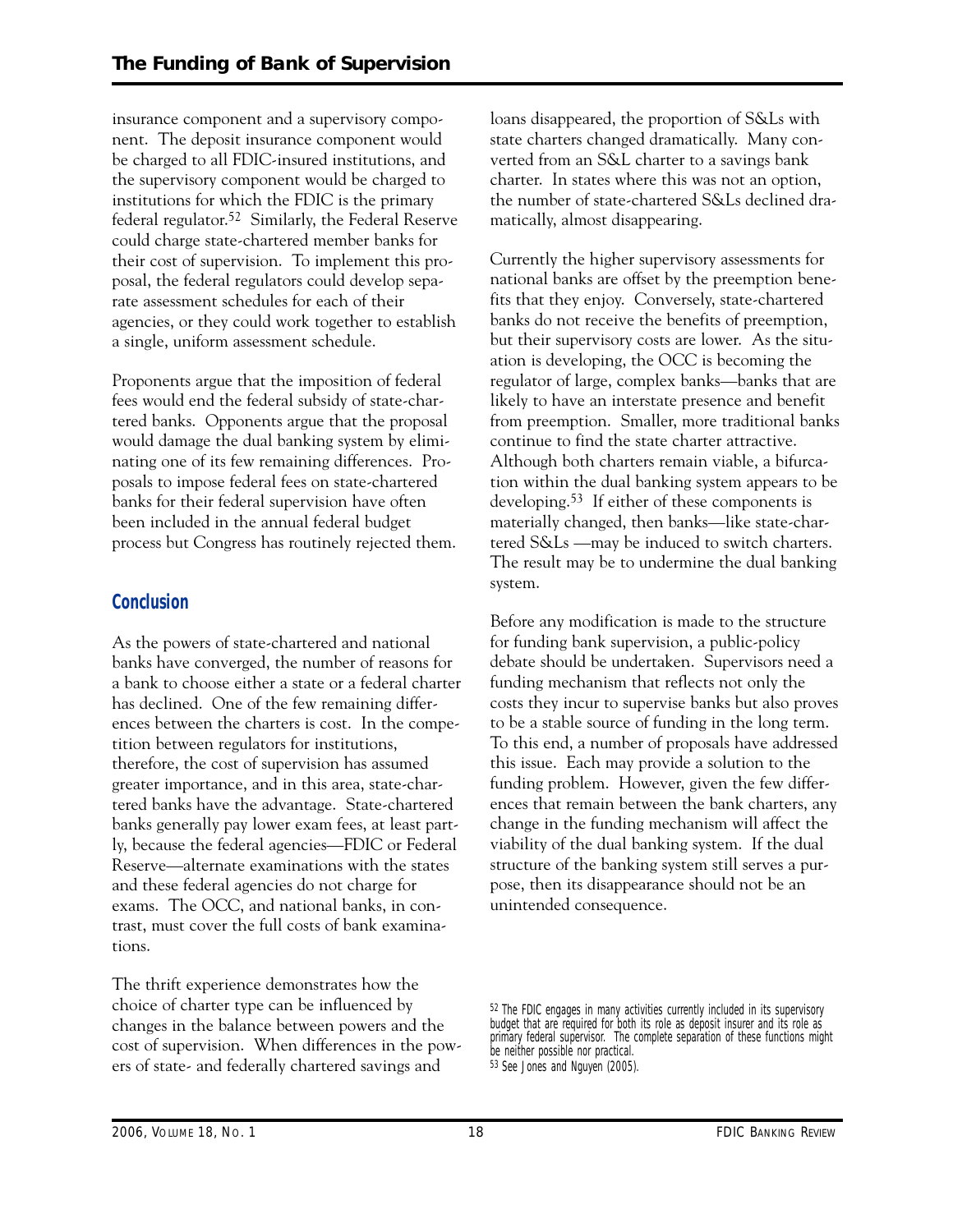# **REFERENCES**

- *American Banker*. 2004. N.Y. Banking Commissioner: Status Quo Doesn't Work. July 13.
- ———. 2005. How Addition of JPM Chase Is Changing the OCC. January 28.
- Kaufmann. 1986. *Perspectives on Safe and Sound Banking: Past, Present and Future, A*  Benston, George J., Robert A. Eisenbeis, Paul M. Horvitz, Edward J. Kane, and George G. *Study Commissioned by the American Bankers Association*. MIT Press.
- Board of Governors of the Federal Reserve System (Board). 1999. Supervisory Letter SR 99-15 (SUP) Risk-Focused Supervision of Large Complex Banking Organizations. June 23. Board. http://www.federalreserve.gov/boarddocs/SRLETTERS/1999/sr9915.htm [April 2005].
- Board of Governors of the Federal Reserve System, Federal Deposit Insurance Corporation, Office of the Comptroller of the Currency, and Office of Thrift Supervision. 2005. Press Release: Interagency Advisory on the Confidentiality of the Supervisory Rating and Other Nonpublic Supervisory Information. February 28. FDIC. http://www.fdic.gov/news/news/press/2005/pr1805a.html.
- Conference of State Bank Supervisors (CSBS). 1977. *A Profile of State-Chartered Banking*. CSBS.
- ———. 2002. *A Profile of State-Chartered Banking*. CSBS.
- Federal Deposit Insurance Corporation (FDIC). 1997. *History of the Eighties: Lessons for the Future*. Vol. 1, *An Examination of the Banking Crises of the 1980s and Early 1990s*. FDIC.
- ———. 2002a. *Annual Report*. FDIC.
- ———. 2002b. *Quarterly Banking Profile*. Second Quarter. FDIC.
- Federal Home Loan Bank Board (FHLBB). 1983. *Agenda for Reform, A Report on Deposit Insurance to the Congress from the Federal Home Loan Bank Board*. FHLBB.
- Hammond, Bray. 1957. *Banks and Politics in America: From the Revolution to the Civil War*. Princeton University Press.
- Hawke, John D., Jr. 2000. Remarks on Deposit Insurance Reform and the Cost of Bank Supervision, Exchequer Club, Washington, D.C., December 20. http://www.occ.treas.gov/ftp/release/2000-104a.doc [April 13, 2005].
- ———. 2001. Remarks before the University of North Carolina School of Law Center for Banking and Finance. Charlotte, NC, April 5. http://www.occ.treas.gov/ftp/release/2001-35a.doc [April 13, 2005].
- Holland, David, Don Inscoe, Ross Waldrop, and William Kuta. 1996. Interstate Banking— The Past, Present and Future. *FDIC Banking Review* 9, no. 1:1–17.
- Jones, Kenneth D., and Chau Nguyen. 2005. Increased Concentration in Banking: Megabanks and Their Implications for Deposit Insurance. *Financial Markets, Institutions, and Instruments* 14, no. 1 (February).
- Kane, Edward J. 1989. *The S&L Mess: How Did It Happen?* Urban Institute Press.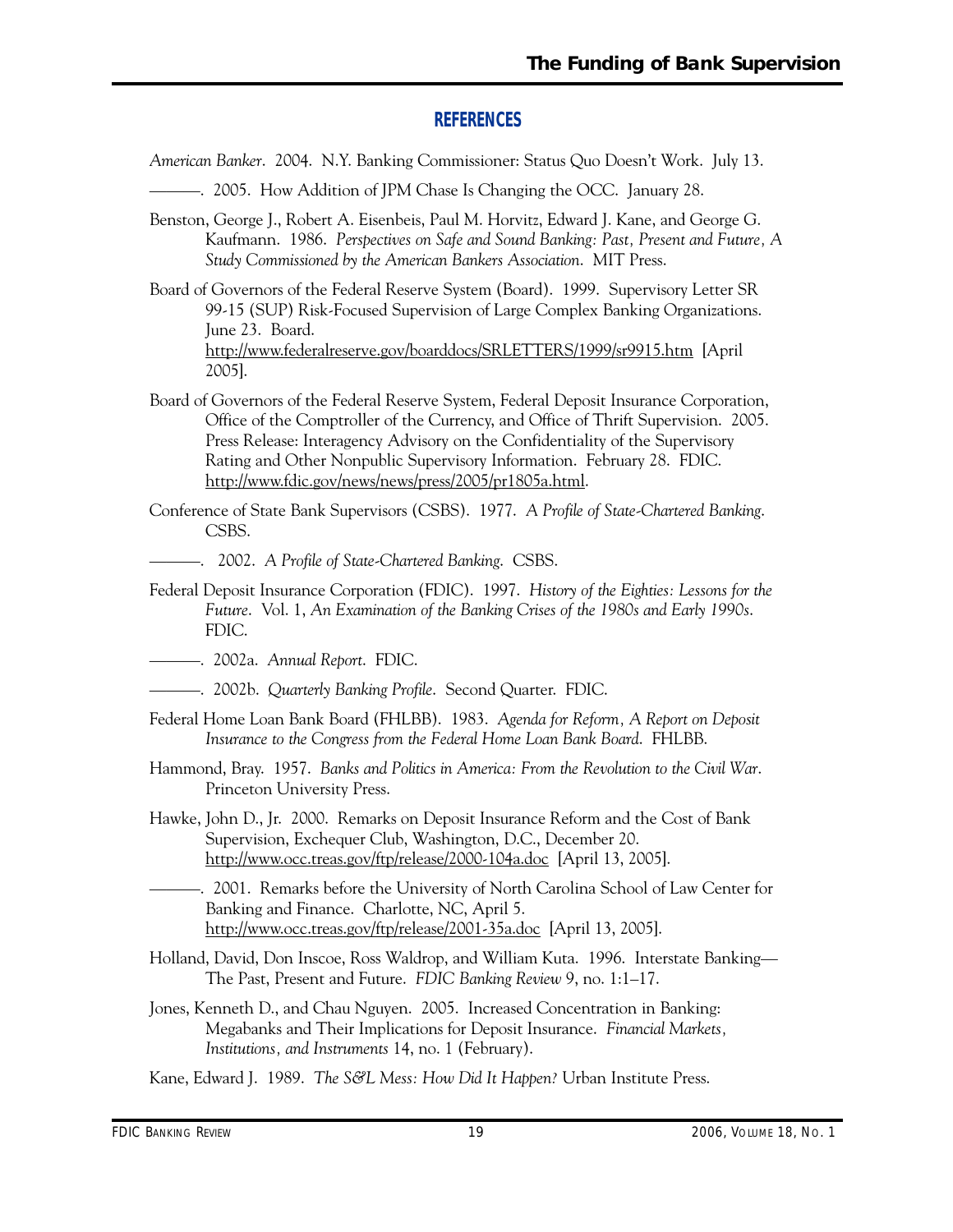- Milner, Neil. 2002. Letter to the Honorable George W. Bush. January 11. http://www.csbs.org/government/regulatory/comment\_ltrs/cl\_01.11.01.htm.
- Office of the Comptroller of the Currency (OCC). 2002. Semiannual Assessment Return. OCC.
- ———. 2003a. *Annual Report*. OCC.
- ———. 2003b. *OCC Bulletin* 2003-45. OCC.
- ———. 2004a. *Annual Report*. OCC.
- ———. 2004b. Final Rule: Bank Activities and Operations. *Federal Register* 69, no. 8:1895–1904.
- ———. 2004c. Final Rule: Bank Activities and Operations; Real Estate Lending and Appraisals. *Federal Register* 69, no. 8:1904–17.
- Office of Thrift Supervision (OTS). 1990. Guidelines for Implementation of CFR Parts 502 and 563d Pertaining to Assessments. Thrift Bulletin 48. September 6. OTS.
- ––––––. 1998. Assessments and Fees under 12 CFR Part 502. Thrift Bulletin 48-15. November 30. OTS.
- ––––––. 2004. Assessments and Fees, 12 CFR Part 502 Final Rule. *Federal Register* 69, no. 104:30554–71. OTS.
- Rehm, Barbara. 2004. Parting Shot: ICBA Chief Takes Aim at Big Banks. *American Banker*, March 15.
- Rosen, Richard J. 2005. Switching Primary Federal Regulators: Is It Beneficial for U.S. Banks? Federal Reserve Bank of Chicago *Economic Perspectives*, 3rd Quarter.
- Saulsbury, Victor L. 1986. Interstate Banking—An Update. *FDIC Regulatory Review* (July): 1–17.
- ———. 1987. State Banking Powers: Where Are We Now? *FDIC Regulatory Review*  (April/March): 1–16.
- State of New York Banking Department (NYBD). 2005. Superintendent Taylor's Remarks to the New York Bankers Association: Revenue Restructuring and Future Plans, January 10. http://www.banking.state.ny.us/sp050110.htm [April 11, 2005].
- Whalen, Gary. 2002. Charter Flips by National Banks. Economic and Policy Analysis Working Paper 2002-1 (June). OCC.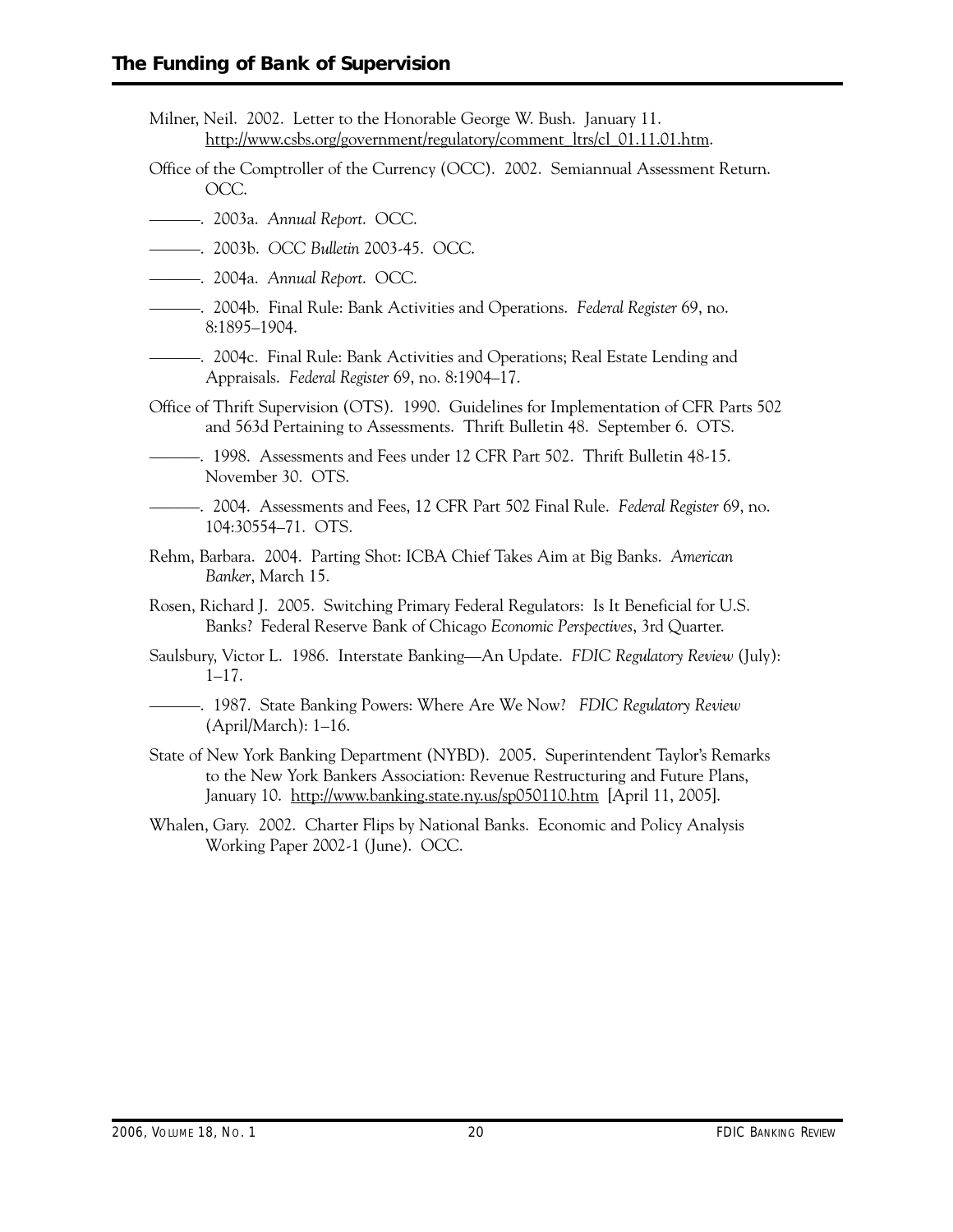# **APPENDIX 2002 Supervisory Assessment Schedules Arizona, Massachusetts, North Carolina and South Dakota**

| <b>Arizona Assessment Fee Structure</b><br>Annual assessment based on total assets as of June 30. |                                      |                            |                   |                                 |  |  |
|---------------------------------------------------------------------------------------------------|--------------------------------------|----------------------------|-------------------|---------------------------------|--|--|
|                                                                                                   | If total reported assets are         |                            | The assessment is |                                 |  |  |
| Over<br>(\$ millions)                                                                             | <b>But Not Over</b><br>(\$ millions) | <b>This</b><br>Amount (\$) | Plus              | Of Excess Over<br>(\$ millions) |  |  |
|                                                                                                   | 5                                    | 2.322                      |                   |                                 |  |  |
| 5                                                                                                 | 20                                   | 2.322                      | 0.000144          | 5                               |  |  |
| 20                                                                                                | 85                                   | 4.477                      | 0.000113          | 20                              |  |  |
| 85                                                                                                | 200                                  | 11.848                     | 0.000079          | 85                              |  |  |
| 200                                                                                               | 900                                  | 20.914                     | 0.000067          | 200                             |  |  |
| 900                                                                                               | 2.000                                | 67,786                     | 0.000056          | 900                             |  |  |
| 2.000                                                                                             | 4.000                                | 129.562                    | 0.000050          | 2,000                           |  |  |
| 4.000                                                                                             | 6.000                                | 228,922                    | 0.000044          | 4.000                           |  |  |
| 6.000                                                                                             |                                      | 317.482                    | 0.000039          | 6.000                           |  |  |

■ The Arizona State Banking Department is an independent agency.

 $\blacksquare$  Examination fees and supervisory assessments are set by the commissioner and by statute. The commissioner determines how collected funds are allocated, appropriated, and spent. Assessments are levied annually.

■ Additional hourly fees: \$60 per hour per examiner for trust exams.

■ Fee-sharing agreements: Permitted by the state; the Arizona State Banking Department has feesharing agreements with Alabama and North Dakota.

■ Agreements to share examiner resources: The state of Arizona permits such agreements. The Arizona State Banking Department currently has none in place.

■ Rebate authority: None.

*Source:* CSBS (2002).

| <b>Massachusetts Assessment Fee Structure</b><br>The Division of Banking uses a risk-based assessment system<br>in which assessments are based on assets and CAMELS rating. |               |                                    |                                                   |  |  |  |
|-----------------------------------------------------------------------------------------------------------------------------------------------------------------------------|---------------|------------------------------------|---------------------------------------------------|--|--|--|
| <b>For banks</b><br>with<br><b>CAMELS</b>                                                                                                                                   | Over          | For assets<br><b>But Less Than</b> | The charge per<br>\$1000 is<br><b>This Amount</b> |  |  |  |
| <b>Rating</b>                                                                                                                                                               | (\$ millions) | (\$ millions)                      | $(\$)$                                            |  |  |  |
| 1 and 2                                                                                                                                                                     | $\Omega$      | 10                                 | 0.3000                                            |  |  |  |
|                                                                                                                                                                             | 10            | 50                                 | 0.1000                                            |  |  |  |
|                                                                                                                                                                             | 50            | 250                                | 0.0850                                            |  |  |  |
|                                                                                                                                                                             | 250           | 5,000                              | 0.0625                                            |  |  |  |
|                                                                                                                                                                             | 5,000         | 30,000                             | 0.0500                                            |  |  |  |
| 3                                                                                                                                                                           | U             | 10                                 | 0.6000                                            |  |  |  |
|                                                                                                                                                                             | 10            | 50                                 | 0.2000                                            |  |  |  |
|                                                                                                                                                                             | 50            | 250                                | 0.1700                                            |  |  |  |
|                                                                                                                                                                             | 250           | 5,000                              | 0.1250                                            |  |  |  |
|                                                                                                                                                                             | 5,000         | 30,000                             | 0.1000                                            |  |  |  |
| 4 and 5                                                                                                                                                                     | 0             | 10                                 | 0.9000                                            |  |  |  |
|                                                                                                                                                                             | 10            | 50                                 | 0.3000                                            |  |  |  |
|                                                                                                                                                                             | 50            | 250                                | 0.2550                                            |  |  |  |
|                                                                                                                                                                             | 250           | 5,000                              | 0.1875                                            |  |  |  |
|                                                                                                                                                                             | 5,000         | 30,000                             | 0.1500                                            |  |  |  |

■ Statute authorized the Executive Office of Administration and Finance to set examination fees and supervisory assessments. The Massachusetts Division of Banking has wide discretion over how collected funds are allocated, appropriated, and spent.

■ Additional hourly fees: A per diem fee of \$220 per examiner for nonbank licenses.

■ Fee-sharing agreements: Permitted by the state; the Massachusetts Division of Banking has none in place.

■ Agreements to share examiner resources: Permitted by the state; the Massachusetts Division of Banking has none in place.

Rebate authority: None.

*Source:* CSBS (2002).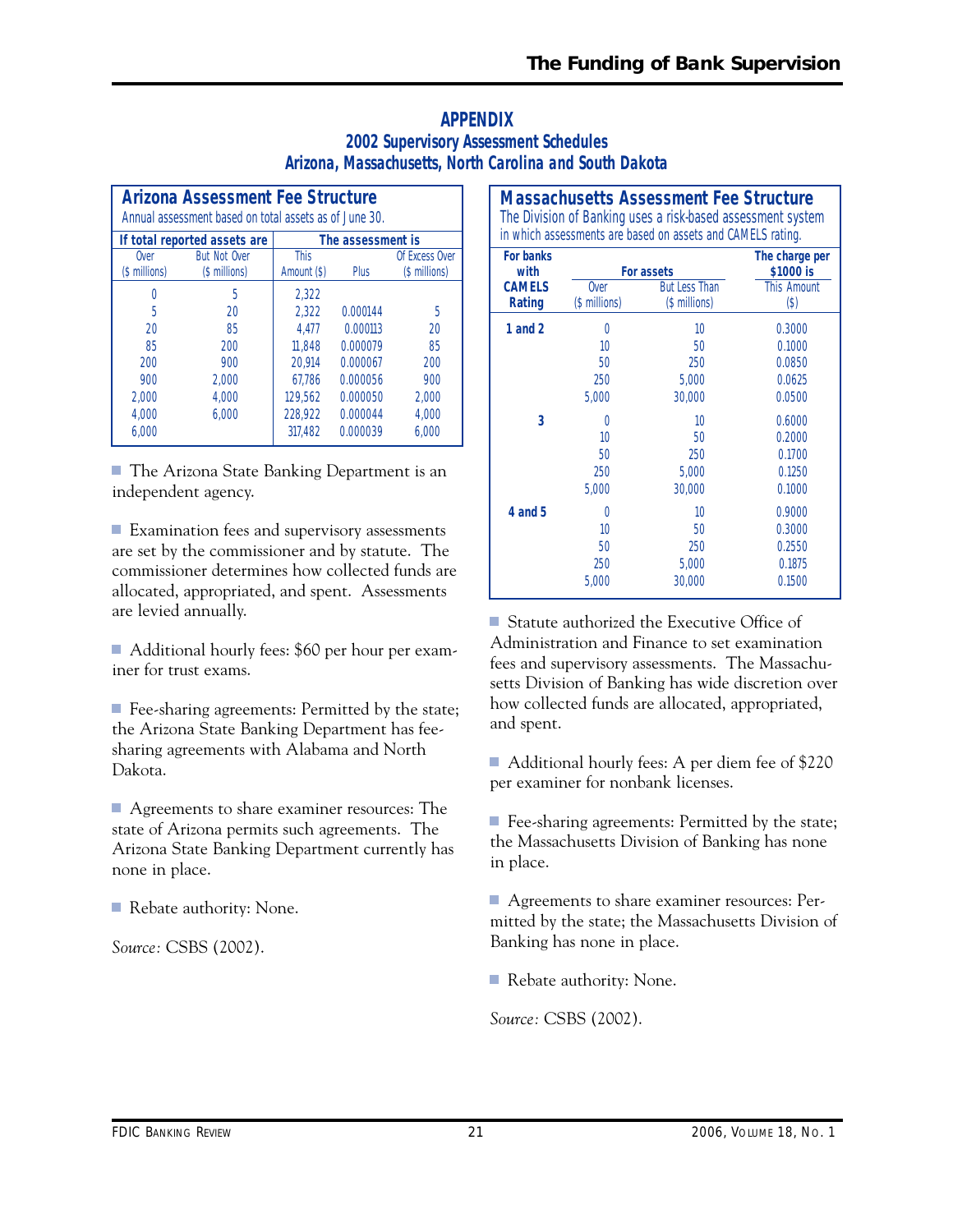|                       | Annual assessment based on asset size. | <b>North Carolina Assessment Fee Structure</b> |
|-----------------------|----------------------------------------|------------------------------------------------|
|                       | For assets                             | The assessment is                              |
| Over<br>(\$ millions) | <b>But Less Than</b><br>(\$ millions)  | <b>This Amount</b><br>(\$)                     |
|                       | 50                                     | 6.000                                          |
| 5                     | 250                                    | .00012                                         |
| 250                   | 500                                    | .00009                                         |
| 500                   | 1,000                                  | .00007                                         |
| 1,000                 | 10.000                                 | .00005                                         |
| 10.000                |                                        | .00003                                         |

■ The North Carolina Commissioner of Banks operates under guidelines set by the Department of Commerce and by state policies. Examination fees and supervisory assessments are set by statute. Any discounts or premiums from the statutory rate must be approved by the Commission. The Commissioner of Banks also determines how collected funds are allocated, appropriated, and spent.

■ Additional hourly fees: None.

■ Fee-sharing agreements: Not permitted by the state.

■ Agreements to share examiner resources: Not permitted by the state.

■ Rebate authority: None.

*Source:* CSBS (2002).

**South Dakota Assessment Fee Structure**  Semiannual assessment of 2.5 cents per \$1,000 of total assets; Nondepository banks pay an additional \$500 semiannually.

■ South Dakota Assessment Fee Structure

■ Semiannual assessment of 2.5 cents per \$1,000 of total assets;

■ Nondepository banks pay an additional \$500 semiannually.

■ Examination fees and supervisory assessments are set by the Banking Board and by statute. The Division of Banking's total budget is appropriated by the South Dakota legislature. Expenditures are approved by the Director of Banking. Assessments are levied semiannually.

■ Additional hourly fees: None.

■ Fee-sharing agreements: Permitted by the state; agreements are in place with Minnesota and North Dakota.

■ Agreements to share examiner resources: Permitted by the state; agreements are in place with Minnesota and North Dakota.

■ Rebate authority: None.

*Source:* CSBS (2002).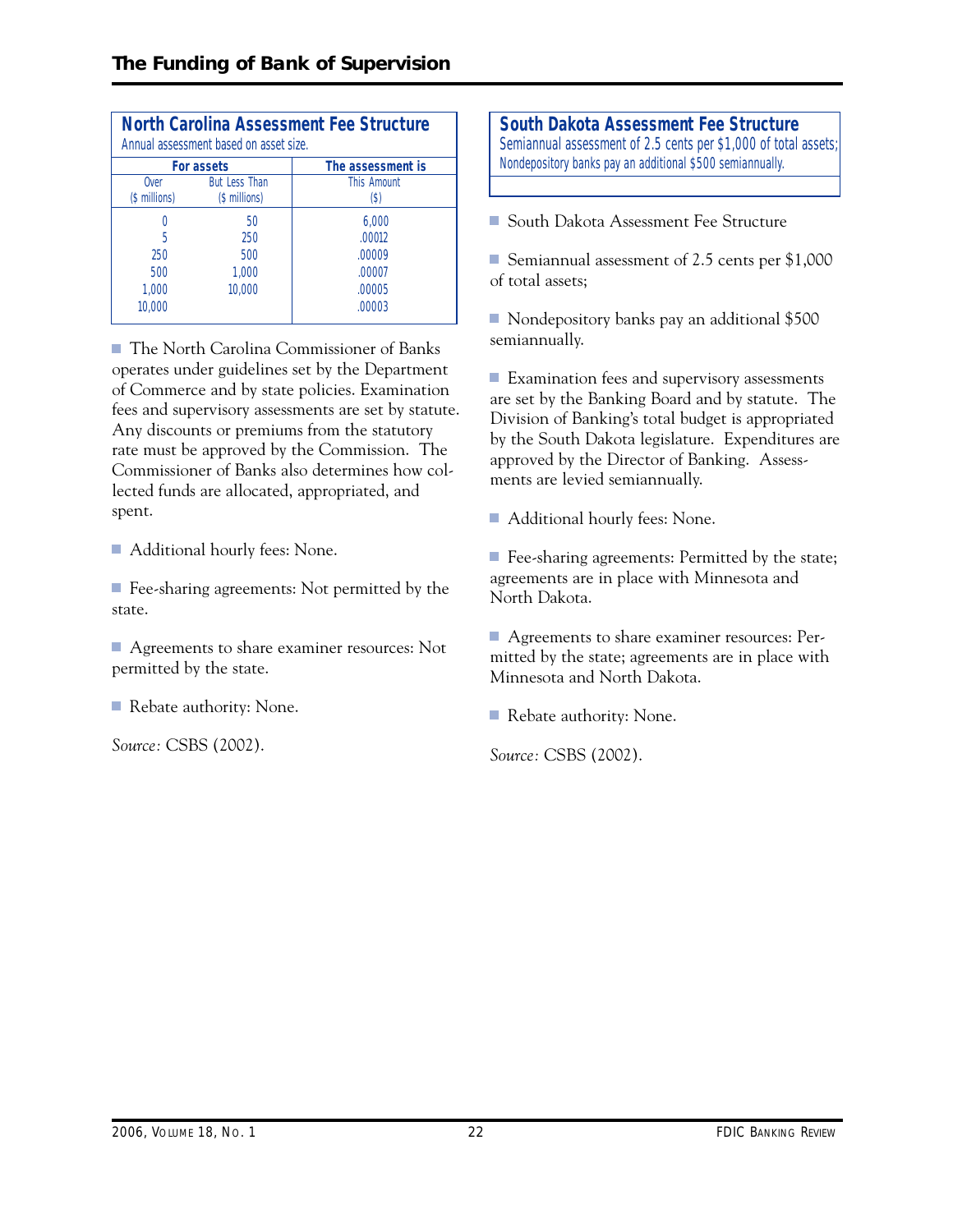# **Troubled Banks: Why Don't They All Fail?**

*by Robert Oshinsky and Virginia Olin\** 

A wealth of literature examines the determinants of bank failures and of bank mergers or consolidations. Also numerous are studies that develop failure-prediction models and early-warning systems. But both groups of studies use samples of all banks, and therefore most of this research focuses on pairs of outcomes: failure versus nonfailure, merger versus consolidation, $<sup>1</sup>$  or problem bank versus non-</sup> problem bank. But in reality, future status is more than a binary choice.

Here we study only troubled banks—banks that receive a composite CAMELS rating of either 4 or 5 when examined.2 A focus on troubled banks is valuable to the FDIC and bank researchers for four reasons. First, when a bank is troubled, failure is but one possible outcome; alternative outcomes are recovery, merger, or continuation as a problem. Second, between 1990 and 2002, 96 percent of all banks that failed had first been troubled banks. Including nonproblem banks would add bias towards non-failure as a possible outcome since a vast majority of nonproblem banks do not fail. Third, if the FDIC can better predict the number of troubled banks that will not fail, it will be better able to estimate the size of its contingent loss reserve.3 Finally, development of a multistate model identifying financial characteristics that

contribute to recovery as well as to failure is important for the FDIC's long-term strategic planning: accurate predictions of the future states of problem banks would affect the resources applied to these banks.

\* Robert Oshinsky is a Senior Financial Economist and Virginia Olin is a former Senior Financial Economist, Division of Insurance and Research, Federal Deposit Insurance Corporation (FDIC). The authors thank John O'Keefe for his overall guidance; Andrew Davenport for his counsel; and Jesse Weiher, Brian Lamm, James Marino, and the anonymous readers of the FDIC for their careful review of the article and their valuable comments and suggestions. The authors also thank Robert DeYoung for his suggestions. Of course, all mistakes are the responsibility of the authors. The views expressed here are those of the authors and not necessarily those of the FDIC. <sup>1</sup> In previous studies, a merger is the absorption of a bank by a previously

unrelated bank while consolidation is the absorption of a bank by a related bank. For purposes of this paper, we combine the two types of absorptions and refer to them as mergers.

2 Because of the nature of the resolution process, we deliberately omit troubled thrifts, including those resolved by the Resolution Trust Corporation, which kept insolvent thrifts open during the resolution process.

CAMELS is an acronym for the six components of the regulatory rating system: **C**apital adequacy, **A**sset quality, **M**anagement, **E**arnings, **L**iquidity, and (since 1998) market **S**ensitivity. Banks are rated from 1 (the best) to 5 (the worst), and banks with a composite rating of 4 or 5 are considered problem banks. A rating of 4 generally indicates that the bank exhibits unsafe or unsound practices or is in an unsafe or unsound condition, while a rating of 5 means that the bank's practices or condition are extremely unsafe or unsound.

3 The mission of the FDIC is to protect depositors and promote the safety and soundness of insured depository institutions and the U.S. financial system by identifying, monitoring, and addressing risks to the deposit insurance funds. The FDIC's Financial Risk Committee quantifies risks to the deposit insurance system for purposes of financial reporting and fund management, and each quarter it meets to set a contingent loss reserve estimated from total assets of banks that may fail within two years.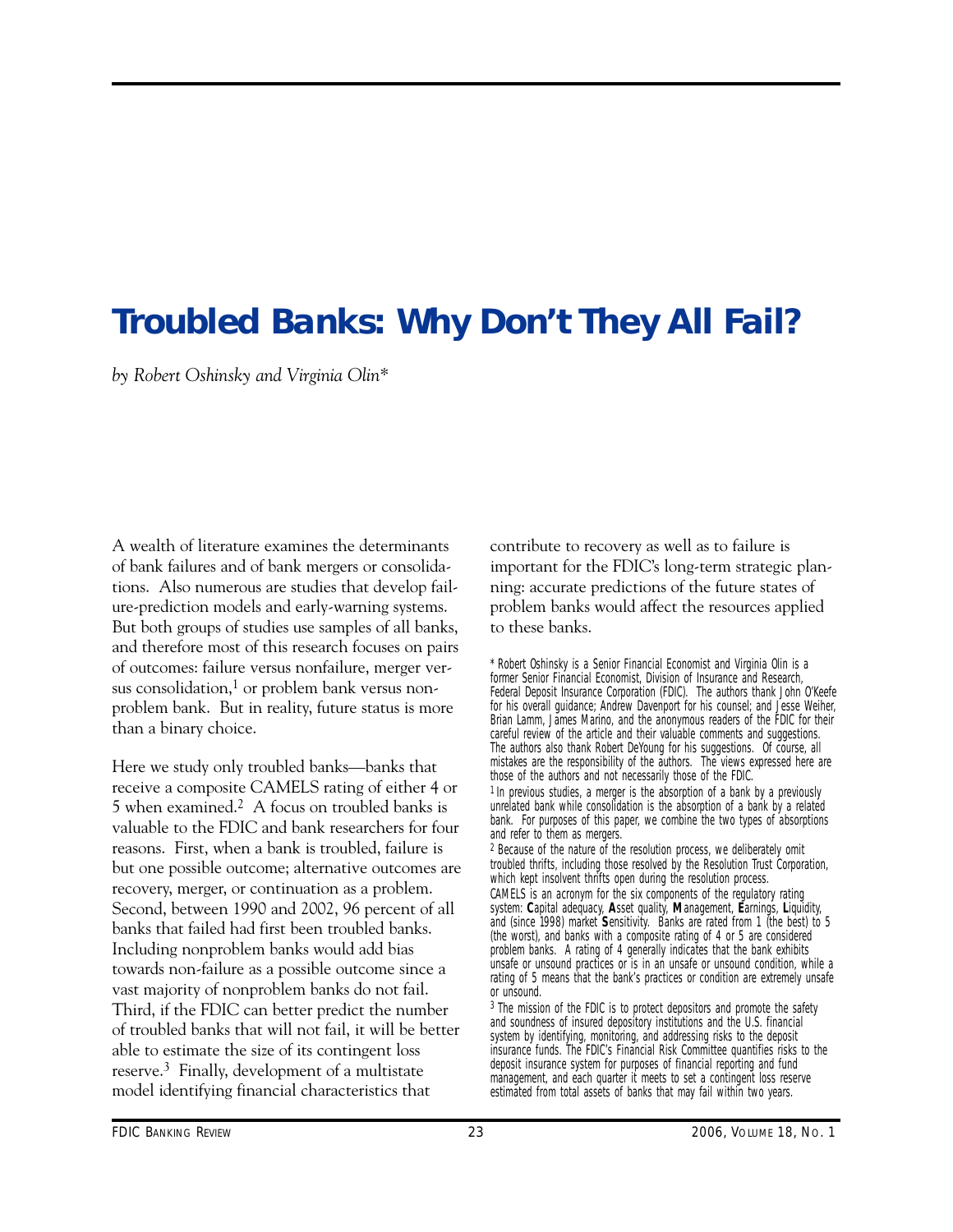As noted, troubled banks have four possible outcomes: recovery, merger, continuation as a problem, and failure. Knowing the future states of banks in our sample,<sup>4</sup> we construct a financial profile using pre-examination data for the banks grouped by their future state and then use these profiles to develop a multinomial logit estimating procedure that predicts a bank's likely future state. We show that a four-state model predicts failure at least as well as binary failure-prediction models and, in addition, provides predictive ability for three alternative future states.

The next section describes previous empirical studies of bank failures, mergers, and financial distress. The three subsequent sections discuss the methodology we use, the sample and data, and the results. The concluding section gives a brief summary.

# **Empirical Studies**

Most of the numerous studies that examine the determinants of bank failures and bank mergers and consolidations, like most of the numerous studies that develop early-warning systems predicting deterioration in banks' financial condition, construct financial ratios based on information in the Consolidated Reports of Condition and Income (Call Reports) that banks file quarterly with the  $FDIC<sup>5</sup>$ . The idea is to construct financial ratios that closely resemble the CAMELS rating system used by bank examiners and to use the ratios to predict pairs of outcomes: failure versus nonfailure, merger versus consolidation, or problem bank versus nonproblem bank.6 While the information used by examiners is preferable, it is not available without an examination, unlike Call Report data, which are readily available quarterly.

Only a few studies have extended this research beyond pairs of outcomes. In an effort to improve predictive accuracy, DeYoung estimates the longrun probability of failure and acquisition in de novo banks by defining three states: failure, merger by acquisition, and conversion of a whole-bank affiliate of a bank holding company to a branch bank of that same bank holding company.

Wheelock and Wilson use a competing-risks model to consider the joint determination of the probability of being acquired, failing, or surviving. Hannan and Rhoades predict that a bank may experience one of three outcomes: not be acquired, be acquired by a firm operating within the bank's market, or be acquired by a firm operating outside the bank's market.7 DeYoung expects that including the other two exit states (merger by acquisition, and conversion) will make the failure estimates more accurate. Wheelock and Wilson find that inefficiency increases the risk of failure while reducing the probability of a bank's being acquired. And Hannan and Rhoades find that adding the third state (distinguishing between types of mergers) yields a number of firm and market characteristics that earlier studies did not yield and that significantly influence the likelihood of acquisition.

Rarely in life are the possible outcomes binary. While studies that examine two-state outcomes have benefit, much is lost by not studying other possible outcomes. Further, by limiting our universe to only problem banks, we are able to remove the inherent bias towards the prediction of non-failure status.

# **Methodology**

Referencing previous studies, we select certain financial variables proven in binary models to be useful in determining future bank state. In our multistate model we use univariate trend analysis to determine whether prior-period financial characteristics differ by future bank state.

Specifically, in the existing literature on bank performance the reasons suggested for failure include

<sup>4</sup> Our sample consists of institutions assigned a CAMELS rating of 4 and 5 between 1990 and 2002. The sample is described in detail in a later section of this article.

<sup>5</sup> For reviews of the literature, see Demirgüç-Kunt (1989), Jagtiani et al. (2003), and King et al. (2005).

<sup>6</sup> See Whalen (1991), Cole and Gunther (1998), Kolari et al. (2002), and Jagtiani et al. (2003).

<sup>7</sup> DeYoung (2003), Wheelock and Wilson (2000), and Hannan and Rhoades (1987).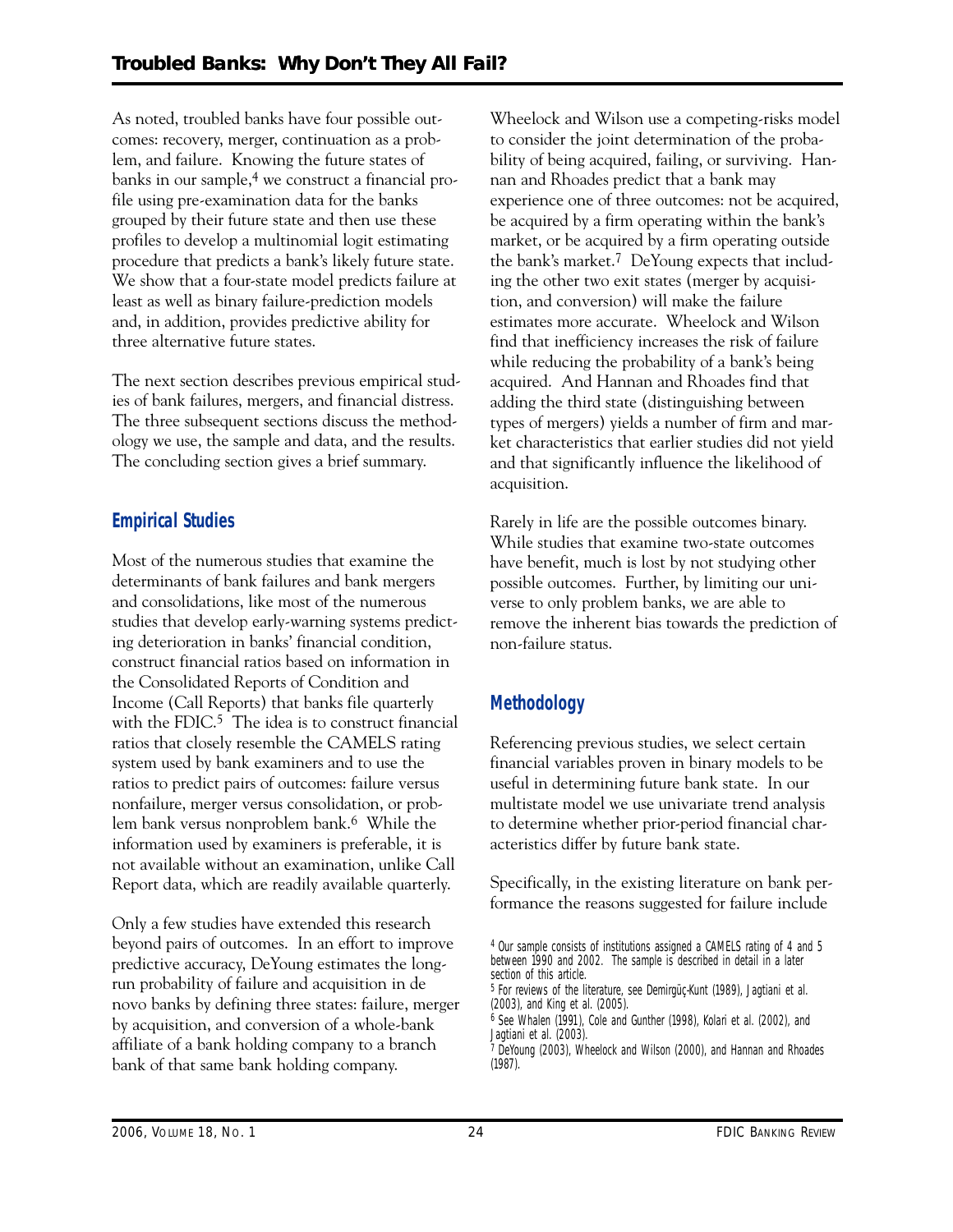low capital, risky asset portfolios, poor management, low earnings, and low liquidity. Thus, the financial variables we select are from those same broad categories: capital adequacy, asset quality, management, earnings, and liquidity. In addition, we run a one-way analysis of variance to examine the financial characteristics of recovered banks versus banks in the other three states (merged or acquired, remained a problem, and failed).

We use a multinomial logistic estimating procedure to model future bank state. Outcomes are nominal, and therefore the multinomial logit model's assumptions are the closest fit to the specification of the model being estimated. This model simultaneously estimates three binary logits for pairwise comparisons among the outcome categories to a reference outcome. These binary logits are (1) recover relative to failure, (2) merge relative to failure, and (3) remain a problem relative to failure.

A general form of the model tested is shown in equation 1, where *Probability of State*  $(k)$ <sub>it</sub> is the probability that bank *i* will be in state *k* at time *t*.

(1) Probability of State  $(k)_{i,t}$  = *F(Financial conditioni,t-1, Economic conditionst )* 

We gauge the model's effectiveness in several ways. First, we compare the out-of-sample forecasting accuracy for each of the four states with the actual number of banks ending up in each state. We compare two competing binary models with the multistate model for failure predictions: one of the two competing models uses the same variables that our multistate model uses, and the other uses the same explanatory variables that Jarrow et al. use, referred to as the loss-distribution model.8 These two comparisons allow us to test whether including additional alternative states improves the accuracy of failure estimates over the accuracy of binary models. Second, we investigate the economic and statistical effect of our explanatory variables. Third, we check to determine that the banks with the highest predicted probability of failure from our model are the ones that actually fail.

# **Sample and Data**

Our sample consists of 1,996 banks on the FDIC problem-bank list from 1990 through 2002. Each bank has at least one first event and second event that are paired as an observation. The first event occurs when a bank is examined and receives a CAMELS rating of 4 or 5. The second event occurs when the bank does one of the following: recovers (improves to a CAMELS rating of 1, 2, or 3 at the next examination), merges (either merges with a bank outside of its multibank holding company or consolidates within its multibank holding company),9 remains a problem bank (continues to have a CAMELS rating of 4 or 5 at the next examination), or fails.<sup>10</sup> We use only observations in which first events are paired with second events that occurred 6 to 24 months after the first events. Any second events sooner than 6 months or later than 24 months are ignored, and the observation is dropped from the sample. The reason for this restriction is twofold: first, we want to allow enough time to pass for changes in financial condition to occur; second, during most of our period, all banks except those with assets under \$250 million and a composite CAMELS rating of 1 or 2 were required by law to receive safety-and-soundness examinations annually.11 As noted above, a pairing of events is considered one observation in our sample. Our sample consists of 3,747 observations.

To control implicitly for the effects of economic conditions and banking legislation, we divide these 3,747 observations into annual cohorts corresponding to the year of the first event. But because second events usually occur in a different year from the first events, we recognize that using annual

<sup>8</sup> Jarrow et al. (2003).

<sup>&</sup>lt;sup>9</sup> We recognize that mergers and consolidations have different characteristics. However, during the period we study, the number of consolidations is small (39), so we combined both events into one state.

<sup>&</sup>lt;sup>10</sup> Here we define failure either as a closing that results from an action by a regulator or as a merger assisted by the FDIC.

<sup>11</sup> The frequency of examinations was set by the Federal Deposit Insurance Corporation Improvement Act of 1991 (FDICIA). Further exceptions to the requirement for annual safety-and-soundness exams are listed in the act.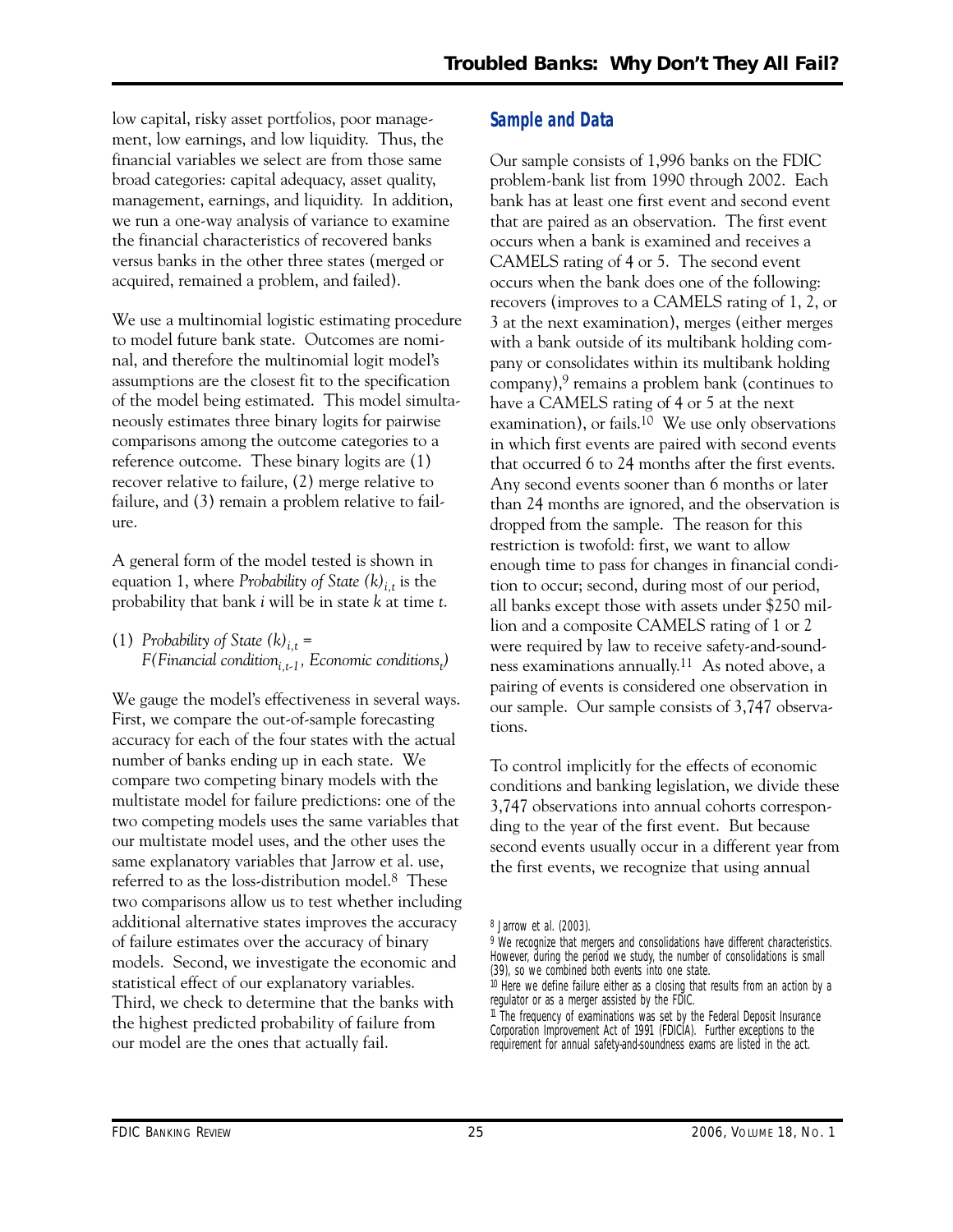cohorts does not completely control for these effects.

A bank appears as an observation in a cohort only once, and each observation belongs to only one cohort.12 All observations end with the occurrence of the second event. If the bank in a given cohort reaches the second event as recovered (or merged, or a continued problem), the outcome for the observation for that bank in the cohort is considered a recovery (or a merger, or continuation as a problem).

The same bank can be an observation in multiple cohorts depending on when it first receives a CAMELS rating of 4 or 5 and on its outcome at the second event. If, at the second event, the bank upon reexamination continues as a problem bank, the first observation ends with an outcome of continuation as a problem bank, and concurrently a second observation for that bank begins and is paired with its corresponding subsequent event, which takes place 6 to 24 months later. At this subsequent event, an outcome is determined for that second observation. In contrast, when a bank's first observation ends with a second event of recovery or merger, the bank has no concurrent second observation since it is no longer a problem bank. However, recovered banks may reemerge in our sample in a later cohort (for example, the bank recovers but later reverts to problem-bank status), whereupon the bank would be considered a new observation. Banks cannot appear in cohorts after they fail or merge.

Our sample has the following characteristics: The number of problem banks declines drastically during the 1990s as the banking crisis that began in the mid-1980s and lasted through the early 1990s subsided. As figure 1 shows, the 1991 cohort has the highest number (897) and the 1997 cohort the lowest (62). Figure 2 shows that the 1990 and 1998 cohorts have the highest percentage of problem banks that fail—5 percent—and that in the 1997 and 2002 cohorts, no problem banks fail before the second event. Throughout the period most banks remain a problem at the second event: the range is from a high of 69 percent in the 1990 cohort to a low of 40 percent in the 1997 cohort,

with an average of 49 percent. The proportion that merge by the second event is small, ranging from 3 percent in the 1990 cohort to 20 percent in the 1998 cohort. The proportion that recover by the second event ranges from a low of 23 percent in the 1990 cohort to a high of 53 percent in the 1997 cohort (figure 2). Moreover, for banks that recovered we found that large increases in internal capital injections (as a percentage of average assets) peaked in 1996. For those banks, external capital injections increased sharply from 1994 to 1995 but did not peak until 1999 (figure 3).13 Figure 4 shows that most banks that remain a problem at the second event ultimately recover.14

Using data from the Call Reports, we calculate beginning and ending event financial ratios for each bank. The beginning event ratios are calculated from the Call Report filed just before the first event and the one filed 12 months previously.15 Balance-sheet items are averaged for the two reporting periods and taken as a ratio of average assets for the same two periods; income items are summed over the 12-month period and taken as a percentage of average assets for the two periods. Similar calculations are made for the ending event, using the Call Report filed immediately before the second event and the one filed 12 months previously.

We group banks by future state to compare their condition and performance. We then compare data reported at the ending period with those reported at the beginning. We compute the percentage of banks in each state that showed an

 $12$  Technically a bank may appear as a second observation in the same cohort since the window for the second event is as short as six months. 13 Jones and Critchfield (2004) note three reasons that might explain the 1997 and 1998 peak years for merger activity and recoveries: (1) banks were highly profitable, liquid, and operating in favorable economic and interest-rate environments; (2) in 1994 the Riegle-Neal Interstate Banking and Branching Efficiency Act removed the remaining barriers to interstate banking and branching; and (3) a record-breaking bull market in stocks pushed market valuations of banks and thrifts to unprecedented levels, encouraging many banking firms to use their stock as currency to purchase other firms. 14 The reason for the decline beginning in 2001 in the percentage of still-aproblem banks that ultimately recover is that enough follow-up events have not yet occurred. Most banks remain a problem beyond a second event. 15 Gunther and Moore (2000) find atypical movements in Call Report data for the quarters in which banks are downgraded by examiners. These Call Reports are more subject to revisions. For that reason, we also did our univariate analysis on the Call Reports filed before the ones specified in this article. The resulting trends in data were similar to the trends reported here.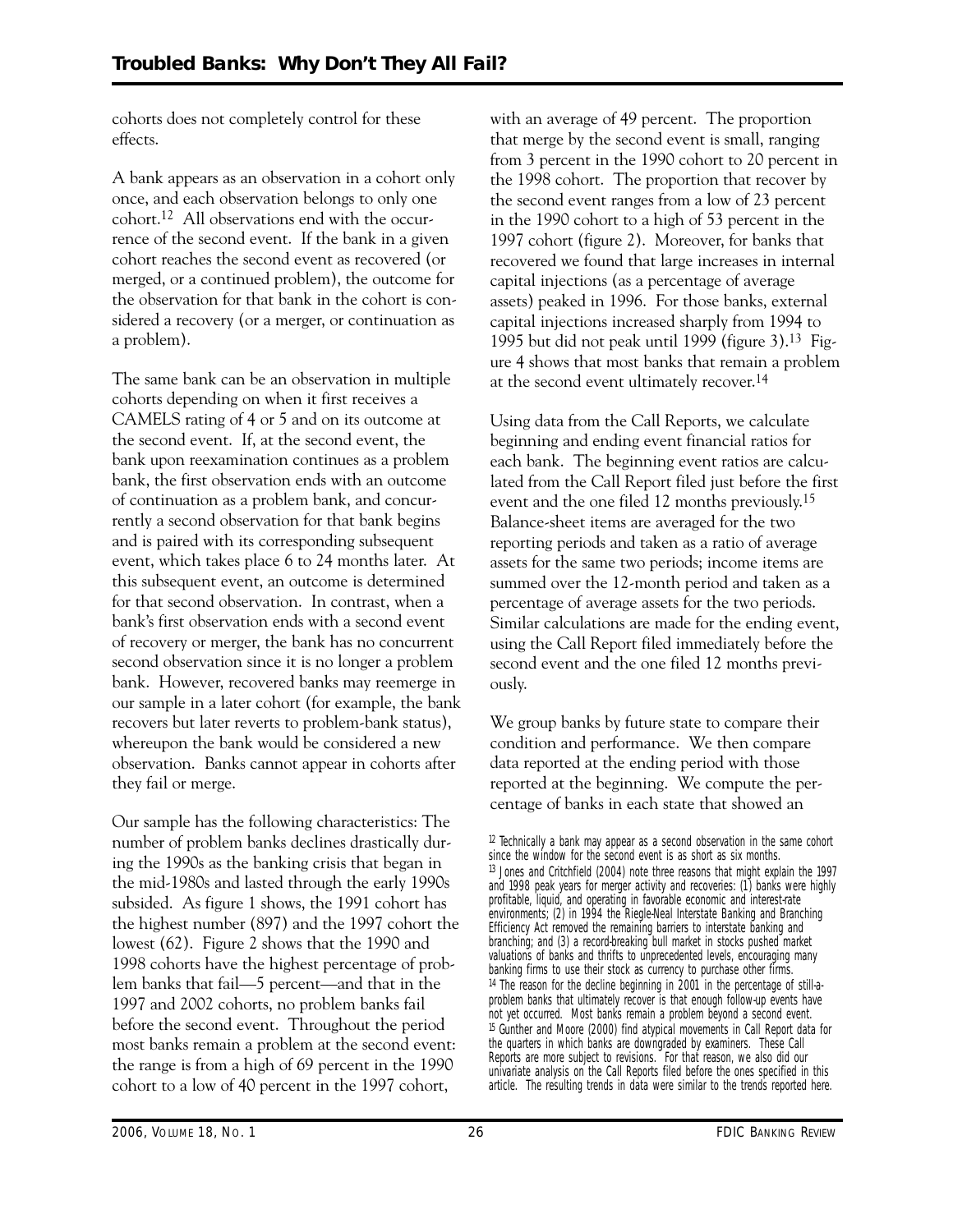





increase between the two periods for each of the financial ratios. Assuming that banks that recover are able to improve net income and net noninterest income more than those that fail, we expect to see that the percentages of banks with increases in such ratios will be greater for banks having a future state of recovery than for banks with a future state of failure. For expense items, we expect the opposite. Assuming that banks that recover shed nonperforming and past-due assets, we expect that the percentages of banks with increases in such assets will be less for banks that recover than for those that fail. We expect that the percentages of banks with increases in volatile liabilities and illiquid assets will be smaller for banks having a future state of recovery than for banks with a future state of failure and that the percentages of banks with





increases in capital will be larger for banks that recover than for those that fail. For the various financial ratios, we have no expectations for the ranking of banks that merge or are still a problem except that their increases or decreases will fall between the levels for banks that recover and banks that fail.

For measures of earnings, we compare the percentage of banks in each state that showed increases in net interest income, in net noninterest income, and in provision for loan losses. For measures of risky asset portfolios, we compare the percentage of banks in each state that showed increases in average allowance for loan and lease losses, average loans and leases past due 30–89 days, average loans and leases past due 90 days or more, average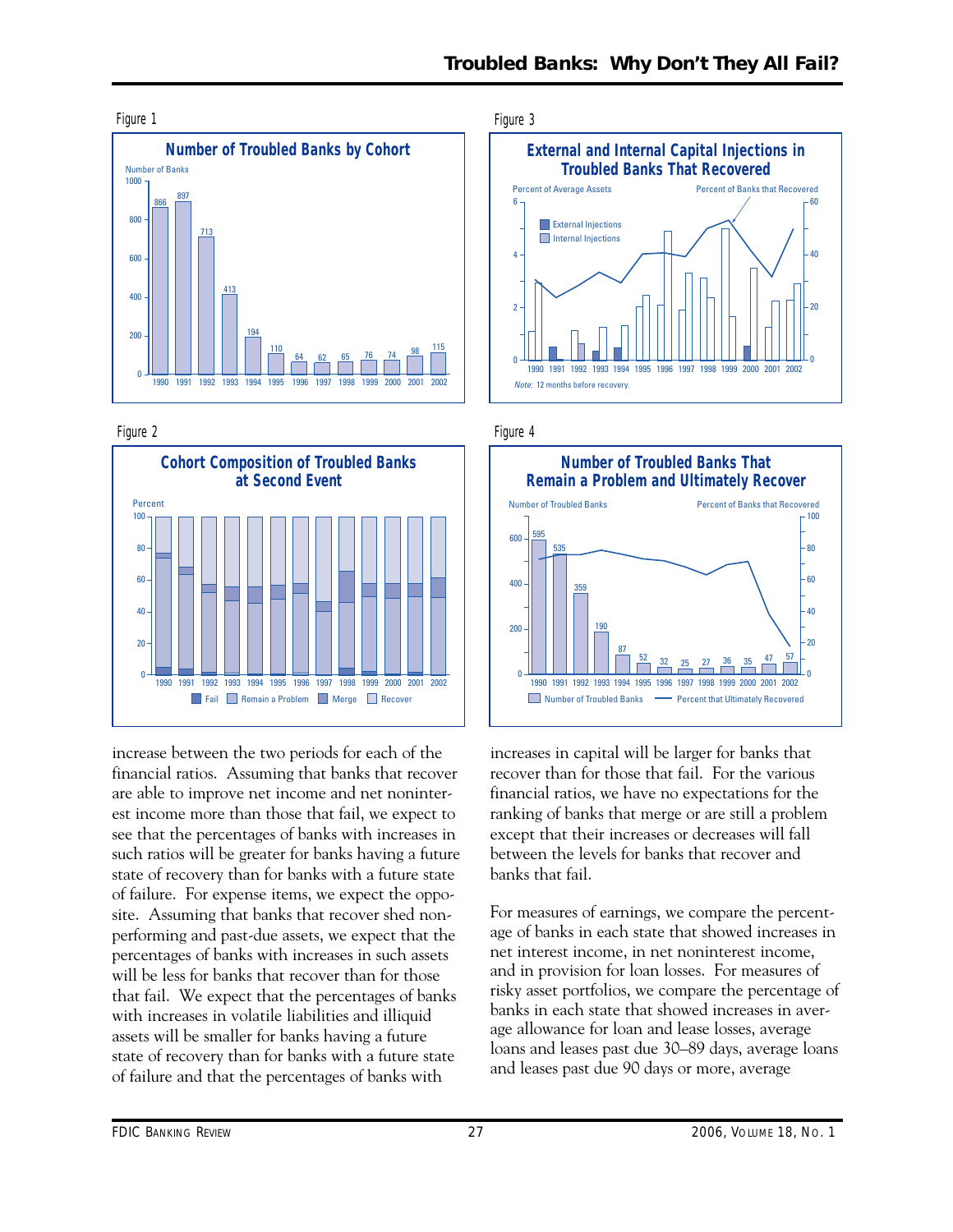income). A lower efficiency ratio is better. nonaccrual loans and leases, and average other real estate owned. For measures of capital adequacy we compare the percentage that showed average riskbased capital and average tangible equity capital; for measures of liquidity, the percentage that showed average volatile liabilities and loans and securities with maturities greater than or equal to five years. And for the management measure, we use the efficiency ratio (noninterest expense as a percentage of net interest income plus noninterest

 estimated by logit analysis. A negative coefficient failure. A positive coefficient implies the opposite. To model future bank states, we selected almost the same financial variables that we used in the univariate trend analysis.16 For measures of the economy, we added capital injections from a bank holding company and capital injections from outside.17 From the univariate trend analysis we are able to form expectations about the sign that coefficients on these variables will take when they are implies that an increase in the variable will result in the future state's becoming less likely relative to

Table 1 shows the expected sign of explanatory variables used in the multistate model. The financial ratios associated with not failing are capital, capital injections, allowance for loan losses, interest income, noninterest income, and longer-term assets (assets and securities with maturities equal to or great than five years). Although we expect a negative sign for the efficiency ratio's coefficient (because lower is better), we associate this ratio, too, with not failing. The financial ratios associated with failure are those measuring poor asset quality (past-due loans, nonaccruing loans, and real estate owned), expense items (interest expense, loss provision, loan charge-offs, salaries, expenses on premises, and other noninterest expense), and volatile liquidity as measured by volatile liabilities.18

# **Results**

Our results from both the univariate trend analysis and the multistate logit estimating procedure generally agree with expectations. Of banks that recover, the percentage with increases (between the beginning and ending periods) in performance

ratios such as net income and net noninterest income is greater than the percentage of banks in any alternative state. For loan-loss provisions, the opposite occurs. In addition, the percentage of banks that have increases in any of the risky asset measures is smaller for banks that recover than for banks in any alternative state. These results can be seen graphically in the appendix.

16 For the logits we used total income and detailed expense items instead of net interest and net noninterest income as used in the univariate analysis. In addition, we also estimated the model using Call Report data from the quarter before the quarter that precedes the examination, as in the univariate. The results differed little from those reported here.

 $\pi$  As pointed out in footnote 13, the economy (a record-breaking bull market) was one reason noted for increased acquisitions.

18 Volatile liabilities are defined in the FDIC data dictionary as (1) federal funds purchased and sold under agreements to repurchase, (2) demand notes issued to the U.S. Treasury and other borrowed money, (3) time deposits over \$100,000 held in domestic offices, (4) foreign-office deposits, (5) trading liabilities less trading liabilities' revaluation losses on interest rate, (6) foreign exchange rate, and (7) other commodity and equity contracts.

#### Table 1

### **Explanatory Variables and Expected Signs for Predicting Nonfailure versus Failure States**

| <b>Variable</b>                                                                                                                                                                                                                                      | <b>Sign</b>                     |
|------------------------------------------------------------------------------------------------------------------------------------------------------------------------------------------------------------------------------------------------------|---------------------------------|
| Capital<br>Tangible Equity Capital<br>Capital Injections:<br>From BHC<br>Outside                                                                                                                                                                     | $\pm$<br>$\ddot{}$<br>$\ddot{}$ |
| <b>Asset Quality</b><br>Past-Due Loans (30-89 days)<br>Past-Due Loans (90+ days)<br>Nonaccrual Loans and Leases<br>Other Real Estate Owned<br>Allowance for Loan Loss                                                                                | $^{+}$                          |
| <b>Management</b><br><b>Efficiency Ratio</b>                                                                                                                                                                                                         |                                 |
| <b>Earnings</b><br><b>Total Interest Income</b><br><b>Total Noninterest income</b><br><b>Total Interest Expense</b><br><b>Loan-Loss Provision</b><br>Loan Charge-offs<br><b>Expenses on Premises</b><br><b>Salaries</b><br>Other noninterest expense | $^{+}$<br>$\ddot{}$             |
| <b>Liquidity</b><br><b>Volatile Liabilities</b><br>Loans + Securities $>$ Five Years                                                                                                                                                                 | $^{+}$                          |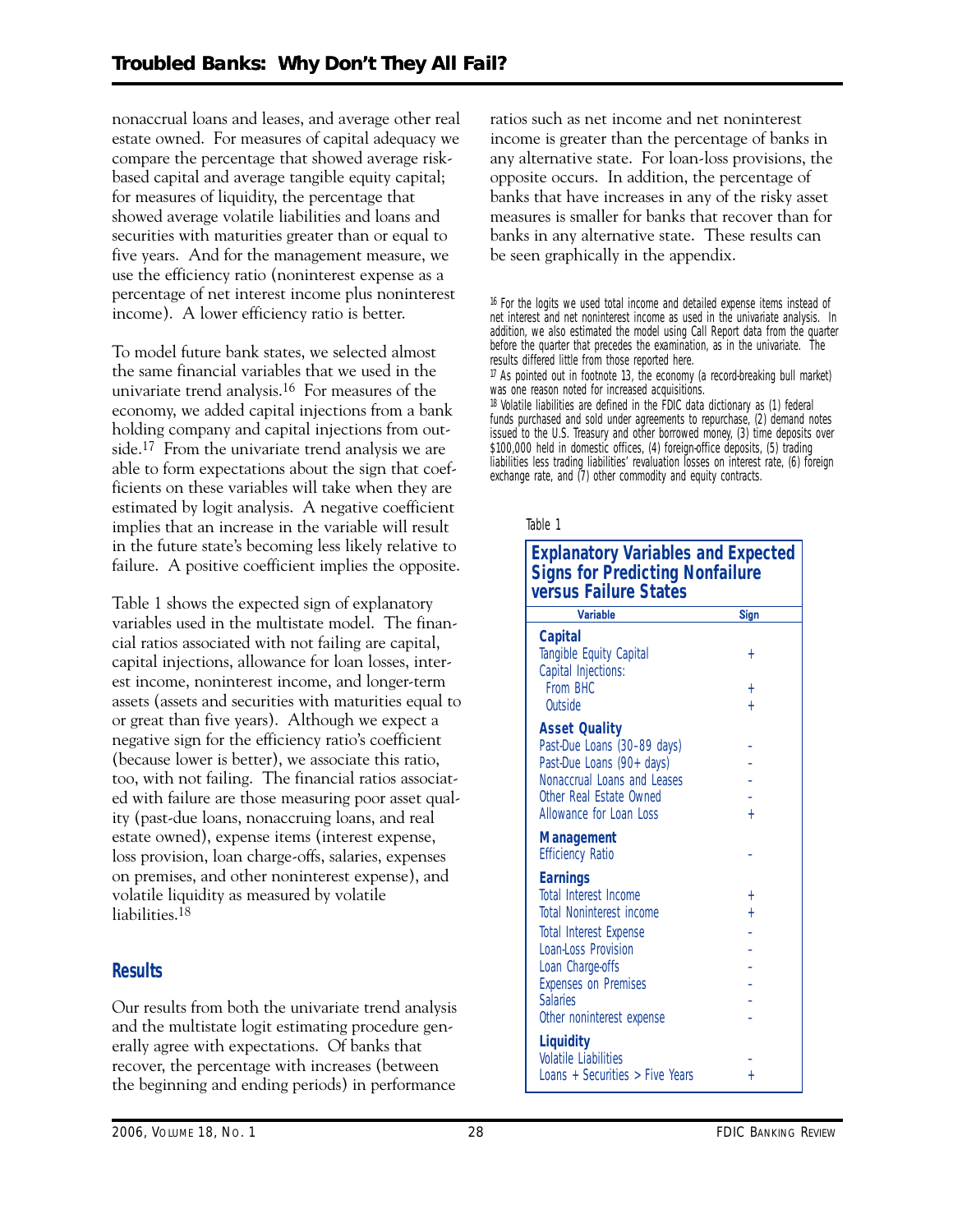In the logit analysis, we find that increases in financial ratios associated with nonfailure have positive coefficients, and increases in financial ratios associated with failure have negative coefficients.

# *Analysis of Variance*

Results from the analysis of variance, reported in tables 2 and 3, complement the results of the univariate trend analysis. Both tables use the beginning-period data. Table 2 shows the mean and standard errors for financial variables in each of the four states. Table 3 shows the differences in means and statistical significances for six pairings: (1) recover versus merge, (2) recover versus remain a problem, (3) recover versus fail, (4) remain a problem versus merge, (5) remain a problem versus fail, and (6) merge versus fail.

The results reported in table 2 show that at the first event, the mean value for each financial variable is statistically different from zero. The results also show that the mean values in financial ratios associated with not failing are generally larger for banks that recover, merge, or remain a problem than for banks that fail. The opposite is true for the mean values in financial ratios associated with failing.

There are three exceptions, however: the mean values for total interest income, total noninterest income, and loans and securities with maturities greater than or equal to five years are largest for banks that fail. These results seem counterintuitive until we consider that banks with a future state of

### Table 2

**Mean and Standard Errors for Financial Variables, by State** 

| (Standard Errors in Parentheses)                                                               |                      |                          |                     |                       |  |  |  |
|------------------------------------------------------------------------------------------------|----------------------|--------------------------|---------------------|-----------------------|--|--|--|
| <b>Variable</b>                                                                                | <b>Recover</b>       | <b>Merge</b>             | Remain a<br>Problem | Fail                  |  |  |  |
| <b>Number of Banks</b>                                                                         | 1,326                | 228                      | 2,077               | 116                   |  |  |  |
| <b>Capital</b>                                                                                 |                      |                          |                     |                       |  |  |  |
| Tangible Equity Capital                                                                        | $6.68***$            | $6.57***$                | $6.39***$           | $3.90***$             |  |  |  |
|                                                                                                | (0.08)               | (0.20)                   | (0.07)              | (0.29)                |  |  |  |
| Capital Injections:                                                                            |                      |                          |                     |                       |  |  |  |
| From BHC                                                                                       | $0.19***$            | $0.41***$                | $0.20***$           | $0.14$ *              |  |  |  |
|                                                                                                | (0.02)               | (0.06)                   | (0.02)              | (0.08)                |  |  |  |
| Outside                                                                                        | $0.36$ ***           | $0.29***$                | $0.29***$           | $0.42$ ***            |  |  |  |
|                                                                                                | (0.04)               | (0.09)                   | (0.03)              | (0.13)                |  |  |  |
| <b>Asset Quality</b>                                                                           |                      |                          |                     |                       |  |  |  |
| Past-Due Loans (30-89 days)                                                                    | $1.88***$            | $2.12$ ***               | $2.43$ ***          | $3.08***$             |  |  |  |
|                                                                                                | (0.04)               | (0.10)                   | (0.03)              | (0.14)                |  |  |  |
| Past-Due Loans (90+ days)                                                                      | $0.59***$            | $0.65$ ***               | $0.92***$           | $1.17***$             |  |  |  |
|                                                                                                | (0.04)               | (0.09)                   | (0.03)              | (0.13)                |  |  |  |
| Nonaccrual Loans and Leases                                                                    | $2.17***$            | $2.56$ ***               | $2.64***$           | $3.82***$             |  |  |  |
|                                                                                                | (0.06)               | (0.14)                   | (0.05)              | (0.20)                |  |  |  |
| Other Real Estate Owned                                                                        | $2.00***$            | $1.88***$                | $2.60***$           | 3.19                  |  |  |  |
|                                                                                                | (0.07)               | (0.17)                   | (0.06)              | $(0.23)$ ***          |  |  |  |
| Allowance for Loan Loss                                                                        | $1.69***$            | $1.97***$                | $1.72***$           | $2.11***$             |  |  |  |
|                                                                                                | (0.03)               | (0.07)                   | (0.02)              | (0.10)                |  |  |  |
| <b>Management</b>                                                                              |                      |                          |                     |                       |  |  |  |
| <b>Efficiency Ratio</b>                                                                        | 88.32 ***            | 94.15 ***                | $94.43***$          | $115.77$ ***          |  |  |  |
|                                                                                                | (0.67)               | (1.62)                   | (0.54)              | (2.28)                |  |  |  |
| <b>Earnings</b>                                                                                |                      |                          |                     |                       |  |  |  |
| <b>Total Interest Income</b>                                                                   | $8.80***$            | $8.99***$                | $9.59***$           | $10.58$ ***           |  |  |  |
|                                                                                                | (0.09)               | (0.21)                   | (0.07)              | (0.29)                |  |  |  |
| <b>Total Noninterest income</b>                                                                | $1.41***$            | $1.44***$                | $1.45***$           | $1.98***$             |  |  |  |
|                                                                                                | (0.06)               | (0.15)                   | (0.05)              | (0.21)                |  |  |  |
| <b>Total Interest Expense</b>                                                                  | 4.47 ***             | $4.51***$                | $5.27***$           | $6.51***$             |  |  |  |
|                                                                                                | (0.06)               | (0.14)                   | (0.05)              | (0.20)                |  |  |  |
| Loan-Loss Provision                                                                            | $1.35***$            | $2.23$ ***               | $1.81***$           | $3.21***$             |  |  |  |
|                                                                                                | (0.07)               | (0.16)                   | (0.05)              | (0.22)                |  |  |  |
| Loan Charge-offs                                                                               | $1.46***$            | $1.78$ ***               | $1.80***$           | $2.86***$             |  |  |  |
|                                                                                                | (0.05)               | (0.12)                   | (0.04)              | (0.17)                |  |  |  |
| Expenses on Premises                                                                           | $0.68***$            | $0.75$ ***               | $0.77***$           | $0.96***$             |  |  |  |
|                                                                                                | (0.01)               | (0.03)                   | (0.01)              | (0.04)                |  |  |  |
| <b>Salaries</b>                                                                                | $2.06***$            | $2.08$ ***               | $2.18***$           | $2.56***$             |  |  |  |
|                                                                                                | (0.03)               | (0.08)                   | (0.03)              | (0.11)                |  |  |  |
| Other noninterest expense                                                                      | $2.23***$            | $2.54$ ***               | $2.43***$           | $3.29***$             |  |  |  |
|                                                                                                | (0.05)               | (0.11)                   | (0.04)              | (0.16)                |  |  |  |
| <b>Liquidity</b>                                                                               |                      |                          |                     |                       |  |  |  |
| <b>Volatile Liabilities</b>                                                                    | $13.26$ ***          | $13.62$ ***              | 14.96 ***           | $15.04$ ***           |  |  |  |
|                                                                                                | (0.27)               | (0.65)                   | (0.22)              | (0.91)                |  |  |  |
| Loans + Securities > Five Years                                                                | $66.13***$<br>(0.31) | 68.11<br>$***$<br>(0.76) | 68.71 ***<br>(0.25) | $68.04$ ***<br>(1.06) |  |  |  |
| Significance at 1%, 5% and 10% levels ar eindicated by ***, **, and * asterisks, respectively. |                      |                          |                     |                       |  |  |  |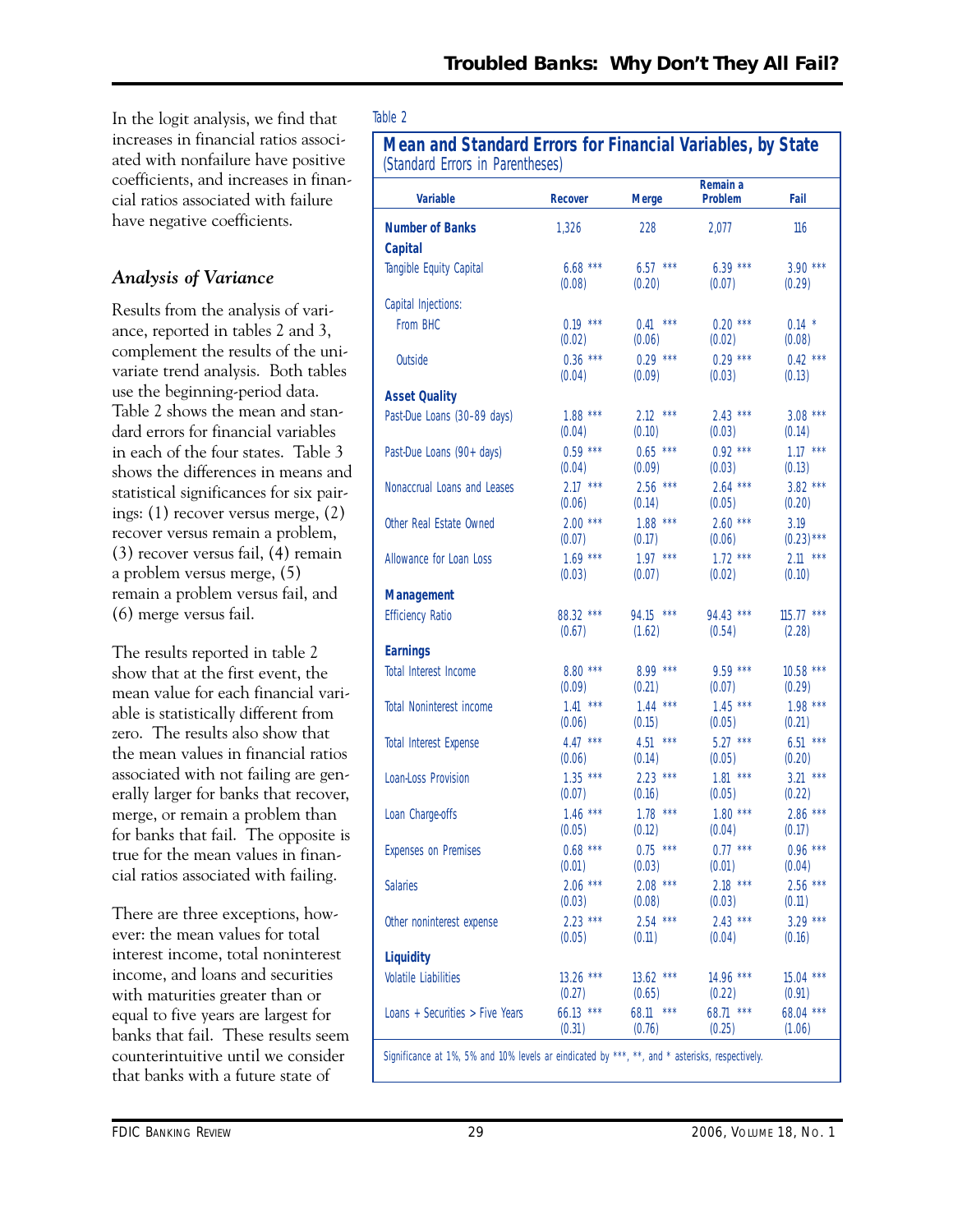|--|--|

# **Differences in Means and Standard Errors of Financial Variables for Selected Pairs**  (Standard Errors in Parentheses)

| Oldinaru Erruis III Parentieses)<br><b>Variable</b>                                            | <b>Recover</b><br><b>Merge</b> | Recover-<br>Remain a<br><b>Problem</b> | <b>Recover-</b><br>Fail | <b>Merge</b><br>Remain a<br><b>Problem</b> | Remain a<br>Problem<br>Fail | <b>Merge</b><br>Fail |
|------------------------------------------------------------------------------------------------|--------------------------------|----------------------------------------|-------------------------|--------------------------------------------|-----------------------------|----------------------|
|                                                                                                |                                |                                        |                         |                                            |                             |                      |
| <b>Capital</b>                                                                                 | 0.10                           | $0.29***$                              | $2.78$ ***              | 0.19                                       | $2.49***$                   | $2.68***$            |
| Tangible Equity Capital                                                                        | (0.22)                         | (0.11)                                 | (0.30)                  | (0.22)                                     | (0.29)                      | (0.35)               |
| Capital Injections:                                                                            |                                |                                        |                         |                                            |                             |                      |
| From BHC                                                                                       | $-0.22$ ***                    | (0.01)                                 | 0.04                    | $0.21***$                                  | 0.05                        | $0.26$ **            |
|                                                                                                | (0.06)                         | (0.03)                                 | (0.08)                  | (0.06)                                     | (0.08)                      | (0.10)               |
| Outside                                                                                        | 0.07                           | 0.08                                   | (0.06)                  | 0.00                                       | $-0.14$                     | $-0.13$              |
|                                                                                                | (0.10)                         | (0.05)                                 | (0.13)                  | (0.10)                                     | (0.13)                      | (0.16)               |
| <b>Asset Quality</b>                                                                           |                                |                                        |                         |                                            |                             |                      |
| Past-Due Loans (30-89 days)                                                                    | $-0.24$ **                     | $-0.55$ ***                            | $-1.20$ ***             | $-0.31$ **                                 | $-0.65$ ***                 | $-0.96$ ***          |
|                                                                                                | (0.11)                         | (0.05)                                 | (0.15)                  | (0.11)                                     | (0.15)                      | (0.18)               |
| Past-Due Loans (90+ days)                                                                      | $-0.06$                        | $-0.33$ ***                            | $-0.58$ ***             | $-0.27$ **                                 | $-0.25$ *                   | $-0.52$ ***          |
|                                                                                                | (0.10)                         | (0.05)                                 | (0.13)                  | (0.10)                                     | (0.13)                      | (0.16)               |
| Nonaccrual Loans and Leases                                                                    | $-0.39$ **                     | $-0.47***$                             | $-1.65$ ***             | $-0.09$                                    | $-1.18$ ***                 | $-1.27$ ***          |
|                                                                                                | (0.15)                         | (0.07)                                 | (0.20)                  | (0.15)                                     | (0.20)                      | (0.24)               |
| Other Real Estate Owned                                                                        | 0.12                           | $-0.59$ ***                            | $-1.19$ ***             | $-0.72$ ***                                | $-0.59$ **                  | $-1.31$ ***          |
|                                                                                                | (0.18)                         | (0.09)                                 | (0.24)                  | (0.18)                                     | (0.24)                      | (0.29)               |
| Allowance for Loan Loss                                                                        | $-0.29$ ***                    | $-0.04$                                | $-0.42$ ***             | $0.25$ **                                  | $-0.38$ ***                 | $-0.13$              |
|                                                                                                | (0.08)                         | (0.04)                                 | (0.11)                  | (0.08)                                     | (0.11)                      | (0.13)               |
| <b>Management</b>                                                                              |                                |                                        |                         |                                            |                             |                      |
| <b>Efficiency Ratio</b>                                                                        | $-5.83$ ***                    | $-6.10$ ***                            | $-27.44$ ***            | $-0.28$                                    | $-21.34$ ***                | $-21.62$ ***         |
|                                                                                                | (1.76)                         | (0.86)                                 | (2.37)                  | (1.71)                                     | (2.34)                      | (2.79)               |
| <b>Earnings</b>                                                                                |                                |                                        |                         |                                            |                             |                      |
| Total Interest Income                                                                          | $-0.19$                        | $-0.79$ ***                            | $-1.78$ ***             | $-0.60$ **                                 | $-0.99$ ***                 | $-1.59$ ***          |
|                                                                                                | (0.22)                         | (0.11)                                 | (0.30)                  | (0.22)                                     | (0.30)                      | (0.36)               |
| <b>Total Noninterest income</b>                                                                | $-0.03$                        | $-0.04$                                | $-0.57$ **              | $-0.01$                                    | $-0.53$ **                  | $-0.54$ **           |
|                                                                                                | (0.17)                         | (0.08)                                 | (0.22)                  | (0.16)                                     | (0.22)                      | (0.26)               |
| <b>Total Interest Expense</b>                                                                  | $-0.03$                        | $-0.79$ ***                            | $-2.03$ ***             | $-0.76$ ***                                | $-1.24$ ***                 | $-2.00$ ***          |
|                                                                                                | (0.15)                         | (0.07)                                 | (0.21)                  | (0.15)                                     | (0.20)                      | (0.24)               |
| Loan-Loss Provision                                                                            | $-0.88$ ***                    | $-0.46$ ***                            | $-1.85$ ***             | $0.42$ **                                  | $-1.40$ ***                 | $-0.97***$           |
|                                                                                                | (0.17)                         | (0.08)                                 | (0.23)                  | (0.17)                                     | (0.23)                      | (0.27)               |
| Loan Charge-offs                                                                               | $-0.32$ **                     | $-0.33$ ***                            | $-1.39$ ***             | $-0.02$                                    | $-1.06$ ***                 | $-1.08$ ***          |
|                                                                                                | (0.13)                         | (0.07)                                 | (0.18)                  | (0.13)                                     | (0.18)                      | (0.21)               |
| <b>Expenses on Premises</b>                                                                    | $-0.07$ **                     | $-0.09$ ***                            | $-0.28$ ***             | $-0.02$                                    | $-0.19$ ***                 | $-0.21$ ***          |
|                                                                                                | (0.03)                         | (0.02)                                 | (0.04)                  | (0.03)                                     | (0.04)                      | (0.05)               |
| <b>Salaries</b>                                                                                | $-0.03$                        | $-0.12$ **                             | $-0.50$ ***             | $-0.09$                                    | $-0.38$ ***                 | $-0.48$ ***          |
|                                                                                                | (0.08)                         | (0.04)                                 | (0.11)                  | (0.08)                                     | (0.11)                      | (0.13)               |
| Other non-interest expenses                                                                    | $-0.30$ **                     | $-0.20$ ***                            | $-1.06$ ***             | 0.11                                       | $-0.86$ ***                 | $-0.76$ ***          |
|                                                                                                | (0.12)                         | (0.06)                                 | (0.16)                  | (0.12)                                     | (0.16)                      | (0.19)               |
| <b>Liquidity</b>                                                                               |                                |                                        |                         |                                            |                             |                      |
| <b>Volatile Liabilities</b>                                                                    | $-0.36$                        | $-1.70$ ***                            | $-1.78$ *               | $-1.34$ *                                  | $-0.09$                     | $-1.43$              |
|                                                                                                | (0.70)                         | (0.35)                                 | (0.95)                  | (0.69)                                     | (0.94)                      | (1.12)               |
| Loans + Securities $>$ Five Years                                                              | $-1.98$ **                     | $-2.57$ ***                            | $-1.91$ *               | $-0.60$                                    | 0.66                        | 0.07                 |
|                                                                                                | (0.82)                         | (0.40)                                 | (1.11)                  | (0.80)                                     | (1.09)                      | (1.31)               |
| Significance at 1%, 5% and 10% levels ar eindicated by ***, **, and * asterisks, respectively. |                                |                                        |                         |                                            |                             |                      |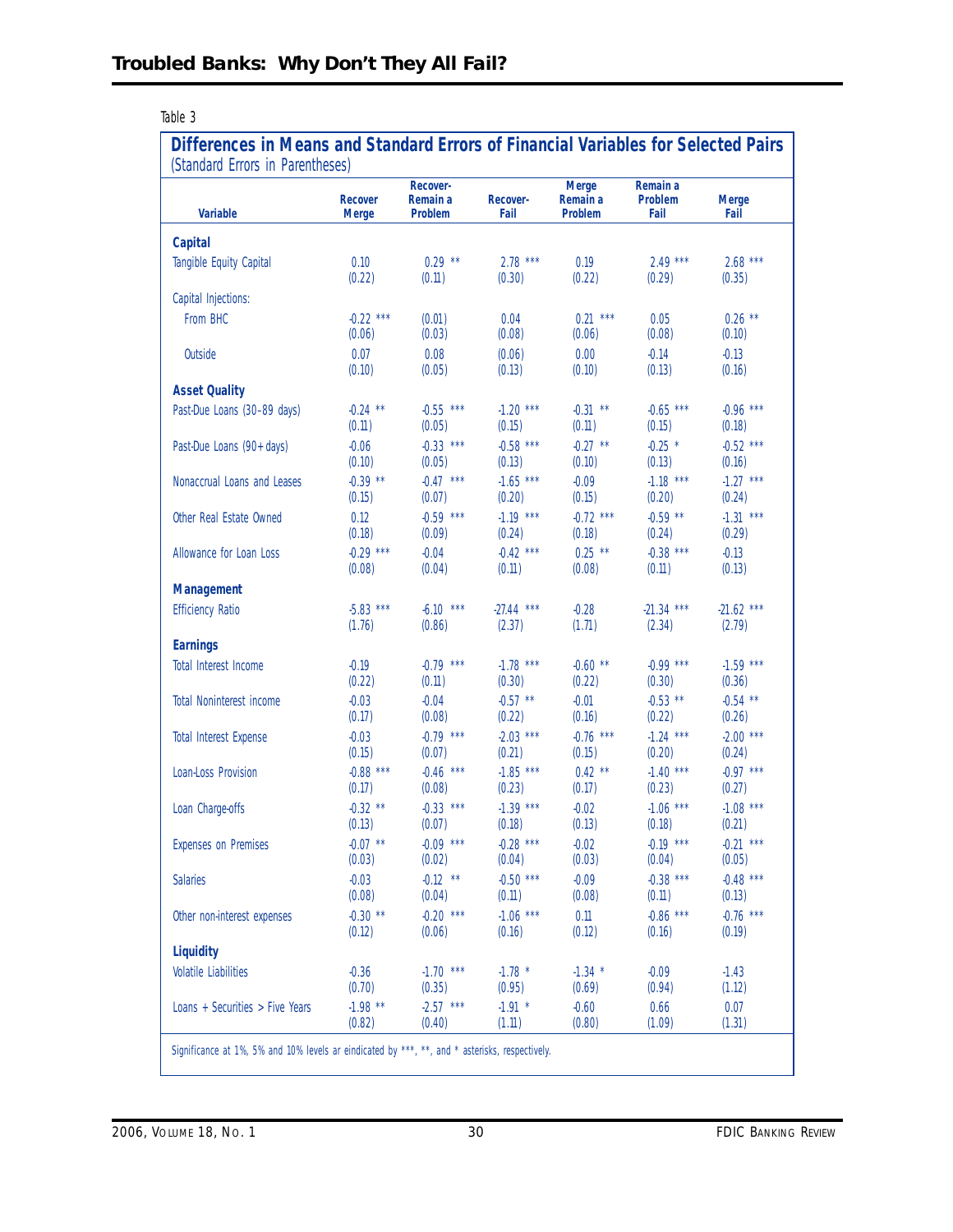tive future states. Or, turning the statement fail probably take on riskier assets that will have higher yields than banks with one of the alternaaround, we can say that banks with riskier assets have a higher probability of failure. Fee income from these riskier assets may have resulted in higher noninterest income. And in banks with a future state of fail, the ratio between loans and securities in the longer-term assets may be geared toward loans that are usually considered riskier than moreliquid securities.

The results reported in table 3 show that except for two variables (capital injections from the bank holding company and from outside), the difference in means between banks that recover and those that fail is statistically significant. Also significant for most variables are the differences in means between banks that fail and both banks that merge and banks that remain a problem.

 statistically different from one another. And for The results from table 3 indicate as well that the differences in means between banks that remain a problem and both banks that merge and banks that recover are statistically significant. For the recovery-versus-merger pairing, fewer variables are the pairing remain-a-problem versus merge, even fewer variables are statistically different from one another.

# *Logit Analysis*

For our multivariate analysis, we rely on a multinomial unordered logit probability model that takes into account all four future bank states. Equation 2 shows the model tested:

(2) Probability of State  $(k)$ <sub>it</sub> = *F*(*Financial condition*<sub>*i,t-1</sub>*)</sub>

For a number of reasons, we did not include variables for economic condition in our model. First, Nuxoll et al. found that state and local economic data did not contribute to the performance of standard off-site models.19 Second, much of the literature theorizes that the economy is subsumed in the balance sheet, so any effect of the economy will

already have shown up in the financial data.20 Finally, we included capital injections as a proxy for changes in the economy (see footnote 13).

We used a stepwise logit estimation procedure to identify the terms that have a significant relationship in predicting the likelihood that a bank will end up in one of the four states. The stepwise estimation procedure allows us to include several measures of the same attribute in the logit model, yet isolates the most important factors in terms of predicting future bank state.

Table 4 shows summary statistics for the variables used in the logistic regressions. The beginningperiod data, as explained in the section on sample and data, are used in this table.21 We estimate the logits for each of our cohorts, 1990 through 2002. However, because of the small number of failures after 1993, beginning with the 1994 logit we combine cohorts. The 1994 model is a combination of the 1993 and 1994 cohorts, and the 1995 model combines 1993 through 1995. We continue combining cohorts up to five years (the 1993 through 1997 cohorts for the 1997 logit). For the 1998 through 2002 models, we use a panel of the most recent previous five years.

Tables 5 through 7 show the results. The reference state is failure, so the coefficients are interpreted relative to failure. As mentioned above, a negative coefficient means that an increase in a variable will have the result that the future state relative to failure becomes less likely.

21 As with the univariate analysis, we also ran the logits using a beginning period one quarter before the quarters specified previously. The results revealed little difference.

<sup>19</sup> Nuxoll et al. (2003).

<sup>20</sup> As a robustness check, we estimated the model using three variables for the United States economy: a ratio of the number of problem banks to total number of banks by state, a ratio of the assets of problem banks to total assets by state, and the percentage change in state housing permits. The first test was an estimation using only the economic variables as explanatory variables. We did two estimations: one used the ratio of the number of problem banks to total number by state and the percentage change in state housing permits; the second used the ratio of the assets of problem banks to total assets by state and the percentage change in housing permits. These variables were significant for most of these estimations. However, when these variables were included in estimations with the rest of the explanatory variables, their significance disappeared.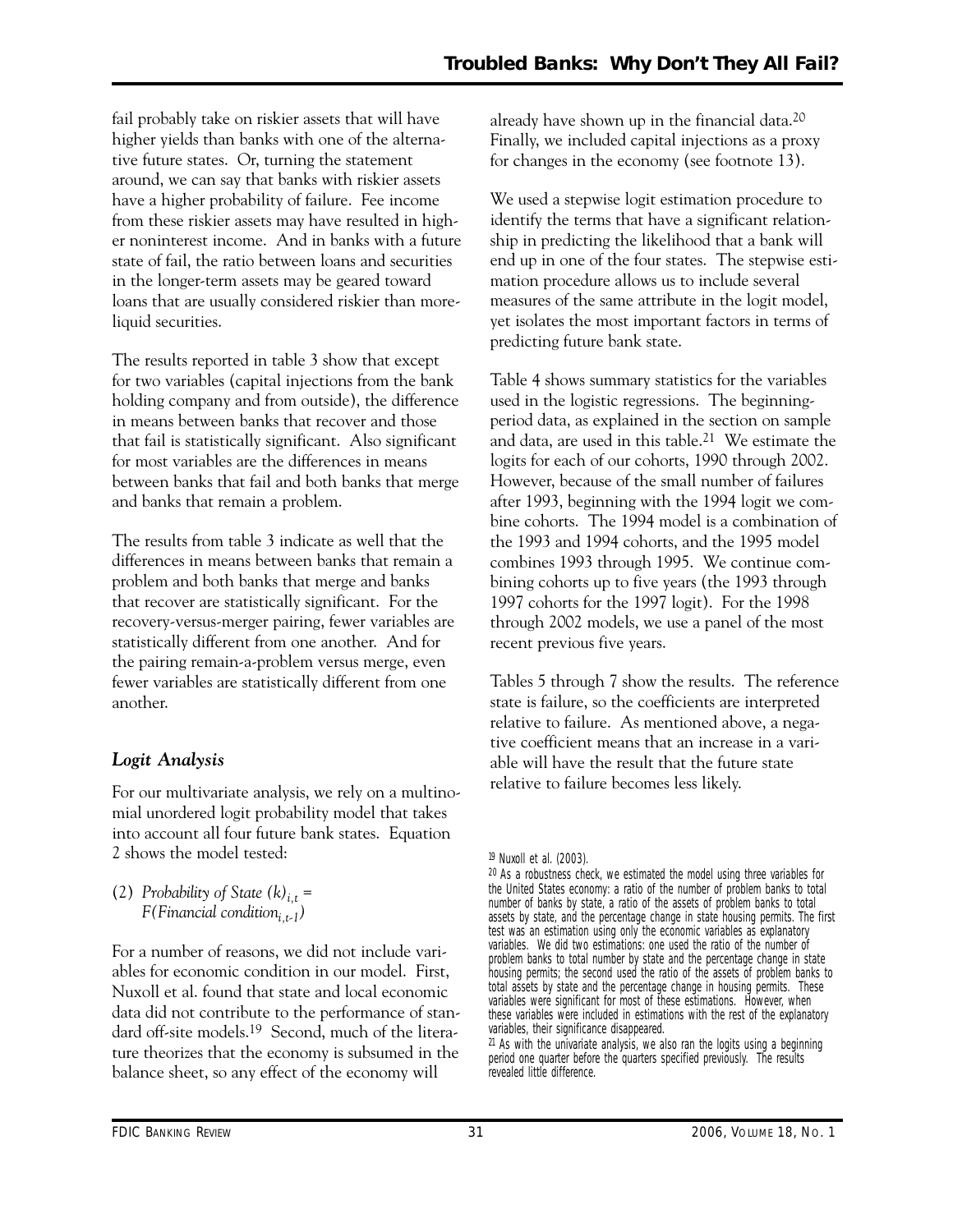Eight of the findings are fairly interesting. First, more recent cohorts (beginning with the 1995–1999 cohort) have fewer statistically significant variables than those in the early 1990s. This result is most likely because of the small number of failures, despite the paneling of data.22 However, those variables that are statistically significant in the more recent cohorts have the expected sign (as shown in table 1) except for capital injections. For example, in the 1997–2001 cohort, expenses on premises is significant and has a negative sign in table 5 (recovery) and table 7 (still a problem). An increase in this variable will have the result that a future state of either recovery or continuation as a problem becomes less likely relative to failure.

On the other hand, for the cohorts 1994–1998 through 1998–2002, capital injections from outside are significant but have the unexpected sign both for table 6 (merger) and, in two of those four cohorts, for table 5 (recovery). Perhaps the negative sign indicates that the institution expects to be acquired and either does not or cannot raise capital. As mentioned in footnote 13, the Riegle-Neal Interstate Banking and Branching Efficiency Act was enacted in 1994.

22 From the 1995–1999 cohort through the 1998–2002 cohort, the number of failures totaled 7, 7, 8, and 8, respectively, compared with 45, 36, and 17 for the cohorts 1990 through 1992.

### Table 4

# **Selected Descriptive Statistics for Data in Logits: Mean Standard Deviation, and Minimum and Maximum Values of Financial Ratios for Each State**

|                                              |                  |                |               | of Financial Ratios for Each State |                  |  |  |  |  |  |  |  |
|----------------------------------------------|------------------|----------------|---------------|------------------------------------|------------------|--|--|--|--|--|--|--|
| <b>Variable</b>                              | All              | <b>Recover</b> | <b>Merge</b>  | Remain a<br>Problem                | Fail             |  |  |  |  |  |  |  |
| <b>Number of Banks</b>                       | 3,747            | 1,326          | 228           | 2,077                              | 116              |  |  |  |  |  |  |  |
| <b>Capital</b>                               |                  |                |               |                                    |                  |  |  |  |  |  |  |  |
| Tangible Equity Capital                      |                  |                |               |                                    |                  |  |  |  |  |  |  |  |
| <b>Mean</b>                                  | 6.42             | 6.68           | 6.57          | 6.39                               | 3.90             |  |  |  |  |  |  |  |
| <b>Standard Deviation</b>                    | 3.12             | 2.54           | 3.42          | 3.37                               | 2.76             |  |  |  |  |  |  |  |
| <b>Minimum</b>                               | $-4.77$<br>63.10 | $-0.10$        | $-4.77$       | $-1.26$<br>63.10                   | $-1.37$<br>15.79 |  |  |  |  |  |  |  |
| <b>Maximum</b>                               |                  | 38.34          | 34.52         |                                    |                  |  |  |  |  |  |  |  |
| <b>Capital Injections:</b><br>From BHC       |                  |                |               |                                    |                  |  |  |  |  |  |  |  |
| Mean                                         | 0.20             | 0.19           | 0.41          | 0.20                               | 0.14             |  |  |  |  |  |  |  |
| <b>Standard Deviation</b>                    | 0.87             | 0.82           | 1.41          | 0.84                               | 0.65             |  |  |  |  |  |  |  |
| <b>Minimum</b>                               | $-1.07$          | $-1.07$        | 0.00          | $-0.93$                            | $-0.02$          |  |  |  |  |  |  |  |
| <b>Maximum</b>                               | 12.87            | 9.98           | 12.87         | 8.97                               | 4.74             |  |  |  |  |  |  |  |
| Outside                                      |                  |                |               |                                    |                  |  |  |  |  |  |  |  |
| <b>Mean</b>                                  | 0.36             | 0.36           | 0.29          | 0.29                               | 0.42             |  |  |  |  |  |  |  |
| <b>Standard Deviation</b>                    | 1.38             | 1.46           | 1.52          | 1.25                               | 2.24             |  |  |  |  |  |  |  |
| <b>Minimum</b>                               | $-2.03$          | $-1.89$        | $-0.07$       | $-2.03$                            | $-0.62$          |  |  |  |  |  |  |  |
| <b>Maximum</b>                               | 25.16            | 15.98          | 15.98         | 25.16                              | 18.38            |  |  |  |  |  |  |  |
| <b>Asset Quality</b>                         |                  |                |               |                                    |                  |  |  |  |  |  |  |  |
| Past-Due Loans (30-89 days)                  |                  |                |               |                                    |                  |  |  |  |  |  |  |  |
| Mean<br><b>Standard Deviation</b>            | 2.24<br>1.58     | 1.88<br>1.38   | 2.12<br>1.84  | 2.43<br>1.60                       | 3.08<br>1.95     |  |  |  |  |  |  |  |
| <b>Minimum</b>                               | 0.00             | 0.00           | 0.00          | 0.00                               | 0.25             |  |  |  |  |  |  |  |
| Maximum                                      | 18.66            | 12.41          | 18.66         | 13.96                              | 9.59             |  |  |  |  |  |  |  |
| Past-Due Loans (90+ days)                    |                  |                |               |                                    |                  |  |  |  |  |  |  |  |
| Mean                                         | 0.79             | 0.59           | 0.65          | 0.92                               | 1.17             |  |  |  |  |  |  |  |
| <b>Standard Deviation</b>                    | 1.39             | 0.81           | 0.81          | 1.66                               | 1.82             |  |  |  |  |  |  |  |
| <b>Minimum</b>                               | 0.00             | 0.00           | 0.00          | 0.00                               | 0.00             |  |  |  |  |  |  |  |
| <b>Maximum</b>                               | 44.66            | 10.25          | 6.22          | 44.66                              | 14.42            |  |  |  |  |  |  |  |
| Nonaccrual Loans and Leases<br>Mean          | 2.51             | 2.17           | 2.56          | 2.64                               | 3.82             |  |  |  |  |  |  |  |
| <b>Standard Deviation</b>                    | 2.13             | 1.83           | 2.62          | 2.19                               | 2.36             |  |  |  |  |  |  |  |
| Minimum                                      | 0.00             | 0.00           | 0.00          | 0.00                               | 0.05             |  |  |  |  |  |  |  |
| <b>Maximum</b>                               | 24.71            | 15.60          | 24.71         | 17.67                              | 11.18            |  |  |  |  |  |  |  |
| Other Real Estate Owned                      |                  |                |               |                                    |                  |  |  |  |  |  |  |  |
| <b>Mean</b>                                  | 2.36             | 2.00           | 1.88          | 2.60                               | 3.19             |  |  |  |  |  |  |  |
| <b>Standard Deviation</b>                    | 2.55             | 2.13           | 1.97          | 2.79                               | 2.63             |  |  |  |  |  |  |  |
| <b>Minimum</b>                               | $-10.05$         | 0.00           | 0.00          | $-10.05$                           | $-0.24$          |  |  |  |  |  |  |  |
| <b>Maximum</b>                               | 20.20            | 18.61          | 10.99         | 20.20                              | 12.48            |  |  |  |  |  |  |  |
| Allowance for Loan Loss                      |                  |                |               |                                    |                  |  |  |  |  |  |  |  |
| <b>Mean</b>                                  | 1.74             | 1.69           | 1.97          | 1.72                               | 2.11             |  |  |  |  |  |  |  |
| <b>Standard Deviation</b>                    | 1.13             | 1.08           | 2.01          | 1.03                               | 0.95             |  |  |  |  |  |  |  |
| Minimum<br>Maximum                           | 0.11<br>26.45    | 0.11<br>19.82  | 0.36<br>26.45 | 0.14<br>14.13                      | 0.28<br>5.63     |  |  |  |  |  |  |  |
|                                              |                  |                |               |                                    |                  |  |  |  |  |  |  |  |
| <b>Management</b><br><b>Efficiency Ratio</b> |                  |                |               |                                    |                  |  |  |  |  |  |  |  |
| Mean                                         | 92.91            | 88.32          | 94.15         | 94.43                              | 115.77           |  |  |  |  |  |  |  |
| <b>Standard Deviation</b>                    | 25.00            | 22.85          | 25.34         | 25.09                              | 29.99            |  |  |  |  |  |  |  |
| <b>Minimum</b>                               | $-30.64$         | $-30.64$       | 35.09         | 29.38                              | 26.72            |  |  |  |  |  |  |  |
| Maximum                                      | 198.71           | 193.89         | 195.03        | 198.71                             | 194.40           |  |  |  |  |  |  |  |
|                                              |                  |                |               |                                    |                  |  |  |  |  |  |  |  |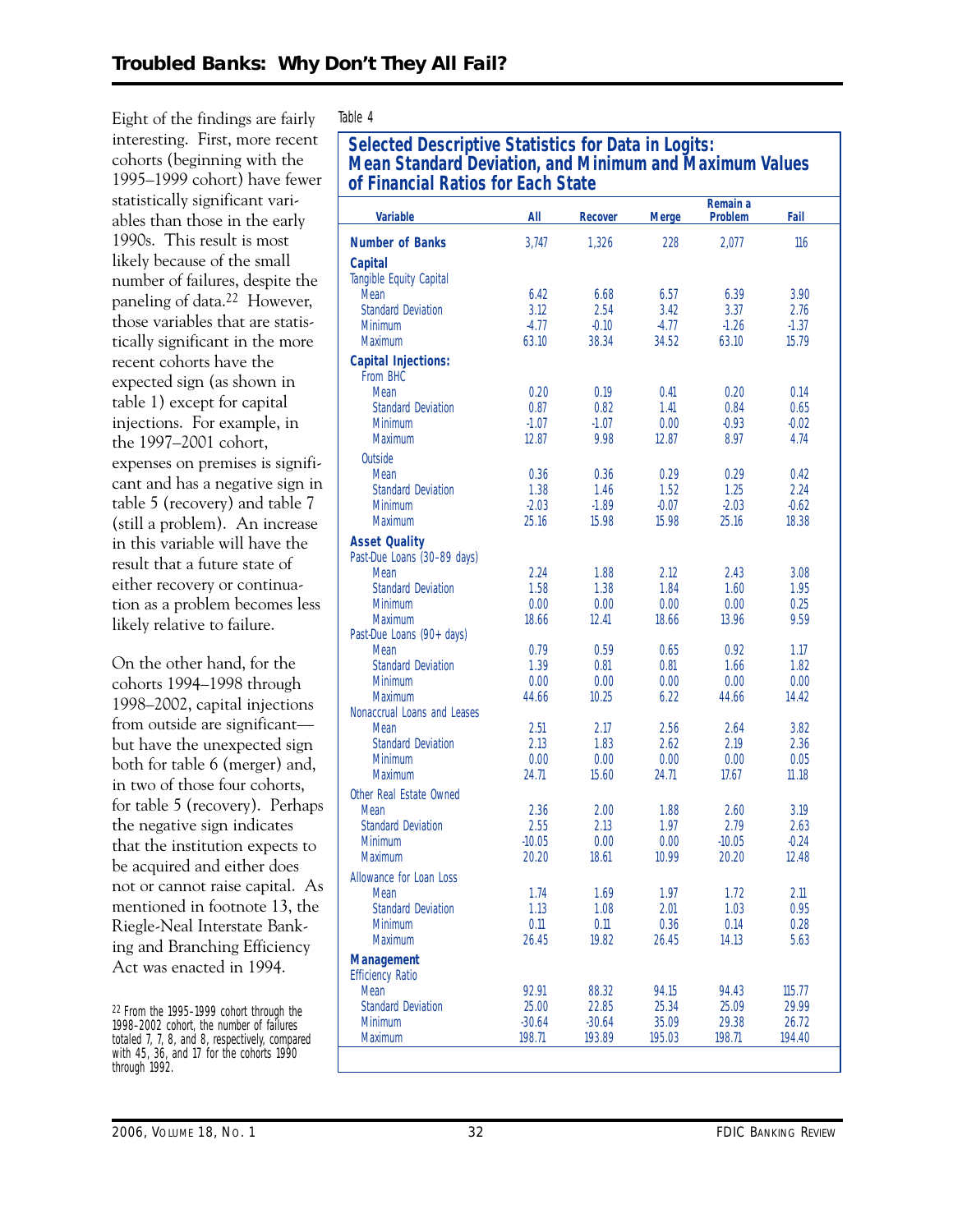Second, both the pairing of recovery versus failure (table 5) and the pairing of merger versus failure (table 6) have more statistically significant variables than the pairing of continuation as a problem versus failure (table 7). We expect that banks that remain a problem more closely resemble banks that fail than they resemble banks that recover or merge. In fact, the univariate trend analysis showed that for most of the financial variables, the percentage of banks that remained a problem was closer to the percentage that failed than were the percentages for the other two future states.

Third, for all cohorts and in each future state, asset-quality variables are statistically significant more often than other variables (tables 5, 6, and 7). Moreover, the variable nonaccrual loans and leases is more often statistically significant than past-due loans (either 30–89 days or 90 days or more), a result we would expect inasmuch as past-due loans are more likely to improve and be worked out than nonaccrual loans and leases. Further, these asset-quality variables are often negative (as expected from table 1), a sign indicating that an increase in the variable will have the result that the future state relative to failure becomes less likely.

Fourth, surprisingly, tangible equity is highly statistically significant for only the 1990, 1991, and 1992 cohorts in

### Table 4 *(continued)*

# **Selected Descriptive Statistics for Data in Logits: Mean Standard Deviation, and Minimum and Maximum Values of Financial Ratios for Each State**

| <b>Variable</b>                          | All      | <b>Recover</b> | <b>Merge</b> | Remain a<br>Problem | Fail    |
|------------------------------------------|----------|----------------|--------------|---------------------|---------|
| <b>Earnings</b><br>Total Interest Income |          |                |              |                     |         |
| Mean                                     | 9.30     | 8.80           | 8.99         | 9.59                | 10.58   |
| <b>Standard Deviation</b>                | 3.14     | 2.60           | 4.63         | 3.14                | 4.11    |
| <b>Minimum</b>                           | $-0.01$  | $-0.01$        | 5.24         | 0.97                | 4.47    |
| <b>Maximum</b>                           | 64.32    | 33.69          | 64.32        | 32.78               | 26.25   |
|                                          |          |                |              |                     |         |
| <b>Total Noninterest income</b>          |          |                |              |                     |         |
| Mean                                     | 1.45     | 1.41           | 1.44         | 1.45                | 1.98    |
| <b>Standard Deviation</b>                | 2.31     | 2.18           | 1.84         | 2.38                | 3.20    |
| <b>Minimum</b>                           | $-0.09$  | $-0.09$        | 0.00         | $-0.05$             | 0.18    |
| <b>Maximum</b>                           | 46.35    | 37.82          | 16.34        | 46.35               | 30.51   |
| <b>Total Interest Expense</b>            |          |                |              |                     |         |
| Mean                                     | 4.98     | 4.47           | 4.51         | 5.27                | 6.51    |
| <b>Standard Deviation</b>                | 2.18     | 1.76           | 2.25         | 2.28                | 2.95    |
| <b>Minimum</b>                           | $-0.68$  | $-0.68$        | 1.25         | 0.25                | 0.95    |
| <b>Maximum</b>                           | 17.01    | 14.74          | 15.42        | 17.01               | 16.57   |
| Loan-Loss Provision                      |          |                |              |                     |         |
| Mean                                     | 1.72     | 1.35           | 2.23         | 1.81                | 3.21    |
| <b>Standard Deviation</b>                | 2.43     | 1.72           | 6.07         | 2.02                | 2.69    |
| <b>Minimum</b>                           | $-13.56$ | $-2.17$        | $-1.54$      | $-13.56$            | $-0.42$ |
| Maximum                                  | 87.33    | 23.14          | 87.33        | 24.55               | 13.82   |
|                                          |          |                |              |                     |         |
| Loan Charge-offs                         |          |                |              |                     |         |
| Mean                                     | 1.71     | 1.46           | 1.78         | 1.80                | 2.86    |
| <b>Standard Deviation</b>                | 1.89     | 1.41           | 3.52         | 1.86                | 2.06    |
| <b>Minimum</b>                           | $-6.32$  | $-0.49$        | $-6.32$      | 0.00                | 0.25    |
| <b>Maximum</b>                           | 47.20    | 19.12          | 47.20        | 24.12               | 11.50   |
| <b>Expenses on Premises</b>              |          |                |              |                     |         |
| Mean                                     | 0.75     | 0.68           | 0.75         | 0.77                | 0.96    |
| <b>Standard Deviation</b>                | 0.46     | 0.40           | 0.44         | 0.47                | 0.67    |
| <b>Minimum</b>                           | $-0.48$  | $-0.48$        | 0.00         | $-0.04$             | 0.15    |
| <b>Maximum</b>                           | 4.46     | 3.38           | 2.79         | 4.35                | 4.46    |
|                                          |          |                |              |                     |         |
| <b>Salaries</b>                          |          |                |              |                     |         |
| Mean                                     | 2.14     | 2.06           | 2.08         | 2.18                | 2.56    |
| <b>Standard Deviation</b>                | 1.18     | 0.95           | 0.99         | 1.23                | 2.32    |
| <b>Minimum</b>                           | 0.00     | 0.06           | 0.00         | 0.04                | 0.43    |
| Maximum                                  | 22.99    | 16.14          | 9.17         | 22.36               | 22.99   |
| Other noninterest expense                |          |                |              |                     |         |
| Mean                                     | 2.39     | 2.23           | 2.54         | 2.43                | 3.29    |
| <b>Standard Deviation</b>                | 1.68     | 1.55           | 2.43         | 1.61                | 2.12    |
| Minimum                                  | $-3.03$  | $-3.03$        | 0.45         | $-0.41$             | 0.71    |
| <b>Maximum</b>                           | 32.70    | 22.46          | 32.70        | 25.38               | 14.86   |
| <b>Liquidity</b>                         |          |                |              |                     |         |
| <b>Volatile Liabilities</b>              |          |                |              |                     |         |
| Mean                                     | 14.28    | 13.26          | 13.62        | 14.96               | 15.04   |
| <b>Standard Deviation</b>                | 9.85     | 9.51           | 11.08        | 9.90                | 9.26    |
| <b>Minimum</b>                           | 0.00     | 0.00           | 0.00         | 0.00                | 0.00    |
| Maximum                                  | 90.19    | 86.08          | 90.19        | 89.43               | 51.54   |
|                                          |          |                |              |                     |         |
| Loans + Securities > Five years          |          |                |              |                     |         |
| Mean                                     | 67.74    | 66.13          | 68.11        | 68.71               | 68.04   |
| <b>Standard Deviation</b>                | 11.51    | 11.39          | 12.15        | 11.43               | 11.21   |
| Minimum                                  | 19.40    | 24.31          | 19.40        | 22.14               | 37.34   |
| Maximum                                  | 102.02   | 102.02         | 96.38        | 101.05              | 90.33   |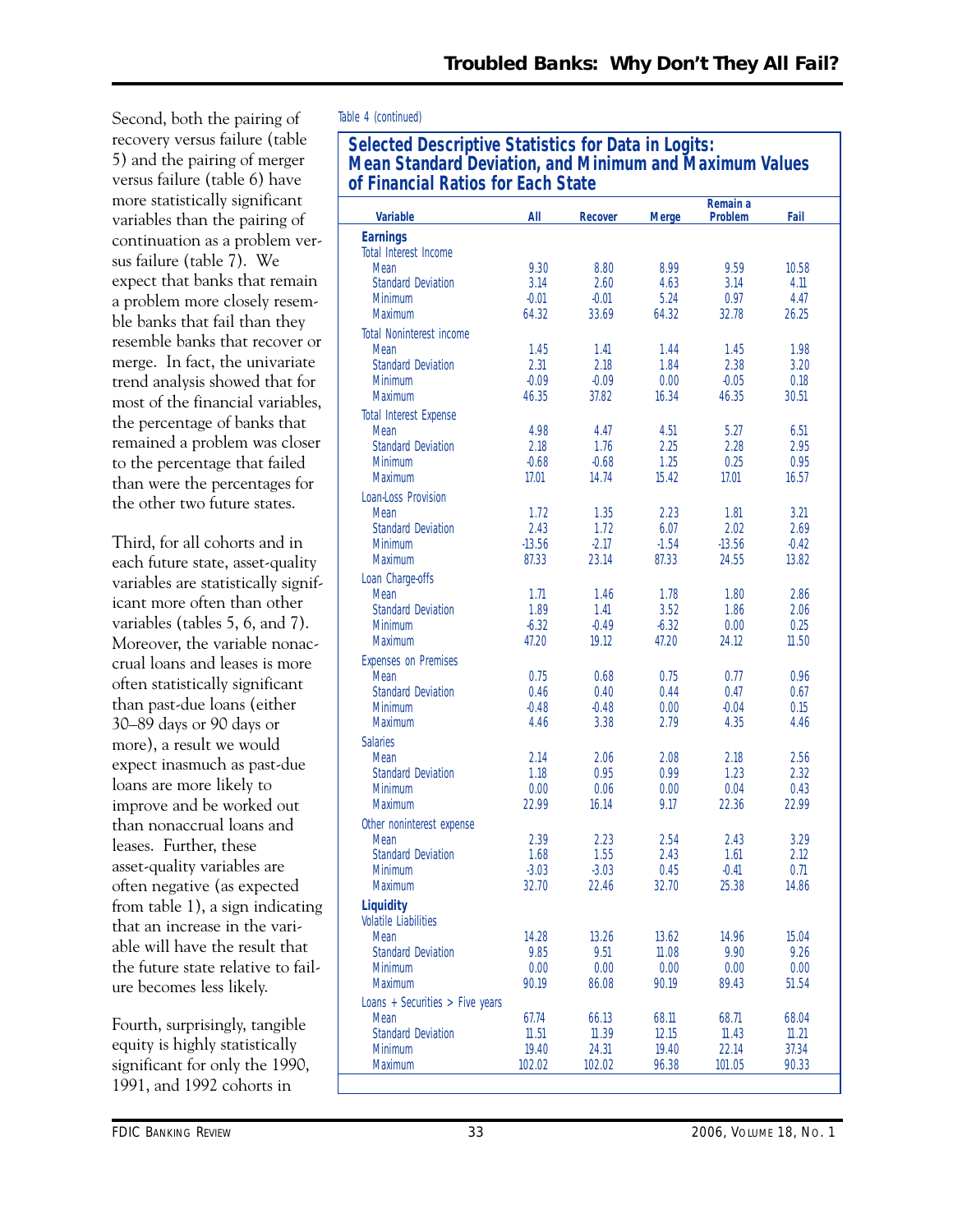| Multinomial Logit Regressions of Determinants of Bank State: Recovery versus Failure<br>(Estimation Period in Years)                                                                                                                          |                                                                                                          |                                                                                                      |                                                                                             |                                                                                               |                                                                                             |                                                                                          |                                                                                                    |                                                                                                     |                                                                                             |                                                                                             |                                                                                               |                                                                                                |                                                                                                |
|-----------------------------------------------------------------------------------------------------------------------------------------------------------------------------------------------------------------------------------------------|----------------------------------------------------------------------------------------------------------|------------------------------------------------------------------------------------------------------|---------------------------------------------------------------------------------------------|-----------------------------------------------------------------------------------------------|---------------------------------------------------------------------------------------------|------------------------------------------------------------------------------------------|----------------------------------------------------------------------------------------------------|-----------------------------------------------------------------------------------------------------|---------------------------------------------------------------------------------------------|---------------------------------------------------------------------------------------------|-----------------------------------------------------------------------------------------------|------------------------------------------------------------------------------------------------|------------------------------------------------------------------------------------------------|
| <b>Explanatory Variables</b>                                                                                                                                                                                                                  | 1990                                                                                                     | 1991                                                                                                 | 1992                                                                                        | 1993                                                                                          | 1993-94                                                                                     | 1993-95                                                                                  | 1993-96                                                                                            | 1993-97                                                                                             | 1994-98                                                                                     | 1995-99                                                                                     | 1996-00                                                                                       | 1997-01                                                                                        | 1998-02                                                                                        |
| Intercept<br>Constant                                                                                                                                                                                                                         | $-0.2388$                                                                                                | 10.6388 ***                                                                                          | $-2.0548$                                                                                   | $-2.8325$                                                                                     | 8.4024                                                                                      | 7.0800                                                                                   | 6.2905                                                                                             | 6.0942                                                                                              | 14.2305                                                                                     | $-2.8352$                                                                                   | 3.9788                                                                                        | 1.0819                                                                                         | $-0.6638$                                                                                      |
| Capital<br>Tangible Equity for PCA<br><b>BHC Capital Injections</b><br><b>External Capital Injections</b>                                                                                                                                     | 0.7743<br>***<br>2.0621<br>0.0021                                                                        | $1.0350***$<br>$-0.3816$<br>0.1636                                                                   | 0.707<br>0.6065<br>$5.1764$ **                                                              | $-0.1248$<br>0.5490<br>0.8219                                                                 | $-0.1827$<br>0.4402<br>1.1397                                                               | $-0.0345$<br>0.3137<br>1.5649                                                            | $-0.0198$<br>0.3806<br>1.5940                                                                      | $-0.0262$<br>0.3978<br>1.6146                                                                       | 1.4338<br>$-3.1364$<br>$-0.9101$                                                            | 0.2043<br>$-0.6126$<br>$-0.3444$                                                            | $-0.0802$<br>$-0.3481$<br>$-0.2561$                                                           | $-0.0156$<br>$-0.6839$ *<br>$-0.2861$                                                          | $-0.0120$<br>$-0.6238$<br>$-0.2477$                                                            |
| <b>Asset Quality</b><br>Loans Past Due 30 to 89 Days<br>Loans Past Due 90 Days or More<br>Nonaccrual Loans and Leases<br>Other Real Estate Owned<br>Allowance for Loan Losses                                                                 | $-0.4142$ ***<br>$-0.4630***$<br>$-0.2163$ **<br>$-0.3847$ ***<br>0.3333                                 | ***<br>$-0.4417$<br>$-0.1805$<br>$-0.3689$ ***<br>$-0.2984$<br>***<br>$0.7585$ ***                   | $-0.2429$<br>$-0.5600$<br>$-0.4007$ **<br>0.1820<br>0.1987                                  | $-0.8305**$<br>$-0.3232$<br>$-0.7762$<br>0.3759<br>2.5538 **                                  | $-0.4773$ **<br>$-0.1968$<br>$-0.6210$ ***<br>0.3007<br>$0.9456$ *                          | $-0.2567$<br>$-0.3677$<br>**<br>$-0.5803$ ***<br>0.2900<br>0.7284                        | $-0.1913$<br>$-0.4260$ ***<br>$-0.6002$ ***<br>0.3299<br>0.7687                                    | $-0.1730$<br>$-0.4530$ ***<br>$-0.6283$<br>***<br>0.3245<br>0.7911                                  | 0.5548<br>$-1.0422$ **<br>$-2.9354$ **<br>$7.6096$ **<br>4.1672                             | 0.3001<br>$-0.5484$ ***<br>$-0.6012$ **<br>0.6112<br>0.8971                                 | 0.5276<br>$-0.3320$<br>$-0.3506$<br>0.0660<br>1.0031                                          | 0.1184<br>$-0.1901$<br>$-0.2224$<br>$-0.0690$<br>1.0392                                        | 0.0400<br>0.0021<br>$-0.1628$<br>$-0.1354$<br>0.9083                                           |
| <b>Management</b><br><b>Efficiency Ratio</b>                                                                                                                                                                                                  | $-0.0010$                                                                                                | $-0.0218$                                                                                            | $-0.0233$                                                                                   | 0.0277                                                                                        | $-0.0398$                                                                                   | $-0.0406$                                                                                | $-0.0328$                                                                                          | $-0.0341$                                                                                           | $-0.0417$                                                                                   | 0.0685                                                                                      | 0.0308                                                                                        | 0.0411                                                                                         | 0.0498                                                                                         |
| <b>Earnings</b><br><b>Total Interest Income</b><br><b>Total Noninterest Income</b><br><b>Total Interest Expense</b><br>Loan-loss Provision<br>Loan Charge-offs<br><b>Expenses on Premises</b><br><b>Salaries</b><br>Other Noninterest Expense | 1.0295<br>0.6360<br>$-1.2585$<br>$-0.7479$ ***<br>$0.7248$ ***<br>$-0.3109$<br>$-1.4292$ **<br>$-0.3044$ | $-0.9335$<br>$-0.6387$<br>$-0.0224$<br>$-0.6765$ ***<br>$0.6950***$<br>$-0.3120$<br>0.5001<br>0.0733 | 0.6710<br>0.3575<br>$-0.6493$<br>$-0.1868$<br>$-0.4833$<br>$-2.5638$<br>0.9138<br>$-0.4493$ | 2.3293<br>2.217<br>$-1.2851$<br>$-1.2186$<br>0.8751<br>$-1.7553$<br>$-1.6762$<br>$-3.4496$ ** | $-0.3460$<br>0.4048<br>0.7541<br>$-0.9301$<br>0.6614<br>$-0.6163$<br>$-0.0150$<br>$-0.7108$ | $-0.3550$<br>0.1514<br>0.3780<br>$-0.8185$<br>0.7422<br>$-0.9336$<br>0.1143<br>$-0.3225$ | $-0.1461$<br>0.2814<br>0.0680<br>$-0.9011$<br>$*$<br>0.7013<br>$-1.0243$<br>$-0.0836$<br>$-0.4617$ | $-0.1235$<br>0.2917<br>0.0577<br>$-0.9159$ **<br>$0.6955$ **<br>$-0.9938$<br>$-0.1369$<br>$-0.4250$ | $-3.0691$<br>$-2.3035$<br>$-0.7468$<br>0.1979<br>1.5349<br>$-2.3193$<br>7.9328<br>$-0.0248$ | 0.4429<br>0.7560<br>$-0.9387$<br>$-0.5587$<br>0.6323<br>$-2.3415$<br>$-0.6335$<br>$-1.1180$ | 0.4718<br>0.4635<br>$-1.0633$<br>$-0.8741$<br>0.6174<br>$-2.7488$<br>$-0.3216$<br>$-0.7435$ * | 0.6600<br>0.5670<br>$-1.3890$<br>$-0.6199$<br>0.4337<br>$-3.4456$ **<br>$-0.3277$<br>$-0.7250$ | 1.0897<br>0.7607<br>$-1.6172$<br>$-0.3175$<br>0.2000<br>$-3.7522$ **<br>$-0.2640$<br>$-1.2015$ |
| Liquidity<br><b>Volatile Liabilities</b><br>Loans Plus Securities >= Five years<br>Log Likelihood<br>Number of Observations<br>Akaike Information Criteria<br>Pseudo R squared                                                                | $-0.0130$<br>0.0225<br>$-584.9$<br>866<br>1289.8<br>0.090                                                | 0.0180<br>0.0033<br>$-662.5$<br>897<br>1445.0<br>0.222                                               | 0.0191<br>0.0730<br>$-561.8$<br>713<br>1243.6<br>0.170                                      | $-0.0726$<br>0.0743<br>$-328.8$<br>413<br>777.6<br>0.195                                      | $-0.0456$<br>0.0807<br>$-505.8$<br>607<br>1131.6<br>0.162                                   | $-0.0072$<br>0.0792<br>$-597.7$<br>717<br>1315.4<br>0.159                                | 0.0087<br>.0798<br>$-660.9$<br>781<br>1441.8<br>0.144                                              | 0.0117<br>0.0856<br>$-708.4$<br>843<br>1536.8<br>0.145                                              | $-0.3340$<br>0.0863<br>$-416.7$<br>495<br>953.4<br>0.172                                    | $-0.0723$<br>0.0708<br>$-339.3$<br>377<br>798.5<br>0.121                                    | $-0.0434$<br>0.0208<br>$-315.9$<br>341<br>751.7<br>0.102                                      | $-0.0387$<br>0.0473<br>$-348.5$<br>375<br>816.9<br>0.103                                       | $-0.0349$<br>0.0345<br>$-410.6$<br>428<br>941.3<br>0.078                                       |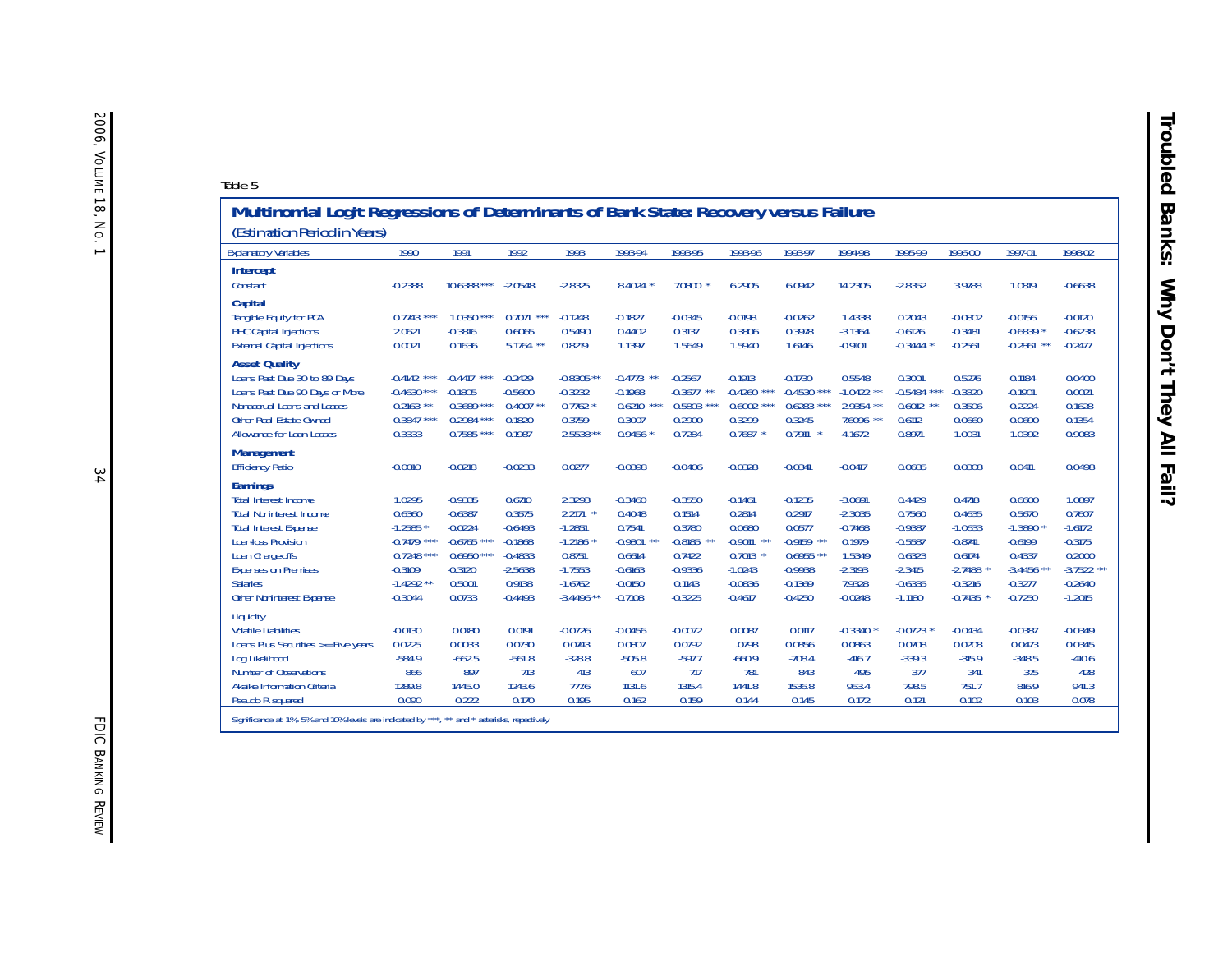#### Table 6

# **Multinomial Logit Regressions of Determinants of Bank State: Merger versus Failure**

(Estimation Period in Years)

| נכטמות ומנוטורר טרוטע וור וטמרטן                                                             |               |                    |              |              |                    |                  |                  |              |                   |           |           |             |             |
|----------------------------------------------------------------------------------------------|---------------|--------------------|--------------|--------------|--------------------|------------------|------------------|--------------|-------------------|-----------|-----------|-------------|-------------|
| <b>Explanatory Variables</b>                                                                 | 1990          | 1991               | 1992         | 1993         | 1993-94            | 1993-95          | 1993-96          | 1993-97      | 1994-98           | 1995-99   | 1996-00   | 1997-01     | 1998-02     |
| <b>Intercept</b>                                                                             |               |                    |              |              |                    |                  |                  |              |                   |           |           |             |             |
| Constant                                                                                     | $-4.4684$     | 9.6836 **          | $-7.5929$    | $-5.191$     | 4.203              | 4.6942           | 4.5547           | 4.7692       | 11.3291           | $-5.1144$ | 0.9346    | $-0.6199$   | $-1.9189$   |
| Capital                                                                                      |               |                    |              |              |                    |                  |                  |              |                   |           |           |             |             |
| Tangible Equity for PCA                                                                      | 0.5301        | $0.8500***$        | 0.7454       | $-0.0461$    | $-0.1382$          | $-0.0093$        | $-0.0002$        | $-0.0191$    | 1.4089            | 0.2249    | $-0.0238$ | $-0.0080$   | $-0.0014$   |
| <b>BHC Capital Injections</b>                                                                | 2.1647        | $-0.1048$          | 0.3075       | 1.0384       | 0.7004             | 0.5830           | 0.5993           | 0.5579       | $-3.1430$         | $-0.8561$ | $-0.5000$ | $-0.7831$ * | $-0.5443$   |
| <b>External Capital Injections</b>                                                           | $-0.9151$     | $-0.0810$          | 5.0893 **    | 0.8027       | 0.9729             | 1.3522           | 1.3519           | 1.3907       | $-1.6622$ **      | $-1.2036$ | $-0.5297$ | $-0.4764$   | $-0.4560$ * |
| <b>Asset Quality</b>                                                                         |               |                    |              |              |                    |                  |                  |              |                   |           |           |             |             |
| Loans Past Due 30 to 89 Days                                                                 | $-0.6823$ *** | $**$<br>$-0.4077$  | $-0.2239$    | $-0.8464$ ** | $-0.4781$<br>$***$ | $-0.1863$        | $-0.2035$        | $-0.1915$    | 0.6182            | 0.3477    | 0.5696    | 0.2731      | 0.2128      |
| Loans Past Due 90 Days or More                                                               | $-0.3236$     | $-0.0706$          | $-0.5440$    | $-0.1931$    | $-0.2134$          | $-0.5354$        | $-0.5049$ **     | $-0.5198$ ** | $-0.9865$<br>$**$ | $-0.3893$ | $-0.2086$ | $-0.1001$   | 0.0566      |
| Nonaccrual Loans and Leases                                                                  | $-0.2397$     | $***$<br>$-0.4158$ | $-0.3294$    | $-0.7045$    | $-0.6407$ ***      | $-0.5988$<br>*** | ***<br>$-0.6019$ | $-0.6018$    | $-2.9516$         | $-0.4764$ | $-0.1760$ | $-0.0955$   | $-0.1115$   |
| Other Real Estate Owned                                                                      | $-0.1902$     | $-0.4054$ ***      | 0.2594       | 0.3367       | 0.3322             | 0.2715           | 0.3054           | 0.3055       | 7.6746            | 0.5882    | 0.0078    | $-0.0945$   | $-0.1525$   |
| Allowance for Loan Losses                                                                    | 0.3356        | $0.8715$ ***       | 0.3666       | $2.6342$ **  | $1.2752$ **        | $0.9467$ **      | $0.9844$ **      | 0.9958 *     | 4.3713            | 0.5819    | 0.7722    | 0.8808      | 0.8598      |
| <b>Management</b>                                                                            |               |                    |              |              |                    |                  |                  |              |                   |           |           |             |             |
| <b>Efficiency Ratio</b>                                                                      | 0.0094        | $-0.0345$          | $-0.0171$    | 0.0437       | $-0.0179$          | $-0.0297$        | $-0.0320$        | $-0.0379$    | $-0.0522$         | 0.0580    | 0.0218    | 0.0396      | 0.0435      |
| <b>Earnings</b>                                                                              |               |                    |              |              |                    |                  |                  |              |                   |           |           |             |             |
| <b>Total Interest Income</b>                                                                 | 1.1992        | $-1.5633**$        | 0.5040       | 2.2421       | $-0.1898$          | $-0.5105$        | $-0.3677$        | $-0.3640$    | $-3.3443$         | 0.2597    | 0.5499    | 0.6946      | 0.9715      |
| <b>Total Noninterest Income</b>                                                              | 0.7799        | $-1.4107$ **       | 0.2819       | 2.5038 **    | 0.5521             | 0.1408           | 0.1259           | 0.0759       | $-2.6277$         | 0.6042    | 0.4134    | 0.6291      | 0.6470      |
| <b>Total Interest Expense</b>                                                                | $-0.9474$     | 0.7870             | $-0.4657$    | $-0.8863$    | 0.7604             | 0.6581           | 0.4352           | 0.4075       | $-0.3228$         | $-0.5881$ | $-0.7982$ | $-1.1075$   | $-1.3550$   |
| Loan-loss Provision                                                                          | 0.1164        | $-0.1086$          | 0.0177       | $-1.0359$    | $-0.6691$          | $-0.5882$        | $-0.6731$        | $-0.7569$ ** | 0.2790            | $-0.6447$ | $-0.7495$ | $-0.5020$   | $-0.2115$   |
| Loan Charge-offs                                                                             | $-0.0145$     | 0.0398             | $-0.7365$ ** | 0.8755       | 0.3109             | 0.3865           | 0.3321           | 0.3975       | 1.0550            | 0.7349    | 0.5245    | 0.3932      | 0.1833      |
| <b>Expenses on Premises</b>                                                                  | $-0.8320$     | 1.1644             | $-1.5325$    | $-1.7446$    | $-0.2103$          | $-0.4991$        | $-0.4863$        | $-0.3517$    | $-1.2111$         | $-1.3686$ | $-1.4539$ | $-2.0358$   | $-2.7002$   |
| <b>Salaries</b>                                                                              | $-1.7712$ *   | $1.4012$ *         | 0.8435       | $-1.5131$    | $-0.0220$          | 0.2606           | 0.1441           | 0.1638       | 8.1622            | $-0.6658$ | $-0.5979$ | $-0.7600$   | $-0.4629$   |
| Other Noninterest Expense                                                                    | $-0.2371$     | $***$<br>0.6104    | $-0.0030**$  | $-4.1409$    | $-1.3090$          | $-0.4806$        | $-0.4177$        | $-0.3441$    | 0.2520            | $-0.8389$ | $-0.6434$ | $-0.8411$   | $-1.0175$   |
| Liquidity                                                                                    |               |                    |              |              |                    |                  |                  |              |                   |           |           |             |             |
| <b>Volatile Liabilities</b>                                                                  | $-0.0085$     | $-0.0177$          | 0.0025       | 0.1507       | $-0.1159$          | $-0.0679$        | $-0.0431$        | $-0.0379$    | $-0.3553$ **      | $-0.0813$ | $-0.0253$ | $-0.0431$   | $-0.0287$   |
| Loans Plus Securities >= Five years                                                          | 0.0159        | 0.0091             | 0.0927       | 0.0593       | 0.0729             | 0.0791           | 0.0805           | $0.0855$ *   | 0.1157            | 0.0861    | 0.0125    | 0.0277      | 0.0228      |
| Log Likelihood                                                                               | $-584.9$      | $-662.5$           | $-561.8$     | $-328.8$     | $-505.8$           | $-597.7$         | $-660.9$         | $-708.4$     | $-416.7$          | $-339.3$  | $-315.9$  | $-348.5$    | $-410.6$    |
| Number of Observations                                                                       | 866           | 897                | 713          | 413          | 607                | 717              | 781              | 843          | 495               | 377       | 341       | 375         | 428         |
| Akaike Information Criteria                                                                  | 1289.8        | 1445.0             | 1243.6       | 777.6        | 1131.6             | 1315.4           | 1441.8           | 1536.8       | 953.4             | 798.5     | 751.7     | 816.9       | 941.3       |
| Pseudo R squared                                                                             | 0.090         | 0.222              | 0.170        | 0.195        | 0.162              | 0.159            | 0.144            | 0.145        | 0.172             | 0.121     | 0.102     | 0.103       | 0.078       |
| Significance at 1%, 5% and 10% levels are indicated by ***, ** and * asterisks, repectively. |               |                    |              |              |                    |                  |                  |              |                   |           |           |             |             |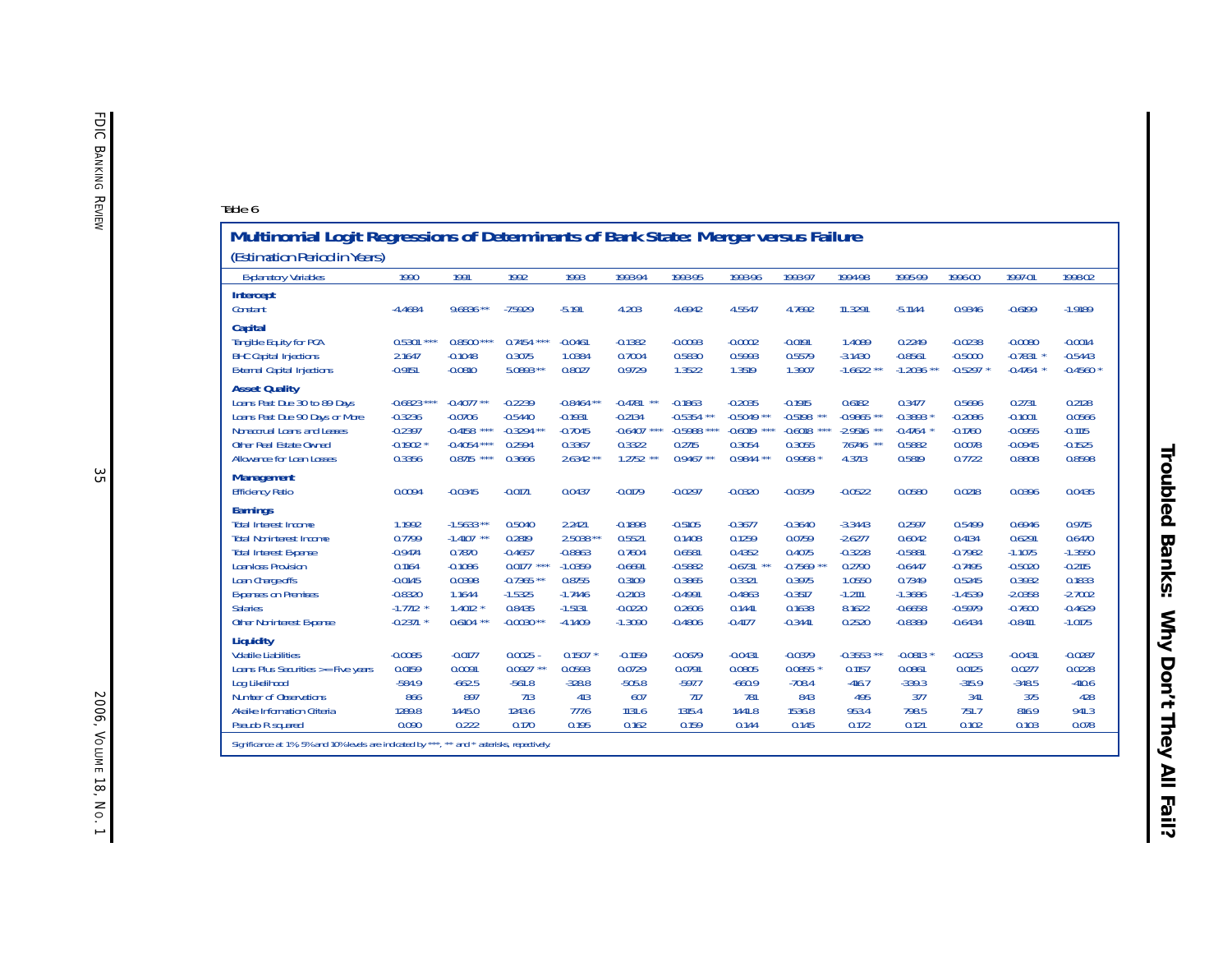| Table 7                                                                                                                                                                                                                                  |                                                                                           |                                                                                                         |                                                                                          |                                                                                                   |                                                                                          |                                                                                          |                                                                                             |                                                                                          |                                                                                          |                                                                                             |                                                                                          |                                                                                             |                                                                                                |
|------------------------------------------------------------------------------------------------------------------------------------------------------------------------------------------------------------------------------------------|-------------------------------------------------------------------------------------------|---------------------------------------------------------------------------------------------------------|------------------------------------------------------------------------------------------|---------------------------------------------------------------------------------------------------|------------------------------------------------------------------------------------------|------------------------------------------------------------------------------------------|---------------------------------------------------------------------------------------------|------------------------------------------------------------------------------------------|------------------------------------------------------------------------------------------|---------------------------------------------------------------------------------------------|------------------------------------------------------------------------------------------|---------------------------------------------------------------------------------------------|------------------------------------------------------------------------------------------------|
| Multinomial Logit Regressions of Determinants of Bank State: Remain a Problem versus Failure<br>(Estimation Period in Years)                                                                                                             |                                                                                           |                                                                                                         |                                                                                          |                                                                                                   |                                                                                          |                                                                                          |                                                                                             |                                                                                          |                                                                                          |                                                                                             |                                                                                          |                                                                                             |                                                                                                |
| <b>Explanatory Variables</b>                                                                                                                                                                                                             | 1990                                                                                      | 1991                                                                                                    | 1992                                                                                     | 1993                                                                                              | 1993-94                                                                                  | 1993-95                                                                                  | 1993-96                                                                                     | 1993-97                                                                                  | 1994-98                                                                                  | 1995-99                                                                                     | 1996-00                                                                                  | 1997-01                                                                                     | 1998-02                                                                                        |
| Intercept<br>Constant                                                                                                                                                                                                                    | $-1.7037$                                                                                 | 9.8229 ***                                                                                              | $-5.7298$                                                                                | $-8.1433$                                                                                         | 3.4994                                                                                   | 1.9090                                                                                   | 2.3718                                                                                      | 2.9545                                                                                   | 11.8183                                                                                  | $-4.7010$                                                                                   | 2.4569                                                                                   | $-0.1438$                                                                                   | $-1.3300$                                                                                      |
| <b>Capital</b><br>Tangible Equity for PCA<br><b>BHC</b> Capital Injections<br><b>External Capital Injections</b>                                                                                                                         | 0.6653<br>1.8868<br>$-0.2729$                                                             | 0.9255<br>$-0.2906$<br>0.1045                                                                           | 0.6366<br>0.5581<br>$5.0410$ **                                                          | $-0.0180$<br>0.8628<br>0.4656                                                                     | $-0.1213$<br>0.4019<br>0.9132                                                            | 0.0157<br>0.2479<br>1.4138                                                               | 0.0210<br>0.2982<br>1.4588                                                                  | 0.0161<br>0.3084<br>1.4872                                                               | 1.4656<br>$-3.3388$<br>$-0.9185$                                                         | 0.2476<br>$-0.8366$<br>$-0.3014$                                                            | 0.0092<br>$-0.3956$<br>$-0.1564$                                                         | 0.0247<br>$-0.6834$<br>$-0.1621$                                                            | 0.0209<br>$-0.6538$<br>$-0.1645$                                                               |
| <b>Asset Quality</b><br>Loans Past Due 30 to 89 Days<br>Loans Past Due 90 Days or More<br>Nonaccrual Loans and Leases<br>Other Real Estate Owned<br>Allowance for Loan Losses                                                            | $-0.1508$<br>$-0.1451$<br>$-0.0503$<br>$-0.1520$ *<br>0.2190                              | $-0.1852$<br>$-0.0449$<br>$-0.0609$<br>$-0.0992$<br>$0.4678$ **                                         | $-0.0386$<br>$-0.2691$<br>$-0.2043$<br>0.3269<br>$-0.1398$                               | $-0.6301$<br>$-0.1211$<br>$-0.5441$<br>0.5932<br>2.0740                                           | $-0.2901$<br>0.0590<br>$***$<br>$-0.491$<br>$0.5444$ **<br>0.6592                        | $-0.0618$<br>$-0.0202$<br>$-0.4661$ ***<br>$0.5269$ **<br>0.3662                         | $-0.0480$<br>$-0.0798$<br>$-0.5049$ ***<br>$0.5422$ **<br>0.4775                            | $-0.0389$<br>$-0.0852$<br>$***$<br>$-0.5101$<br>$0.5437$ **<br>0.4219                    | 0.6652<br>$-0.6682$<br>$-2.9075$ ***<br>7.8727<br>3.8584                                 | 0.3108<br>$-0.2518$<br>$-0.5721$<br>0.7603<br>0.5901                                        | 0.5140<br>$-0.1519$<br>$-0.3620$<br>0.1889<br>0.8449                                     | 0.1504<br>$-0.0492$<br>$-0.2440$<br>0.0840<br>0.7692                                        | 0.1100<br>0.0091<br>$-0.2381$<br>$-0.0439$<br>0.8030                                           |
| <b>Management</b><br><b>Efficiency Ratio</b>                                                                                                                                                                                             | $-0.0094$                                                                                 | $-0.0479$ **                                                                                            | $-0.0088$                                                                                | 0.0608                                                                                            | $-0.0183$                                                                                | $-0.0160$                                                                                | $-0.0218$                                                                                   | $-0.0298$                                                                                | $-0.0504$                                                                                | 0.0616                                                                                      | 0.0153                                                                                   | 0.0351                                                                                      | 0.0417                                                                                         |
| <b>Earnings</b><br>Total Interest Income<br><b>Total Noninterest Income</b><br><b>Total Interest Expense</b><br>Loan-loss Provision<br>Loan Charge-A5offs<br><b>Expenses on Premises</b><br><b>Salaries</b><br>Other Noninterest Expense | 0.5102<br>0.0929<br>$-0.4149$<br>$-0.5443*$<br>0.5898<br>$-0.0152$<br>$-0.4521$<br>0.1244 | $-1.4084$ **<br>$-1.6561$ ***<br>0.7310<br>$-0.2876$<br>0.2622<br>1.0657<br>$1.5279$ ***<br>$0.8622***$ | 0.8538<br>0.4092<br>$-0.8402$<br>0.0509<br>$-0.6566$<br>$-1.8408$<br>0.6316<br>$-0.4144$ | 2.3853<br>2.3166<br>$-1.6448$<br>$-0.8631$<br>$0.8309*$<br>$-1.8289$<br>$-1.4041$<br>$-3.9178$ ** | $-0.2317$<br>0.4836<br>0.4186<br>$-0.5969$<br>0.5432<br>$-0.4222$<br>0.2488<br>$-1.0867$ | $-0.2204$<br>0.2710<br>0.0461<br>$-0.4833$<br>0.6234<br>$-0.9661$<br>0.3225<br>$-0.6549$ | $-0.1554$<br>0.2199<br>$-0.0415$<br>$-0.5775$<br>0.5602<br>$-0.7504$<br>0.2618<br>$-0.5648$ | $-0.2602$<br>0.1216<br>0.0889<br>$-0.5975$<br>0.5720<br>$-0.6864$<br>0.3786<br>$-0.4626$ | $-3.2794$<br>$-2.5602$<br>$-0.4817$<br>0.4569<br>1.3316<br>$-1.6630$<br>8.4899<br>0.1029 | 0.3022<br>0.6202<br>$-0.5840$<br>$-0.4709$<br>0.6531<br>$-1.7840$<br>$-0.3599$<br>$-1.0150$ | 0.3374<br>0.2145<br>$-0.6594$<br>$-0.8459$<br>0.6585<br>$-2.0767$<br>0.0343<br>$-0.5520$ | 0.6819<br>0.5437<br>$-1.1102$<br>$-0.6286$<br>0.5533<br>$-3.3064$<br>$-0.2674$<br>$-0.6832$ | 0.9719<br>0.6399<br>$-1.3588$<br>$-0.3183$<br>0.3056<br>$-3.3969$ **<br>$-0.2008$<br>$-0.9796$ |
| Liquidity<br><b>Volatile Liabilities</b><br>Loans Plus Securities >= Five years<br>Log Likelihood<br>Number of Observations<br>Akaike Information Criteria<br>Pseudo R squared                                                           | $-0.0006$<br>0.0273<br>$-584.9$<br>866<br>1289.8<br>0.090                                 | 0.0166<br>0.0089<br>$-662.5$<br>897<br>1445.0<br>0.222                                                  | 0.0404<br>$0.0877$ **<br>$-561.8$<br>713<br>1243.6<br>0.170                              | $-0.0821$<br>0.0966<br>$-328.8$<br>413<br>777.6<br>0.195                                          | $-0.0456$<br>0.1024<br>$-505.8$<br>607<br>1131.6<br>0.162                                | $-0.0061$<br>$0.1027$ **<br>$-597.7$<br>717<br>1315.4<br>0.159                           | 0.0126<br>$0.0997$ **<br>$-660.9$<br>781<br>1441.8<br>0.144                                 | 0.0192<br>$0.1050$ **<br>$-708.4$<br>843<br>1536.8<br>0.145                              | $-0.3160$<br>0.1040<br>$-416.7$<br>495<br>953.4<br>0.172                                 | $-0.0456$<br>0.0777<br>$-339.3$<br>377<br>798.5<br>0.121                                    | $-0.0169$<br>0.0213<br>$-315.9$<br>341<br>751.7<br>0.102                                 | $-0.0090$<br>0.0394<br>$-348.5$<br>375<br>816.9<br>0.103                                    | $-0.0073$<br>0.0348<br>$-410.6$<br>428<br>941.3<br>0.078                                       |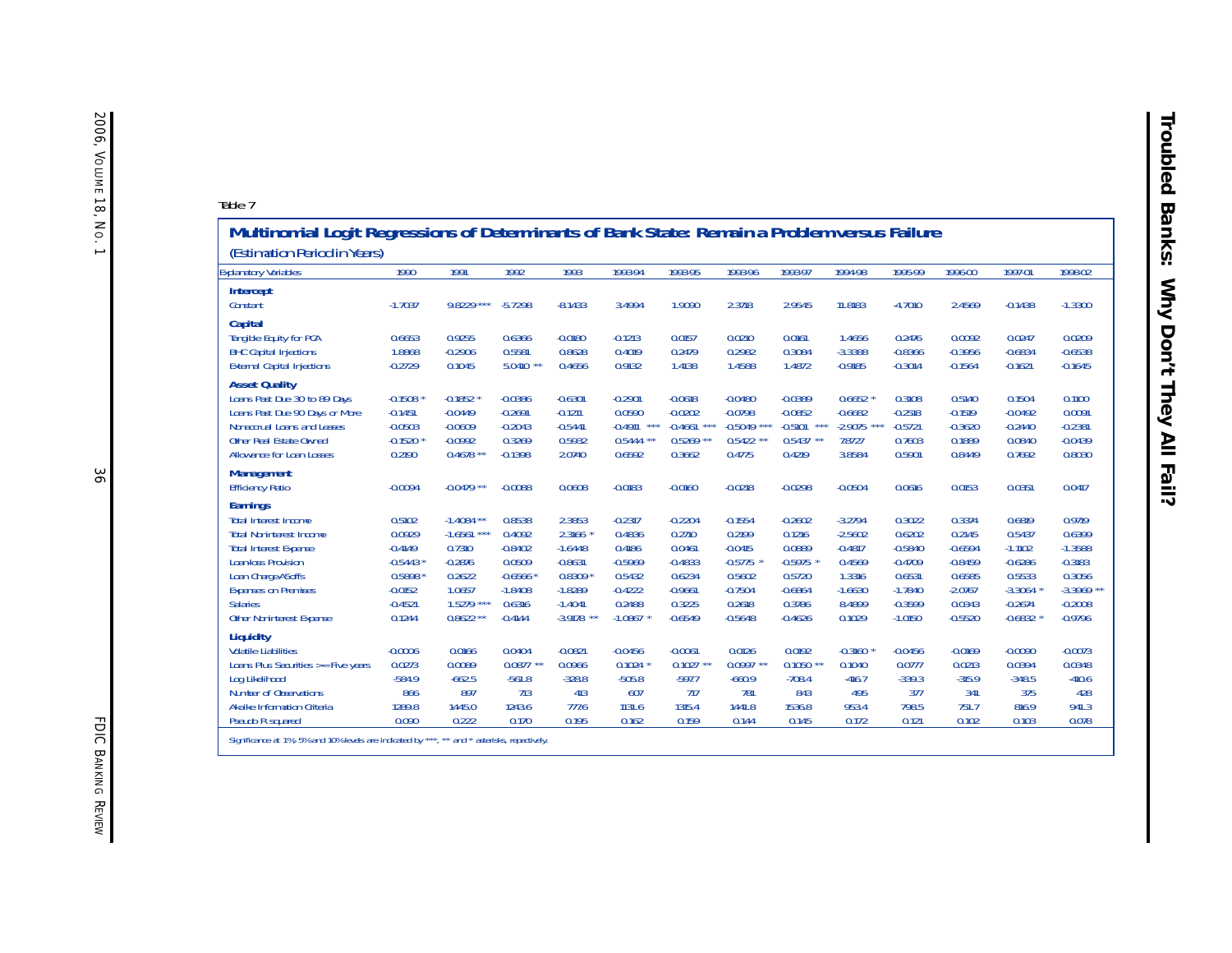table 5 (recovery) and table 6 (merger). It is not statistically significant in the remaining years in tables 5 or 6, nor is it significant in any year in table 7 (continuation as a problem).23

Fifth, another surprise is in the 1992 cohort, where external capital injections are significant and positive for all three future states (and yet are not significant again until the 1994–1998 cohort for merger [table 6], where the sign is negative).

Sixth, the efficiency ratio is significant only for the 1991 cohort for continuation as a problem versus failure (table 7). Since this ratio uses income and expense variables, we omitted the earnings variables from the model as a robustness check. The results showed that without the earnings variables, the frequency of significance improved in the efficiency ratio. For example, in the 1993–1997 and 1994–1998 cohorts, the efficiency ratio is significant in all three future states and has the expected sign. In the 1991 and 1992 cohorts, it is significant for recovery versus failure and has the expected sign.

Seventh, among the earnings ratios, loan-loss provision is the most consistently significant ratio in all three future states, but more so for recovery (table 5) than for the other two outcomes (table 6 and table 7). This result makes sense since the sooner loan losses are recognized, the more likely it is that a bank will survive. We also tried running the logits without the efficiency ratio to see whether we could gain more significance in the earnings ratios. However, the significance in the earnings ratios still did not become more frequent.

Finally, the most startling result is in the 1994–1998 cohort for all three future states: the coefficients for loans past due 90 days, nonaccrual loans and leases, and other real estate owned are much larger than in any other cohorts, and the sign on other real estate owned is positive (indicating that an increase in this variable is more likely to result in nonfailure). The likely explanation lies in the small number of failures and the particular nature of the banks in the 1994–1998 cohort. The number of failures fell from 10 in the 1993–1997 cohort to 7 in the 1994–1998 cohort,

and one of the failures in 1998 was a bank that failed because of fraudulent activity and therefore had a very low amount of other real estate owned—perhaps low enough to skew the model. For example, the mean of other real estate owned (as a percentage of assets) for failed banks in the 1993–1997 cohort equaled 3.0 percent; for the 1994–1998 cohort, the mean dropped to 0.62 percent.

# *Prediction of State: Out-of-Sample Results*

The true measure of the logit model's contribution is its accuracy in making out-of-sample predictions. To test the accuracy, we forecast future bank states using prior-period estimations from our unordered logit model on the following year's cohort. For example, we use the coefficients from the 1990 cohort to predict the future state of the 1991 cohort, coefficients from the 1991 cohort to predict the future state of the 1992 cohort, and so on. Since our model is estimated from paired observations of first events and outcomes at second events, no observations that are in the 1990 cohort can be in the 1991 cohort (see explanation of observations in the section above on sample and data). To determine all predictions of state, we summed predicted probabilities of state for the cohort, deriving the expected number of banks in each future state. Figures 5 through 7 show the results.

All three figures show that the number of banks predicted for each state is very close to the number of banks that actually ended up in the state. For 1996, for example, figure 5 shows that the logit predicts 27 banks to recover, and 26 banks actually recovered; figure 6 shows that 5 banks are predicted to be acquired, compared with 3 that actually were; and figure 7 shows that 26 banks are predicted to remain a problem, compared with 29 that actually did remain a problem.

To test binary forecasts against our multistate model, we do two comparisons. First, we run a

<sup>23</sup> Thinking that tangible equity would be correlated with capital injections, we ran the models using only tangible equity. However, taking out capital injections made no difference in significance.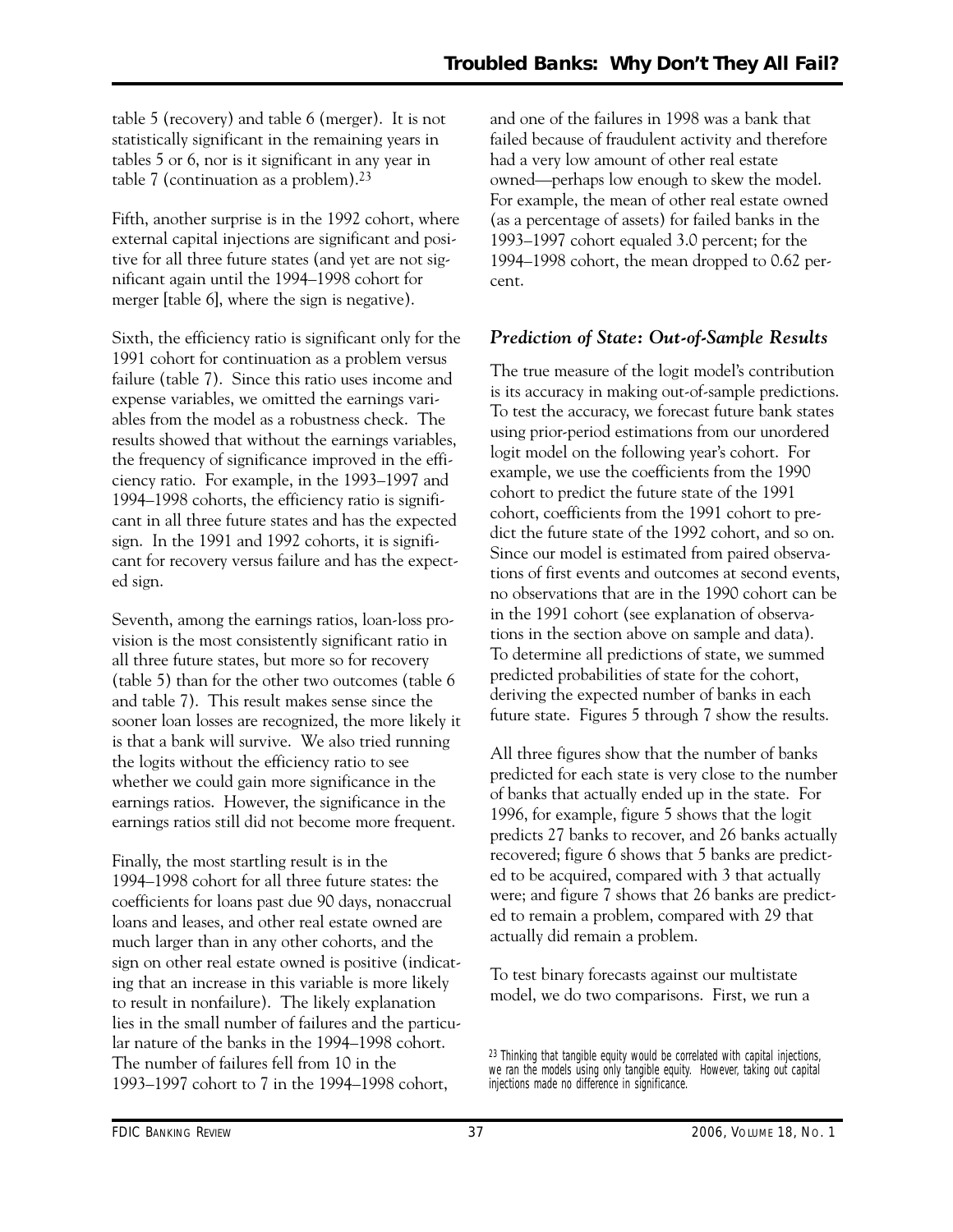binary model using the same financial variables as in the multistate model to predict failure versus nonfailure. We then compare the predicted probabilities of failure from this binary model with predicted probabilities of failure from the multistate model.

The first comparison is shown in figure 8, which compares the forecasts of the two models with the actual number of failed banks. As can be seen, both models predict failure fairly accurately. The second comparison is shown in figure 9, which compares the predicted probabilities of failure from our multistate model with predictions from the loss-distribution model (LDM). This model uses variables found in conventional bank-failure literature to predict bank failure within the second quarter after the Call Report is filed. In our test, we use the betas from the LDM estimated one year earlier to predict failures of problem banks for the following year. For example, the LDM predicted that eight banks would fail in 1994 (figure 9). The predictions resulted from the use of the betas estimated in the 1993 LDM.

 the first event. A bank on the problem list in However, as noted above in the section on sample and data, a second event for an observation may occur as many as 24 months after December 1993 may be in our 1992 cohort that used Call Report data after 1993 in the estimation. Thus, to get a true out-of-sample prediction using our model, we have to use the estimated betas from a cohort two years before the date for which we are predicting failures for problem banks. The prediction that six banks would fail in 1994 resulted from the use of estimated betas from our 1992 model (figure 9). But since the LDM requires only a one-year prediction horizon, one would expect it to be a better predictor of failure than our model. This expectation is not quite borne out. As figure 9 shows, the two models are comparable. The advantage of ours is that we can predict not only problem-bank failure but also problembank recovery, merger, and continuation as a problem.

Figure 5









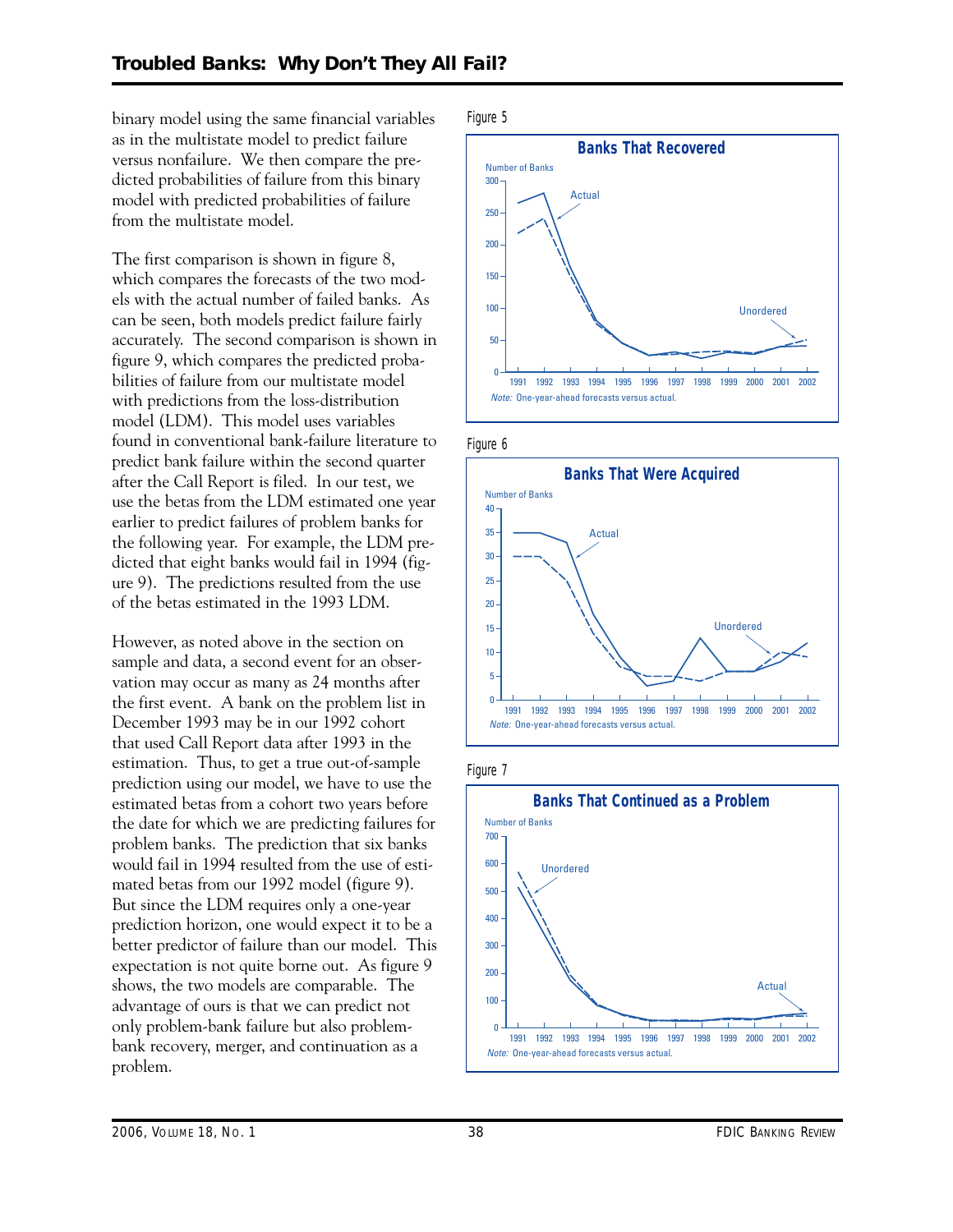To determine whether banks with the highest probability of failure are the ones that actually fail, we rank banks that our model predicts to fail in each period by their probability of failure. We then divide the predicted failures into deciles to determine whether the highest decile contains the largest number of banks that actually failed. Of the 65 failed banks in our cohorts from 1991 through 2002, 38 were in the tenth decile.24 An additional 8 banks were in the ninth decile.

The results for the remaining three states, however, were not quite as accurate. Of the 1,058 recovered banks in our cohorts from 1991 through 2002, 166 (16 percent) were in the tenth decile; adding the 159 banks in the ninth decile raises the percentage to 31. For banks that are predicted to merge, 14 percent are in the tenth decile (26 banks out of the 191 banks that merged in our cohorts from 1991 through 2002); and for banks that are predicted to remain a problem, 15 percent are in the tenth decile.

Despite the weaker results for the remaining three states, the accuracy in forecasting future bank states is noteworthy. Arguably, this model could be used to predict troubled banks' future state with decent reliability.

# *Economic Significance*

To test the economic significance of the explanatory variables, we use a fairly standard approach: first we evaluate in-sample predicted state probabilities on the basis of the mean values of explanatory variables, and then we evaluate how these probabilities change with marginal changes in key explanatory variables. Because asset-quality variables—specifically, loans past due 90 days or more and nonaccrual loans and leases—were the variables most consistently significant across panels, we compared their economic significance in two periods: 1990 and the panel 1995–99.

24 For the binary model, 39 of the 65 failed banks were in the tenth decile.

We use the predicted in-sample state probabilities for 1990 and the 1995–99 panel based on the mean values for explanatory variables in 1990 and in the 1995–99 panel. The means for the sample of banks used in model estimation for both periods are shown in table 8.

The predicted state probabilities evaluated at the mean for banks in the 1990 cohort are 16.41 percent for recover, 1.82 percent for merge, 80.82 percent for remain a problem, and 0.95 percent for fail. Both loans past due 90 days or more and nonaccrual loans and leases were statistically significant in 1990 and in the 1995–99 panel. Table 9 shows the effects on estimated state probabilities, ceteris paribus, should each

### Figure 8



#### Figure 9

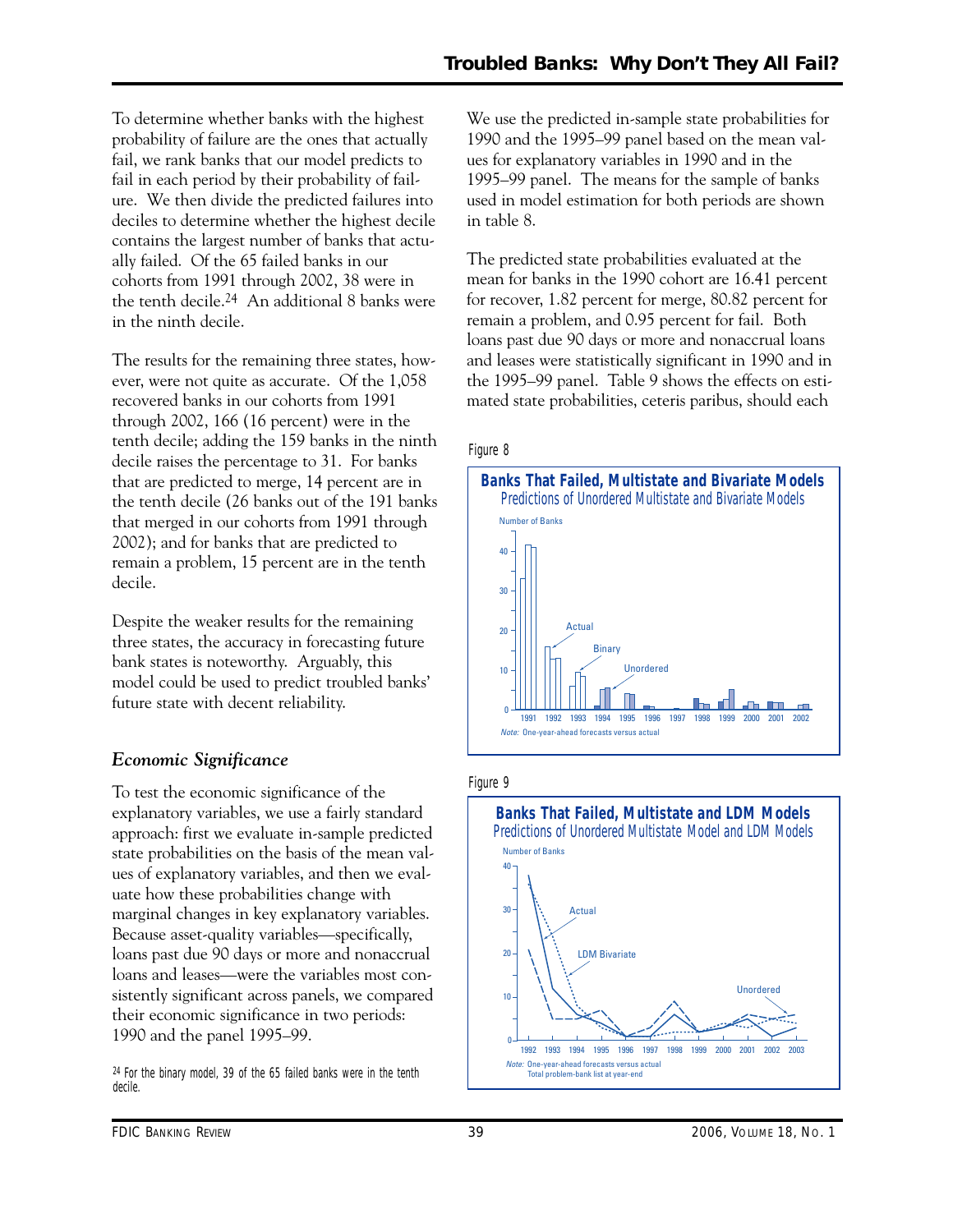of these ratios experience a 1 percentage point increase in either of the periods examined. For example, in 1990 the mean for loans past due 90 days or more equaled 0.7964 percent of assets. If that is increased 1 percentage point to 1.7964 percent, the probability of recovery decreases from 16.41 percent to 12.52 percent, the probability of merger decreases from 1.82 percent to 1.59 percent, the probability of continuation as a problem increases from 80.82 percent to 84.74 percent, and the probability of failure increases from 0.95 percent to 1.15 percent.

#### Table 8

| <b>Variable</b><br>Mean<br>Mean<br>1990<br>1995-99<br><b>Capital</b><br>Tangible Equity Capital<br>7297<br>5.3409<br>Capital Injections:<br>From BHC<br>0.1399<br>0.2176<br>Outside<br>0.6267<br>0.1888<br><b>Asset Quality</b><br>Past-Due Loans (30-89 days)<br>2.2262<br>2.5514<br>Past-Due Loans (90+ days)<br>0.7964<br>1.1164<br>Nonaccruing Loans<br>2.6136<br>2.5111<br>Other Real Estate Owned<br>2.6808<br>1.4720<br>1.7754<br>Loan Charge-offs<br>1.6613<br>Allowance for Loan Loss<br>1.7465<br>1.9878<br><b>Management</b><br><b>Efficiency Ratio</b><br>93.5429<br>93.5453<br><b>Earnings</b><br>Interest Income<br>9.6398<br>8.2684<br>1.2205<br>Noninterest Income<br>2.1216<br><b>Interest Expense</b><br>5.8164<br>3.4738<br><b>Loss Provision</b><br>1.6035<br>1.7133<br><b>Salaries</b><br>2.7150<br>1.9194<br>0.6952<br>0.8492<br>Expenses on Premises<br>2.0764<br>Other Noninterest Expense<br>2.8551<br>Liquidity<br><b>Volatile Liabilities</b><br>14.2472<br>14.4676<br>65.1021<br>Loans and Sec. $>$ 5 years<br>68.6646 | Means Ratio: 1990 and 1995–99 Panel<br>Percentage of Assets |  |
|----------------------------------------------------------------------------------------------------------------------------------------------------------------------------------------------------------------------------------------------------------------------------------------------------------------------------------------------------------------------------------------------------------------------------------------------------------------------------------------------------------------------------------------------------------------------------------------------------------------------------------------------------------------------------------------------------------------------------------------------------------------------------------------------------------------------------------------------------------------------------------------------------------------------------------------------------------------------------------------------------------------------------------------------------|-------------------------------------------------------------|--|
|                                                                                                                                                                                                                                                                                                                                                                                                                                                                                                                                                                                                                                                                                                                                                                                                                                                                                                                                                                                                                                                    |                                                             |  |
|                                                                                                                                                                                                                                                                                                                                                                                                                                                                                                                                                                                                                                                                                                                                                                                                                                                                                                                                                                                                                                                    |                                                             |  |
|                                                                                                                                                                                                                                                                                                                                                                                                                                                                                                                                                                                                                                                                                                                                                                                                                                                                                                                                                                                                                                                    |                                                             |  |
|                                                                                                                                                                                                                                                                                                                                                                                                                                                                                                                                                                                                                                                                                                                                                                                                                                                                                                                                                                                                                                                    |                                                             |  |
|                                                                                                                                                                                                                                                                                                                                                                                                                                                                                                                                                                                                                                                                                                                                                                                                                                                                                                                                                                                                                                                    |                                                             |  |
|                                                                                                                                                                                                                                                                                                                                                                                                                                                                                                                                                                                                                                                                                                                                                                                                                                                                                                                                                                                                                                                    |                                                             |  |
|                                                                                                                                                                                                                                                                                                                                                                                                                                                                                                                                                                                                                                                                                                                                                                                                                                                                                                                                                                                                                                                    |                                                             |  |
|                                                                                                                                                                                                                                                                                                                                                                                                                                                                                                                                                                                                                                                                                                                                                                                                                                                                                                                                                                                                                                                    |                                                             |  |
|                                                                                                                                                                                                                                                                                                                                                                                                                                                                                                                                                                                                                                                                                                                                                                                                                                                                                                                                                                                                                                                    |                                                             |  |
|                                                                                                                                                                                                                                                                                                                                                                                                                                                                                                                                                                                                                                                                                                                                                                                                                                                                                                                                                                                                                                                    |                                                             |  |
|                                                                                                                                                                                                                                                                                                                                                                                                                                                                                                                                                                                                                                                                                                                                                                                                                                                                                                                                                                                                                                                    |                                                             |  |
|                                                                                                                                                                                                                                                                                                                                                                                                                                                                                                                                                                                                                                                                                                                                                                                                                                                                                                                                                                                                                                                    |                                                             |  |
|                                                                                                                                                                                                                                                                                                                                                                                                                                                                                                                                                                                                                                                                                                                                                                                                                                                                                                                                                                                                                                                    |                                                             |  |
|                                                                                                                                                                                                                                                                                                                                                                                                                                                                                                                                                                                                                                                                                                                                                                                                                                                                                                                                                                                                                                                    |                                                             |  |
|                                                                                                                                                                                                                                                                                                                                                                                                                                                                                                                                                                                                                                                                                                                                                                                                                                                                                                                                                                                                                                                    |                                                             |  |
|                                                                                                                                                                                                                                                                                                                                                                                                                                                                                                                                                                                                                                                                                                                                                                                                                                                                                                                                                                                                                                                    |                                                             |  |
|                                                                                                                                                                                                                                                                                                                                                                                                                                                                                                                                                                                                                                                                                                                                                                                                                                                                                                                                                                                                                                                    |                                                             |  |
|                                                                                                                                                                                                                                                                                                                                                                                                                                                                                                                                                                                                                                                                                                                                                                                                                                                                                                                                                                                                                                                    |                                                             |  |
|                                                                                                                                                                                                                                                                                                                                                                                                                                                                                                                                                                                                                                                                                                                                                                                                                                                                                                                                                                                                                                                    |                                                             |  |
|                                                                                                                                                                                                                                                                                                                                                                                                                                                                                                                                                                                                                                                                                                                                                                                                                                                                                                                                                                                                                                                    |                                                             |  |
|                                                                                                                                                                                                                                                                                                                                                                                                                                                                                                                                                                                                                                                                                                                                                                                                                                                                                                                                                                                                                                                    |                                                             |  |
|                                                                                                                                                                                                                                                                                                                                                                                                                                                                                                                                                                                                                                                                                                                                                                                                                                                                                                                                                                                                                                                    |                                                             |  |
|                                                                                                                                                                                                                                                                                                                                                                                                                                                                                                                                                                                                                                                                                                                                                                                                                                                                                                                                                                                                                                                    |                                                             |  |
|                                                                                                                                                                                                                                                                                                                                                                                                                                                                                                                                                                                                                                                                                                                                                                                                                                                                                                                                                                                                                                                    |                                                             |  |
|                                                                                                                                                                                                                                                                                                                                                                                                                                                                                                                                                                                                                                                                                                                                                                                                                                                                                                                                                                                                                                                    |                                                             |  |
|                                                                                                                                                                                                                                                                                                                                                                                                                                                                                                                                                                                                                                                                                                                                                                                                                                                                                                                                                                                                                                                    |                                                             |  |
|                                                                                                                                                                                                                                                                                                                                                                                                                                                                                                                                                                                                                                                                                                                                                                                                                                                                                                                                                                                                                                                    |                                                             |  |

Table 9

| <b>Effects of One Percentage Point Change in</b><br><b>Selected Variables on Predicted Probability</b> |                |                                                                  |                                                         |  |  |  |  |  |
|--------------------------------------------------------------------------------------------------------|----------------|------------------------------------------------------------------|---------------------------------------------------------|--|--|--|--|--|
| 1990                                                                                                   | <b>At Mean</b> | Increase<br>in Loans<br>Past-Due<br>90 Days<br>to 1.7964%        | Increase in<br><b>Nonaccrual</b><br>Loans<br>to 3.6136% |  |  |  |  |  |
| Recovery                                                                                               | 16.41%         | 12.52%                                                           | 14.29%                                                  |  |  |  |  |  |
| Merger                                                                                                 | 1.82           | 1.59                                                             | 1.55                                                    |  |  |  |  |  |
| Remain a problem bank                                                                                  | 80.82          | 84.74                                                            | 83.13                                                   |  |  |  |  |  |
| Failure                                                                                                | 0.95           | 1.15                                                             | 1.02                                                    |  |  |  |  |  |
| 1995-99                                                                                                | At Mean        | <b>Increase</b><br>in Loans<br>Past-Due<br>90 Days<br>to 2.1164% | Increase in<br><b>Nonaccrual</b><br>Loans<br>to 3.5111% |  |  |  |  |  |
| Recovery                                                                                               | 43.22%         | 36.45%                                                           | 42.14%                                                  |  |  |  |  |  |
| Merger                                                                                                 | 6.61           | 6.53                                                             | 7.30                                                    |  |  |  |  |  |
| Remain a problem bank                                                                                  | 49.93          | 56.65                                                            | 50.12                                                   |  |  |  |  |  |
| Failure                                                                                                | 0.25           | 0.37                                                             | 0.45                                                    |  |  |  |  |  |
|                                                                                                        |                |                                                                  |                                                         |  |  |  |  |  |

# **Summary**

We offer an approach that differs from that of previous failure-prediction models by focusing on troubled banks only. As a result, we can estimate a model that predicts failure as well as the three alternative outcomes to failure: recovery, merger, and continuation as a problem. Further, this model predicts failure as successfully as the standard binary failure-prediction model.

For the deposit insurer, this four-state model offers more information about the possible future states of problem banks than a two-state model can. This additional information can better assist the FDIC in long-term strategic planning regarding problem banks. This planning involves budgeting personnel, time, and funding. Moreover, our model shows that certain explanatory variables affect future bank state. This knowledge may help regulators choose policies that affect the likelihood that troubled banks can successfully resolve their own problems.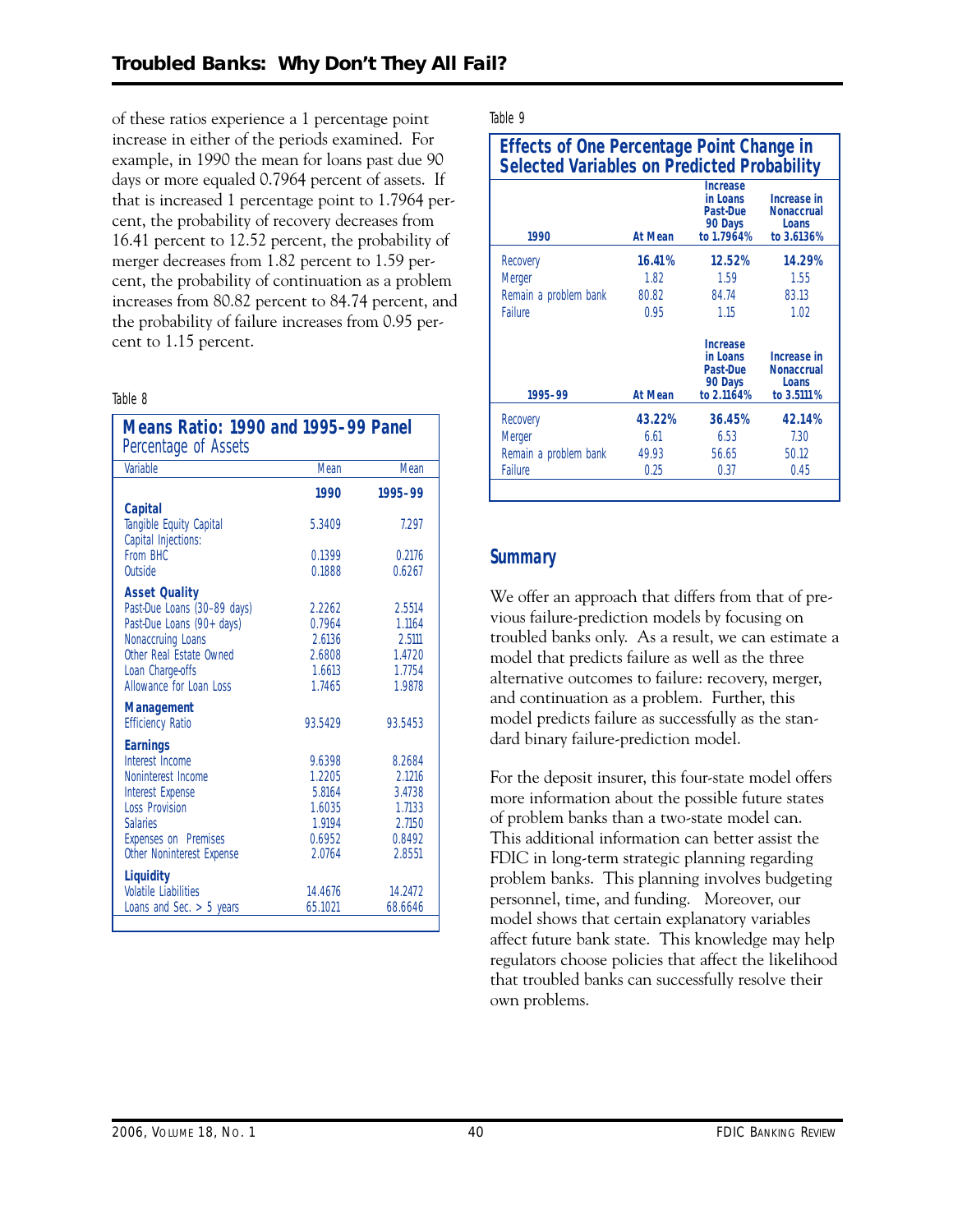# **REFERENCES**

- Demirgüç-Kunt, Asli. 1989. Deposit-Institution Failures: A Review of the Empirical Literature. Federal Reserve Bank of Cleveland *Economic Review* (Quarter 4): 2–18.
- DeYoung, Robert. 2003. De Novo Bank Exit. *Journal of Money, Credit, and Banking* 35, no. 5:711–28.
- Cole, Rebel A., and Jeffery W. Gunther. 1998. Predicting Bank Failures: A Comparison of On- and Off-Site Monitoring Systems. *Journal of Financial Services Research* 13, no. 2:103–17.
- Gunther, Jeffery W., and Robert R. Moore. 2000. Financial Statements and Reality: Do Troubled Banks Tell All? Federal Reserve Bank of Dallas *Economic and Financial Review* (Quarter 3): 30–35.
- Hannan, Timothy H., and Stephen A. Rhoades. 1987. Acquisition Targets and Motives: The Case of the Banking Industry. *Review of Economics and Statistics* 69, no. 1:67–74.
- Jagtiani, Julapa, James Kolari, Catharine Lemieux, and Hwan Shin. 2003. Early Warning Models for Bank Supervision: Simpler Could Be Better. Federal Reserve Bank of Chicago *Economic Perspectives* (Quarter 3): 49–60.
- 2003. A General Martingale Approach to Measuring and Valuing the Risk to the Jarrow, Robert A., Rosalind L. Bennett, Michael C. Fu, Daniel A. Nuxoll, and Huiju Zhang. FDIC Deposit Insurance Funds. Unpublished paper, presented at the FDIC Conference on Finance and Banking: New Perspectives.
- Jones, Kenneth D., and Tim Critchfield. 2004. The Declining Number of U.S. Banking Organizations: Will the Trend Continue? Future of Banking Study. FDIC. Online. Available at http://www.fdic.gov/bank/analytical/future/index.html [March 11, 2005].
- King, Thomas B., Andrew P. Meyer, Daniel A. Nuxoll, and Timothy J. Yeager. 2005. Are the Causes of Bank Distress Changing? Can Researchers Keep Up? Center for Financial Research Working Paper Series, no. 2005-03. FDIC.
- Kolari, James, Dennis Glennon, Hwan Shin, and Michele Caputo. 2002. Predicting Large U.S. Commercial Bank Failures. *Journal of Economic and Business* 54:361–87.
- Nuxoll, Daniel A., John O'Keefe, and Katherine Samolyk. 2003. Do Local Economic Data Improve Off-Site Bank-Monitoring Models? *FDIC Banking Review* 15, no. 2:39–53.
- Whalen, Gary. 1991. A Proportional Hazard Model of Bank Failure: An Examination of Its Usefulness as an Early Warning Tool. Federal Reserve Bank of Cleveland *Economic Review* 27, no. 1:21–31.
- Wheelock, David C., and Paul W. Wilson. 2000. Why do Banks Disappear? The Determinants of U.S. Bank Failures and Acquisitions. *Review of Economics and Statistics* 82, no. 1:127–38.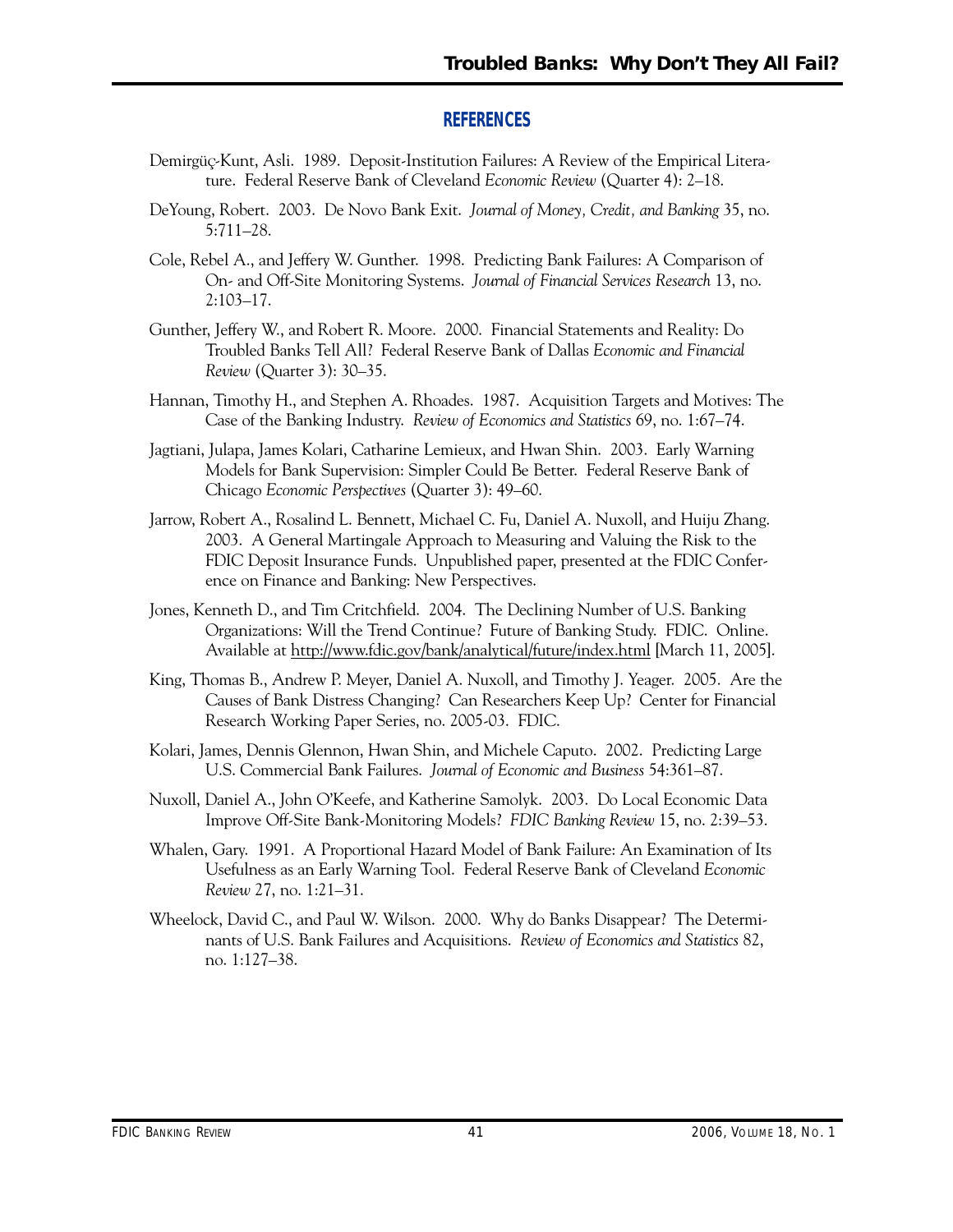

Figure A2



**APPENDIX** 





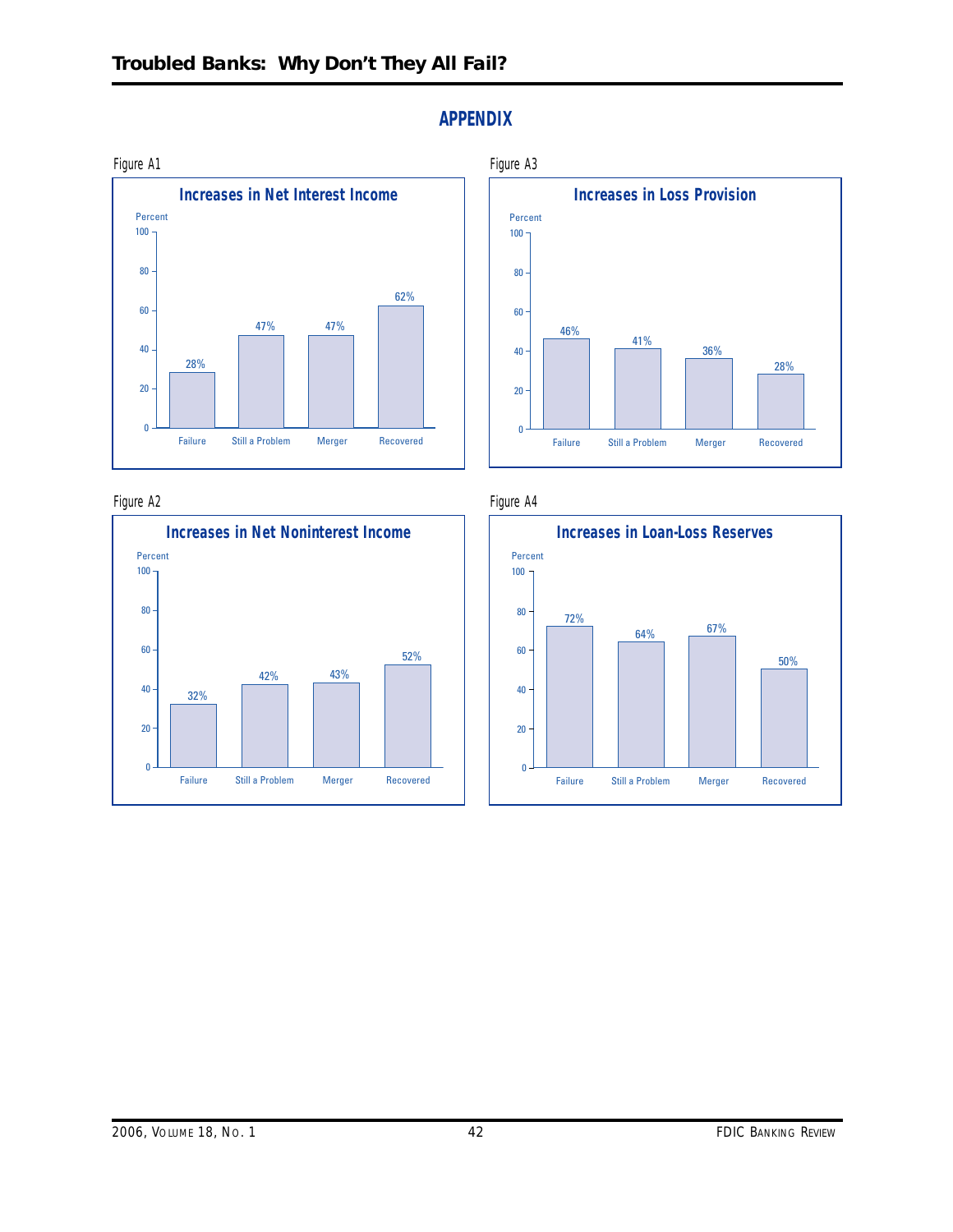

#### Figure A6



#### Figure A7





Figure A9